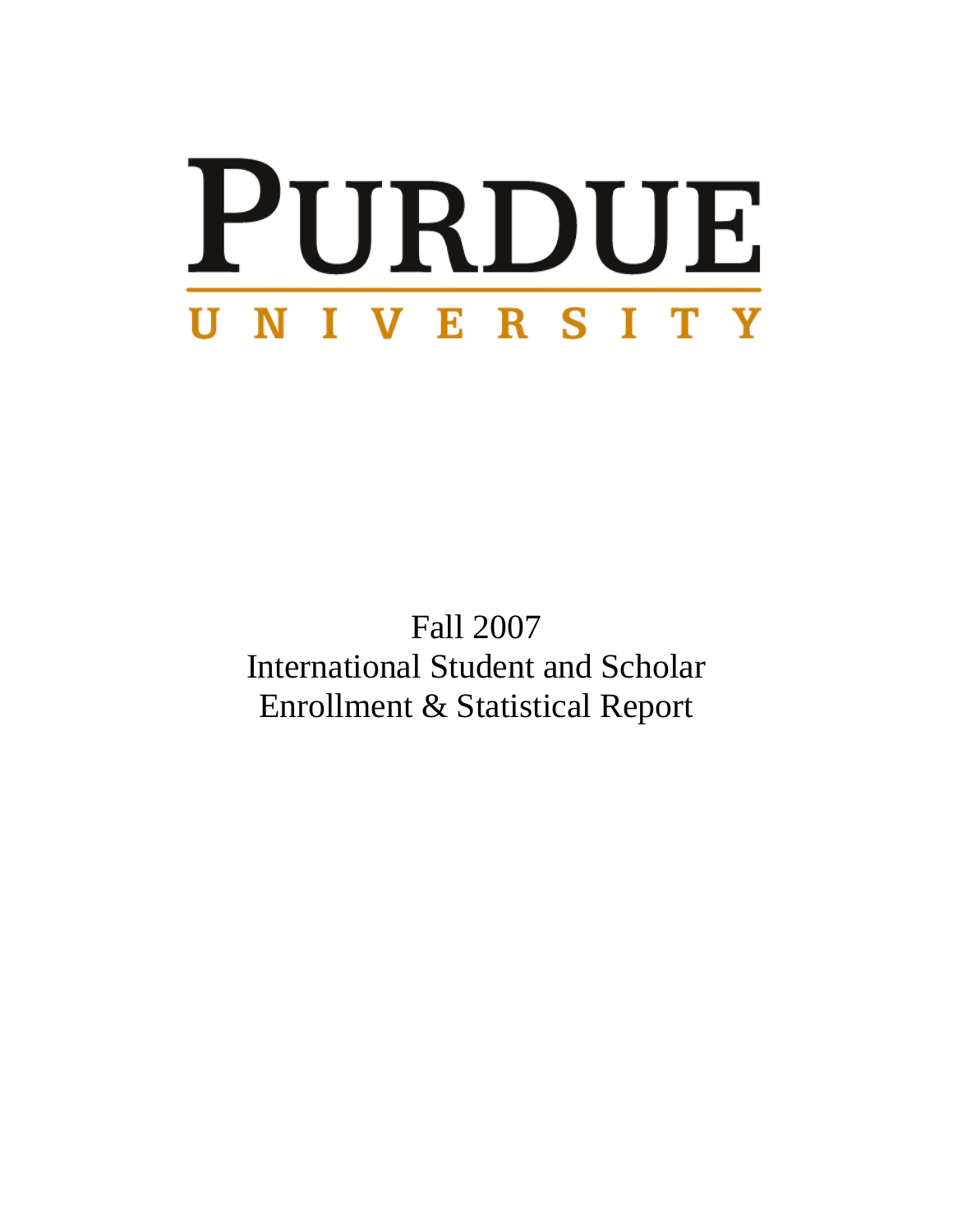A total of 4994 students from abroad, representing 123 countries and 892 international faculty and staff representing 75 nations, claim Purdue University as their home this fall semester.

The University's total international student enrollment ranks:

- $\bullet$  2<sup>nd</sup> among U.S. public institutions
- $\bullet$  2<sup>nd</sup> in the Big Ten
- $3<sup>rd</sup>$  in the nation

The international student body comprises 12.5% of the total number of enrolled students. International undergraduate students comprise 6.5% of the total undergraduate body, or 2042 students. A total of 2952 international graduate and professional students represent 37.3% of all students at this level of study.

Engineering (42.9%), Science (15.1%), Management (14.7%), Liberal Arts (7.8%), and Agriculture (5.8%) enroll the highest percentages of students from abroad. India ranks first (1182) in total enrollment while South Korea (818) is second. China (778), Taiwan (243), Indonesia (197), Malaysia (111), Turkey (102), Canada (93), Pakistan (93), and Germany (66) round out the top ten.

China (223), South Korea (115), India (106), Taiwan (35), Russia (32), Germany (29), Canada (25), Italy (25), France (25) and Japan (23) send the largest number of international faculty and staff. The majority of international scholars are in engineering (220), physical sciences (152), biological and biomedical sciences (148), and agriculture (86).

Questions and comments concerning this report should be directed to Dr. Michael A. Brzezinski, Associate Dean, International Programs, and Director, International Students and Scholars, 765-494-7084 or mbrzezinski@purdue.edu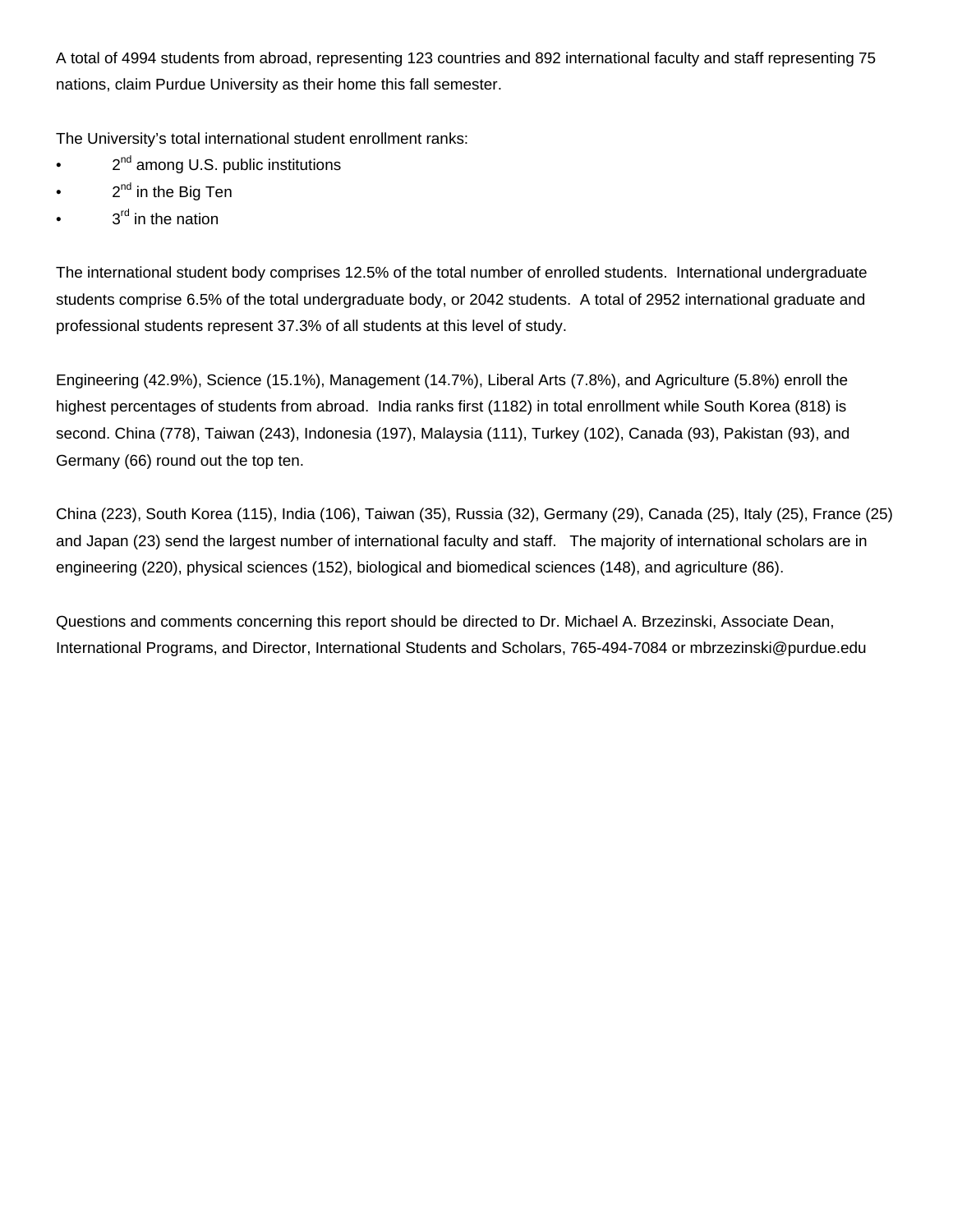#### International Student Enrollment 1998-2007



**Total Undergraduate Enrollment**





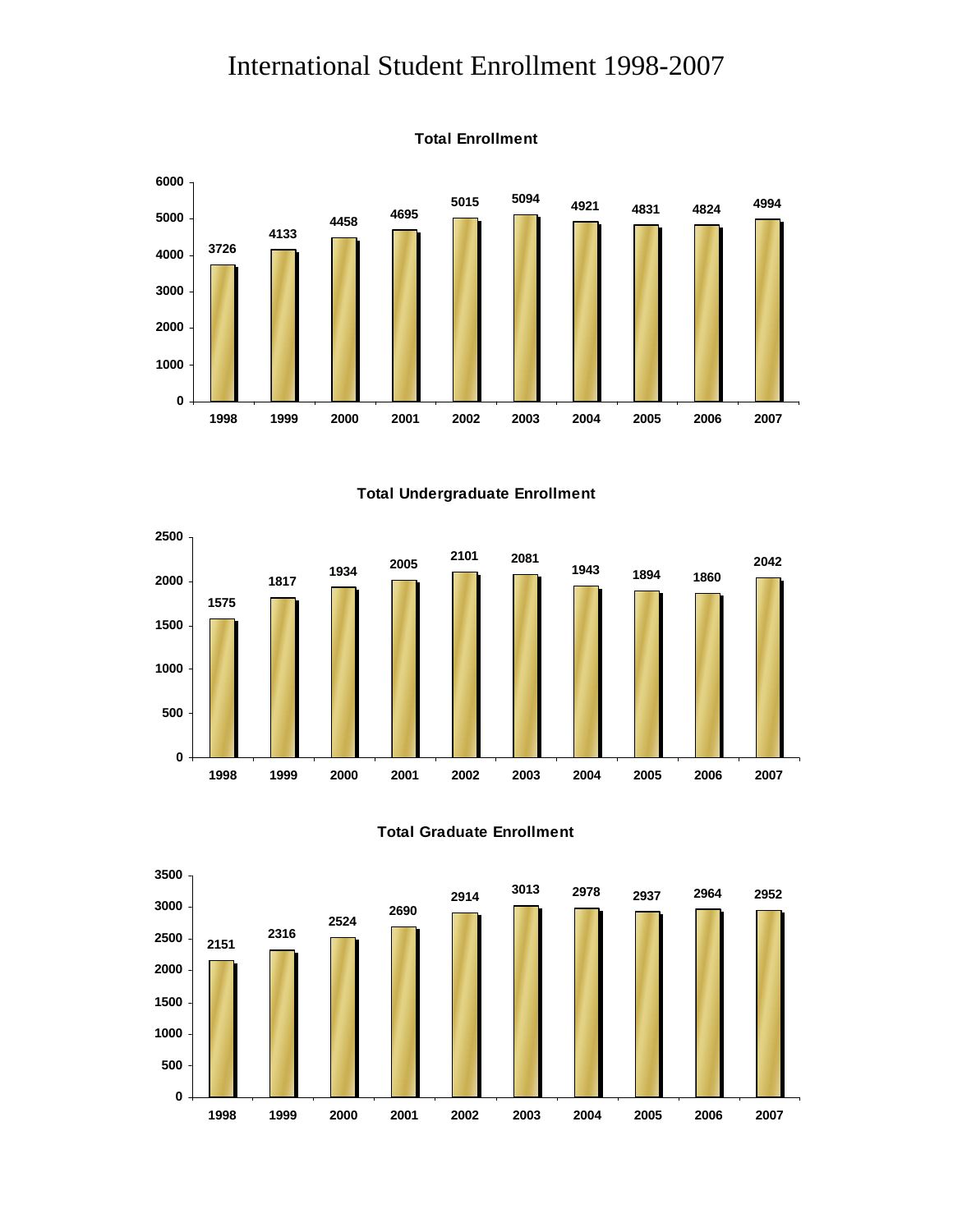#### **Top Ten by Enrollment**

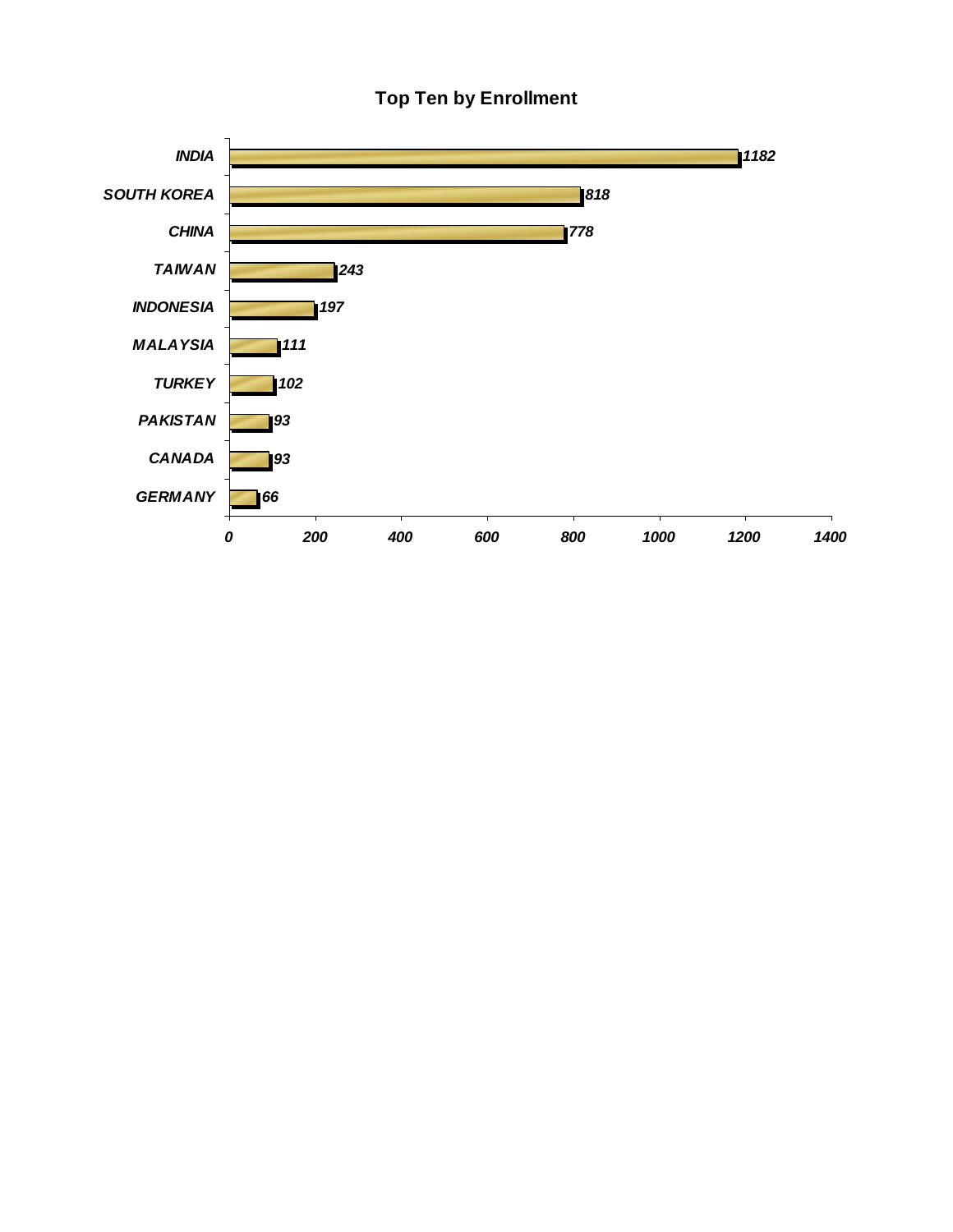

**Top Ten by Undergraduate Enrollment**

**Top Ten by Graduate & Professional Enrollment**

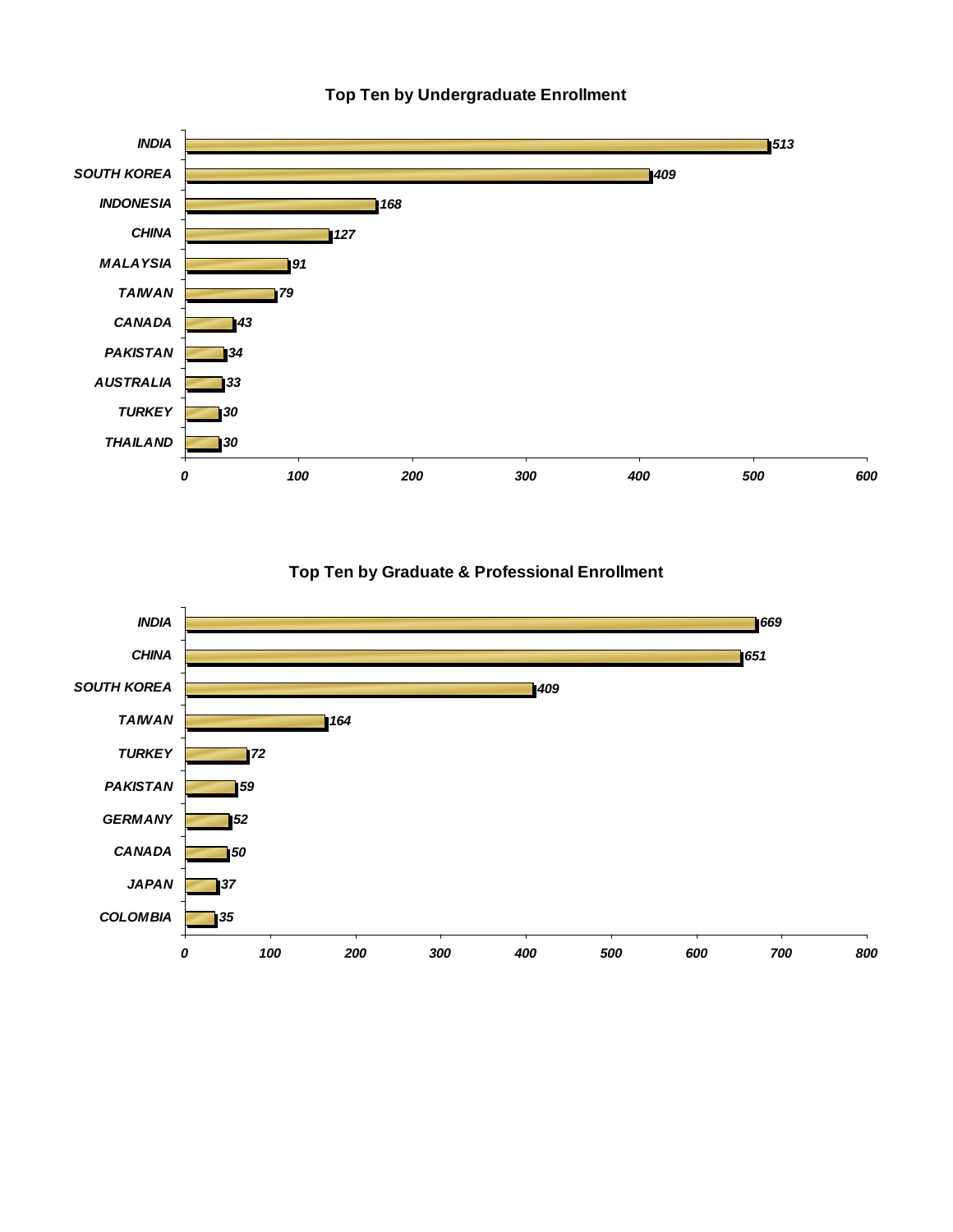## Enrollment by Country

| <b>Total Enrollment by Country - 123 Countries</b> |                       |                                             |                                |  |
|----------------------------------------------------|-----------------------|---------------------------------------------|--------------------------------|--|
| <b>AFGHANISTAN</b>                                 | 1                     | <b>LEBANON</b>                              | 13                             |  |
| ANTIGUA AND BARBUDA                                | $\mathbf{1}$          | <b>LIBERIA</b>                              | $\mathbf{1}$                   |  |
| <b>ARGENTINA</b>                                   | 9                     | LITHUANIA                                   | $\overline{2}$                 |  |
| <b>ARMENIA</b>                                     | 5                     | MACAU*                                      | $\mathbf{1}$                   |  |
| <b>AUSTRALIA</b><br><b>AUSTRIA</b>                 | 41<br>3               | <b>MACEDONIA</b><br><b>MALAWI</b>           | $\overline{2}$<br>2            |  |
| <b>BAHAMAS, THE</b>                                | 1                     | <b>MALAYSIA</b>                             | 111                            |  |
| <b>BAHRAIN</b>                                     | 5                     | <b>MAURITIUS</b>                            | 1                              |  |
| <b>BANGLADESH</b>                                  | 41                    | <b>MEXICO</b>                               | 57                             |  |
| <b>BELARUS</b>                                     | 3                     | <b>MOLDOVA</b>                              | 1                              |  |
| <b>BELGIUM</b>                                     | 6                     | <b>MONGOLIA</b>                             | 3                              |  |
| <b>BELIZE</b>                                      | $\overline{2}$        | <b>MOROCCO</b>                              | 1                              |  |
| <b>BENIN</b>                                       | 1                     | MOZAMBIQUE                                  | $\overline{2}$                 |  |
| <b>BOLIVIA</b>                                     | 13                    | <b>NEPAL</b>                                | 16                             |  |
| BOSNIA AND HERZEGOVINA                             | $\overline{2}$        | <b>NETHERLANDS</b>                          | 22                             |  |
| <b>BOTSWANA</b>                                    | $\mathbf{1}$          | <b>NEW CALEDONIA</b>                        | 1                              |  |
| <b>BRAZIL</b><br><b>BRUNEI</b>                     | 30<br>1               | <b>NEW ZEALAND</b><br><b>NICARAGUA</b>      | $\overline{7}$<br>10           |  |
| <b>BULGARIA</b>                                    | 4                     | <b>NIGER</b>                                | 1                              |  |
| <b>BURMA (MYANMAR)</b>                             | 3                     | <b>NIGERIA</b>                              | 24                             |  |
| <b>CANADA</b>                                      | 93                    | <b>NORWAY</b>                               | $\sqrt{2}$                     |  |
| <b>CHILE</b>                                       | 10                    | <b>OMAN</b>                                 | 3                              |  |
| <b>CHINA</b>                                       | 778                   | <b>PAKISTAN</b>                             | 93                             |  |
| <b>COLOMBIA</b>                                    | 56                    | <b>PANAMA</b>                               | 22                             |  |
| <b>COSTA RICA</b>                                  | 14                    | PERU                                        | 14                             |  |
| <b>COTE D'IVOIRE</b>                               | 3                     | <b>PHILIPPINES</b>                          | 15                             |  |
| <b>CROATIA</b>                                     | 3                     | <b>POLAND</b>                               | 14                             |  |
| <b>CYPRUS</b>                                      | 4                     | <b>PORTUGAL</b>                             | 3                              |  |
| <b>DENMARK</b>                                     | 4                     | <b>ROMANIA</b>                              | 20<br>29                       |  |
| <b>DOMINICAN REPUBLIC</b>                          | 7                     | <b>RUSSIA</b>                               |                                |  |
| <b>ECUADOR</b>                                     | 25                    | <b>RWANDA</b>                               | 1                              |  |
| <b>EGYPT</b><br><b>EL SALVADOR</b>                 | 29<br>11              | SAINT KITTS AND NEVIS<br><b>SAINT LUCIA</b> | $\mathbf{1}$<br>$\overline{2}$ |  |
| <b>ERITREA</b>                                     | 1                     | <b>SAUDI ARABIA</b>                         | 16                             |  |
| <b>ETHIOPIA</b>                                    | 8                     | <b>SENEGAL</b>                              | 4                              |  |
| <b>FINLAND</b>                                     | 1                     | SERBIA AND MONTENEGRO                       | 6                              |  |
| <b>FRANCE</b>                                      | 34                    | <b>SINGAPORE</b>                            | 41                             |  |
| <b>GEORGIA</b>                                     | 3                     | <b>SOUTH AFRICA</b>                         | 6                              |  |
| <b>GERMANY</b>                                     | 66                    | <b>SOUTH KOREA</b>                          | 818                            |  |
| <b>GHANA</b>                                       | 15                    | <b>SPAIN</b>                                | 18                             |  |
| <b>GREECE</b>                                      | 18                    | <b>SRI LANKA</b>                            | 26                             |  |
| <b>GRENADA</b>                                     | 2                     | <b>SURINAME</b>                             | 1                              |  |
| <b>GUATEMALA</b>                                   | 17                    | SWAZILAND                                   | $\mathbf{1}$                   |  |
| <b>GUYANA</b><br><b>HAITI</b>                      | 2<br>3                | <b>SWEDEN</b><br>SWITZERLAND                | 7<br>9                         |  |
| <b>HONDURAS</b>                                    | 13                    | <b>SYRIA</b>                                | $\overline{2}$                 |  |
| HONG KONG*                                         | 42                    | TAIWAN*                                     | 243                            |  |
| <b>HUNGARY</b>                                     | 8                     | <b>TANZANIA</b>                             | $\mathbf{1}$                   |  |
| <b>ICELAND</b>                                     | $\mathbf{1}$          | <b>THAILAND</b>                             | 63                             |  |
| <b>INDIA</b>                                       | 1182                  | <b>TOGO</b>                                 | $\mathbf{1}$                   |  |
| <b>INDONESIA</b>                                   | 197                   | TRINIDAD AND TOBAGO                         | 8                              |  |
| <b>IRAN</b>                                        | 27                    | <b>TUNISIA</b>                              | $\overline{2}$                 |  |
| <b>IRAQ</b>                                        | $\mathbf{1}$          | <b>TURKEY</b>                               | 102                            |  |
| <b>IRELAND</b>                                     | 10                    | TURKMENISTAN                                | $\mathbf{1}$                   |  |
| <b>ISRAEL</b>                                      | 6                     | <b>UGANDA</b><br><b>UKRAINE</b>             | $\mathbf{1}$                   |  |
| <b>ITALY</b><br><b>JAMAICA</b>                     | 13 <sup>2</sup><br>11 | UNITED ARAB EMIRATES                        | 14<br>18                       |  |
| <b>JAPAN</b>                                       | 59                    | <b>UNITED KINGDOM</b>                       | 30                             |  |
| JORDAN                                             | 23                    | <b>UZBEKISTAN</b>                           | $\overline{2}$                 |  |
| KAZAKHSTAN                                         | 9                     | VENEZUELA                                   | 12                             |  |
| <b>KENYA</b>                                       | 18                    | VIETNAM                                     | 12                             |  |
| <b>KUWAIT</b>                                      | 21                    | ZAMBIA                                      | 4                              |  |
| KYRGYZSTAN                                         | 1                     | ZIMBABWE                                    | 6                              |  |
|                                                    |                       |                                             |                                |  |
|                                                    | <b>Total</b>          |                                             | 4994                           |  |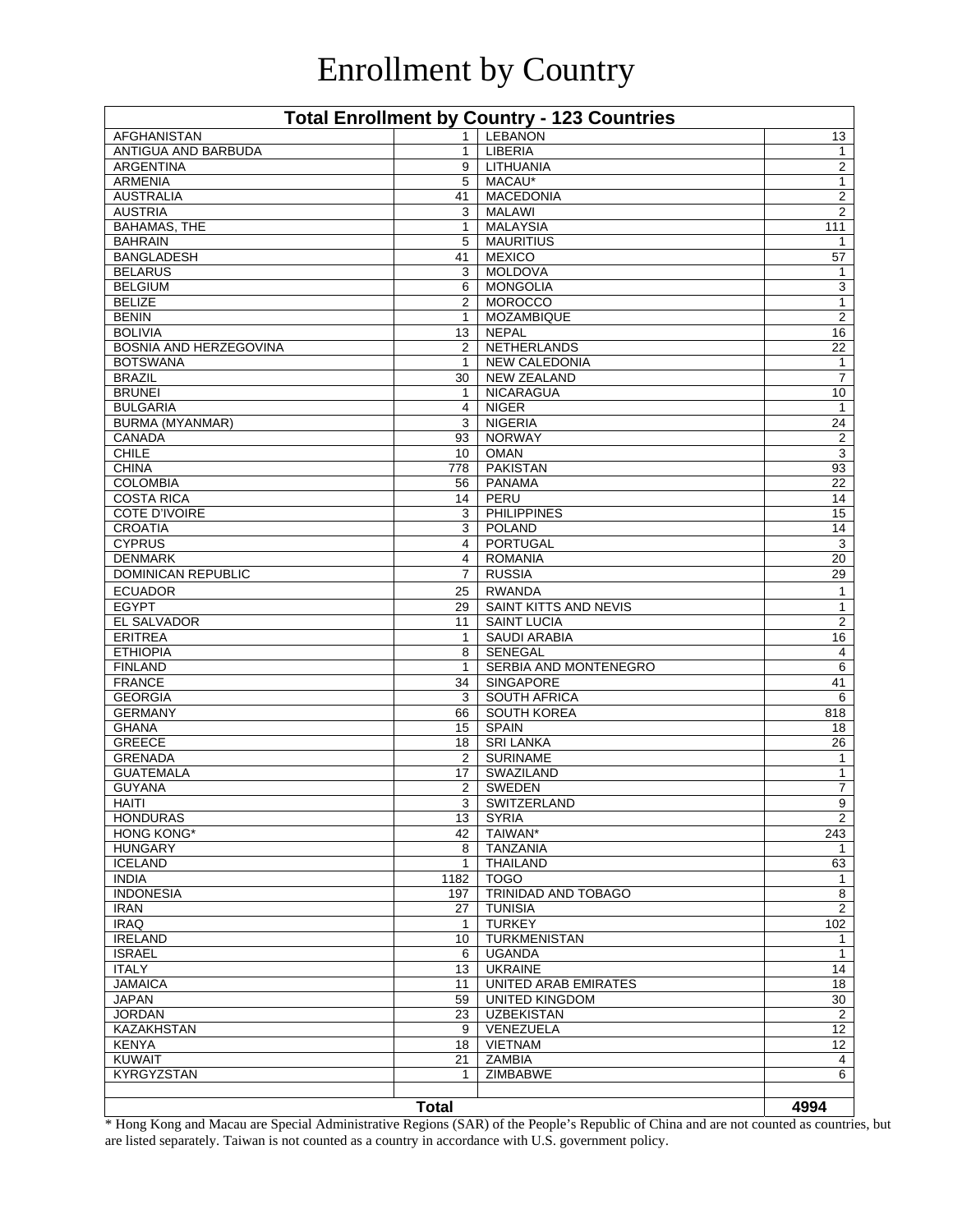| <b>Undergraduate Enrollment by Country</b> |                |                       |                         |  |
|--------------------------------------------|----------------|-----------------------|-------------------------|--|
| <b>AUSTRALIA</b>                           | 33             | <b>LEBANON</b>        | 6                       |  |
| <b>AUSTRIA</b>                             | $\mathbf{1}$   | LITHUANIA             | 1                       |  |
| <b>BAHAMAS, THE</b>                        | $\mathbf{1}$   | <b>MALAWI</b>         | 1                       |  |
| <b>BAHRAIN</b>                             | 5              | <b>MALAYSIA</b>       | 91                      |  |
| <b>BANGLADESH</b>                          | $\overline{7}$ | <b>MAURITIUS</b>      | 1                       |  |
| <b>BELGIUM</b>                             | 2              | <b>MEXICO</b>         | 24                      |  |
| <b>BELIZE</b>                              | $\mathbf{1}$   | <b>MOROCCO</b>        | 1                       |  |
| <b>BOLIVIA</b>                             | 10             | <b>NEPAL</b>          | 4                       |  |
| BOSNIA AND HERZEGOVINA                     | $\mathbf{1}$   | NETHERLANDS           | 10                      |  |
| <b>BRAZIL</b>                              | 9              | <b>NEW ZEALAND</b>    | 4                       |  |
| <b>BURMA (MYANMAR)</b>                     | $\overline{2}$ | NICARAGUA             | 7                       |  |
| <b>CANADA</b>                              | 43             | <b>NIGERIA</b>        | 9                       |  |
| <b>CHILE</b>                               | 2              | <b>NORWAY</b>         | 2                       |  |
| <b>CHINA</b>                               | 127            | <b>OMAN</b>           | $\overline{\mathbf{c}}$ |  |
| <b>COLOMBIA</b>                            | 21             | <b>PAKISTAN</b>       | 34                      |  |
| <b>COSTA RICA</b>                          | 6              | <b>PANAMA</b>         | 14                      |  |
| <b>DENMARK</b>                             | 3              | PERU                  | 6                       |  |
| <b>DOMINICAN REPUBLIC</b>                  | 4              | <b>PHILIPPINES</b>    | 3                       |  |
| <b>ECUADOR</b>                             | 13             | <b>POLAND</b>         | 1                       |  |
| <b>EGYPT</b>                               | 2              | <b>ROMANIA</b>        | 1                       |  |
| EL SALVADOR                                | 10             | <b>RUSSIA</b>         | 8                       |  |
| <b>ETHIOPIA</b>                            | $\mathbf{1}$   | <b>SAUDI ARABIA</b>   | 14                      |  |
| <b>FRANCE</b>                              | 11             | SERBIA AND MONTENEGRO | $\mathbf{1}$            |  |
| <b>GERMANY</b>                             | 14             | SINGAPORE             | 25                      |  |
| <b>GHANA</b>                               | 3              | SOUTH AFRICA          | 2                       |  |
| GREECE                                     | $\mathbf{1}$   | SOUTH KOREA           | 409                     |  |
| <b>GRENADA</b>                             | 2              | <b>SPAIN</b>          | 9                       |  |
| <b>GUATEMALA</b>                           | 13             | <b>SRI LANKA</b>      | 6                       |  |
| <b>HAITI</b>                               | $\mathbf{1}$   | <b>SURINAME</b>       | 1                       |  |
| <b>HONDURAS</b>                            | 8              | <b>SWEDEN</b>         | 5                       |  |
| <b>HONG KONG*</b>                          | 29             | SWITZERLAND           | 5                       |  |
| <b>INDIA</b>                               | 513            | TAIWAN*               | 79                      |  |
| <b>INDONESIA</b>                           | 168            | <b>THAILAND</b>       | 30                      |  |
| <b>IRAN</b>                                | $\overline{2}$ | <b>TUNISIA</b>        | 1                       |  |
| <b>IRELAND</b>                             | 7              | <b>TURKEY</b>         | 30                      |  |
|                                            | 3              |                       |                         |  |
| <b>ISRAEL</b>                              |                | <b>UKRAINE</b>        | 1                       |  |
| <b>ITALY</b>                               | $\sqrt{2}$     | UNITED ARAB EMIRATES  | 14                      |  |
| <b>JAMAICA</b>                             | 2              | <b>UNITED KINGDOM</b> | 23                      |  |
| <b>JAPAN</b>                               | 22             | VENEZUELA             | 8                       |  |
| <b>JORDAN</b>                              | 9              | <b>VIETNAM</b>        | $\mathbf{1}$            |  |
| KAZAKHSTAN                                 | 6              | ZAMBIA                | $\overline{c}$          |  |
| <b>KENYA</b>                               | 9              | ZIMBABWE              | 3                       |  |
| <b>KUWAIT</b>                              | 14             |                       | 2042                    |  |
| <b>Total</b>                               |                |                       |                         |  |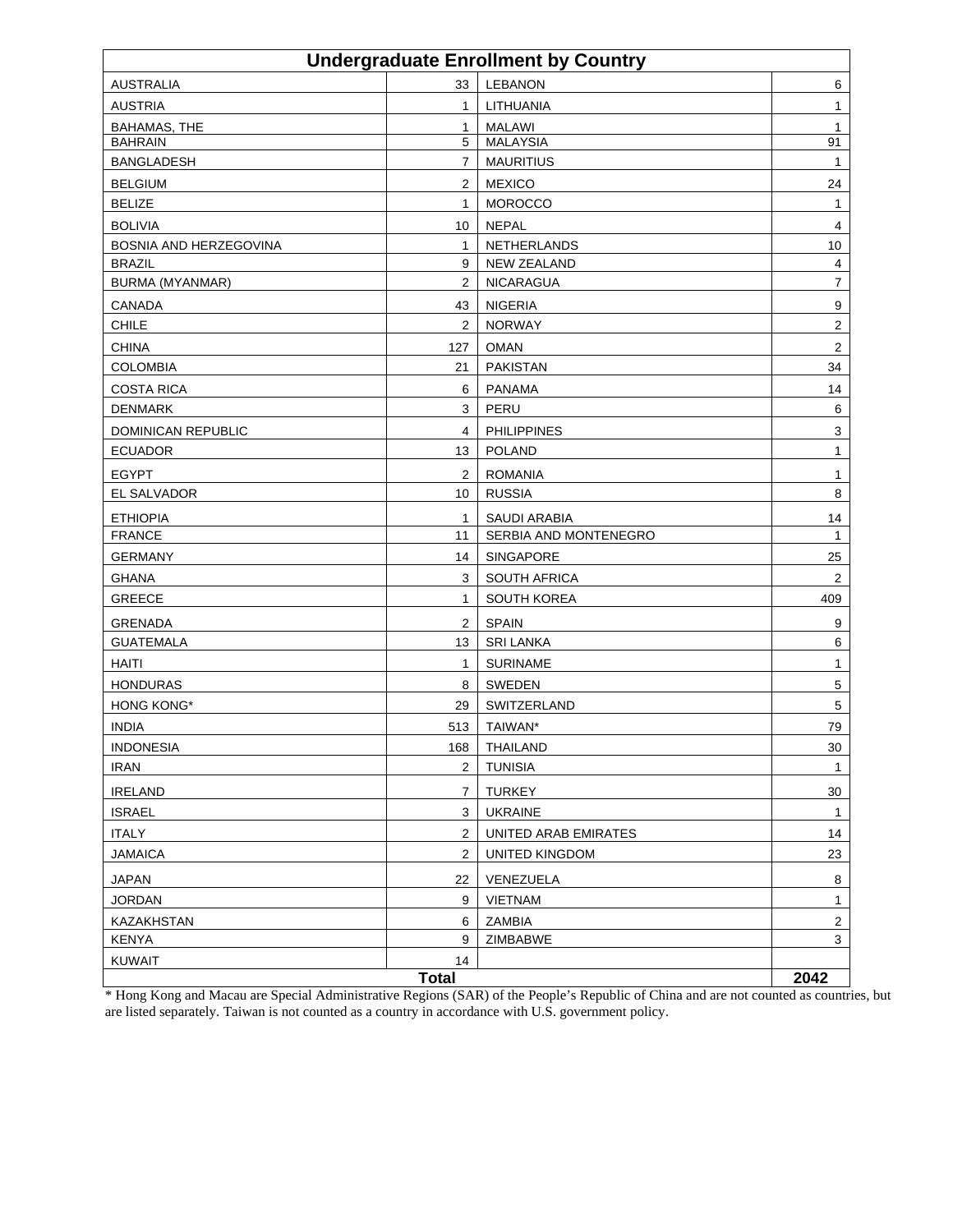| <b>Graduate &amp; Professional Enrollment by Country</b> |                |                              |                         |  |
|----------------------------------------------------------|----------------|------------------------------|-------------------------|--|
| <b>AFGHANISTAN</b>                                       | $\mathbf{1}$   | <b>LEBANON</b>               | 7                       |  |
| ANTIGUA AND BARBUDA                                      | $\mathbf{1}$   | LIBERIA                      | 1                       |  |
| <b>ARGENTINA</b>                                         | 9              | LITHUANIA                    | 1                       |  |
| <b>ARMENIA</b>                                           | 5              | MACAU*                       | 1                       |  |
| <b>AUSTRALIA</b>                                         | 8              | <b>MACEDONIA</b>             | 2                       |  |
| <b>AUSTRIA</b>                                           | $\overline{2}$ | <b>MALAWI</b>                | $\mathbf{1}$            |  |
| <b>BANGLADESH</b>                                        | 34             | <b>MALAYSIA</b>              | 20                      |  |
| <b>BELARUS</b>                                           | 3              | <b>MEXICO</b>                | 33                      |  |
| <b>BELGIUM</b>                                           | 4              | <b>MOLDOVA</b>               | $\mathbf{1}$            |  |
| <b>BELIZE</b>                                            | $\mathbf{1}$   | <b>MONGOLIA</b>              | $\mathbf{3}$            |  |
| <b>BENIN</b>                                             | $\mathbf{1}$   | <b>MOZAMBIQUE</b>            | 2                       |  |
| <b>BOLIVIA</b>                                           | 3              | <b>NEPAL</b>                 | 12                      |  |
| BOSNIA AND HERZEGOVINA                                   | $\mathbf{1}$   | <b>NETHERLANDS</b>           | 12                      |  |
| <b>BOTSWANA</b>                                          | 1              | <b>NEW CALEDONIA</b>         | $\mathbf{1}$            |  |
| <b>BRAZIL</b>                                            | 21             | <b>NEW ZEALAND</b>           | $\mathbf{3}$            |  |
| <b>BRUNEI</b>                                            | $\mathbf{1}$   | <b>NICARAGUA</b>             | $\overline{3}$          |  |
| <b>BULGARIA</b>                                          | 4              | <b>NIGER</b>                 | 1                       |  |
| <b>BURMA (MYANMAR)</b>                                   | 1              | <b>NIGERIA</b>               | 15                      |  |
| <b>CANADA</b>                                            | 50             | <b>OMAN</b>                  | 1                       |  |
| <b>CHILE</b>                                             | 8              | <b>PAKISTAN</b>              | 59                      |  |
| <b>CHINA</b>                                             | 651            | <b>PANAMA</b>                | 8                       |  |
| <b>COLOMBIA</b>                                          | 35             | PERU                         | 8                       |  |
| <b>COSTA RICA</b>                                        | 8              | <b>PHILIPPINES</b>           | 12                      |  |
| COTE D'IVOIRE                                            | 3              | <b>POLAND</b>                | 13                      |  |
| <b>CROATIA</b>                                           | 3              | PORTUGAL                     | 3                       |  |
| <b>CYPRUS</b>                                            | 4              | <b>ROMANIA</b>               | 19                      |  |
| <b>DENMARK</b>                                           | 1              | <b>RUSSIA</b>                | $\overline{21}$         |  |
| <b>DOMINICAN REPUBLIC</b>                                | 3              | <b>RWANDA</b>                | 1                       |  |
| <b>ECUADOR</b>                                           | 12             | <b>SAINT KITTS AND NEVIS</b> | 1                       |  |
| <b>EGYPT</b>                                             | 27             | <b>SAINT LUCIA</b>           | $\overline{\mathbf{c}}$ |  |
| EL SALVADOR                                              | 1              | <b>SAUDI ARABIA</b>          | 2                       |  |
| <b>ERITREA</b>                                           | $\mathbf{1}$   | <b>SENEGAL</b>               | 4                       |  |
| <b>ETHIOPIA</b>                                          | 7              | SERBIA AND MONTENEGRO        | 5                       |  |
| <b>FINLAND</b>                                           | $\mathbf{1}$   | <b>SINGAPORE</b>             | 16                      |  |
| <b>FRANCE</b>                                            | 23             | <b>SOUTH AFRICA</b>          | 4                       |  |
| <b>GEORGIA</b>                                           | 3              | <b>SOUTH KOREA</b>           | 409                     |  |
| <b>GERMANY</b>                                           | 52             | <b>SPAIN</b>                 | 9                       |  |
| <b>GHANA</b>                                             | 12             | <b>SRI LANKA</b>             | 20                      |  |
| <b>GREECE</b>                                            | 17             | SWAZILAND                    | $\mathbf{1}$            |  |
| <b>GUATEMALA</b>                                         | 4              | <b>SWEDEN</b>                | $\overline{2}$          |  |
| <b>GUYANA</b>                                            | $\overline{2}$ | SWITZERLAND                  | 4                       |  |
| <b>HAITI</b>                                             | $\overline{2}$ | <b>SYRIA</b>                 | 2                       |  |
| <b>HONDURAS</b>                                          | 5              | TAIWAN*                      | 164                     |  |
| <b>HONG KONG*</b>                                        | 13             | <b>TANZANIA</b>              |                         |  |
| <b>HUNGARY</b>                                           |                |                              | 1                       |  |
|                                                          |                | 8 THAILAND                   | 33                      |  |
| <b>ICELAND</b>                                           | $\mathbf{1}$   | TOGO                         | $\mathbf{1}$            |  |
| <b>INDIA</b>                                             | 669            | TRINIDAD AND TOBAGO          | 8                       |  |
| <b>INDONESIA</b>                                         | 29             | <b>TUNISIA</b>               | $\mathbf{1}$            |  |
| <b>IRAN</b>                                              | 25             | <b>TURKEY</b>                | 72                      |  |
| <b>IRAQ</b>                                              | $\mathbf{1}$   | <b>TURKMENISTAN</b>          | 1                       |  |
| <b>IRELAND</b>                                           | 3              | <b>UGANDA</b>                | $\mathbf{1}$            |  |
| <b>ISRAEL</b>                                            | 3              | <b>UKRAINE</b>               | 13                      |  |
| <b>ITALY</b>                                             | 11             | UNITED ARAB EMIRATES         | 4                       |  |
| <b>JAMAICA</b>                                           | 9              | <b>UNITED KINGDOM</b>        | $\overline{7}$          |  |
| JAPAN                                                    | 37             | <b>UZBEKISTAN</b>            | $\overline{2}$          |  |
| <b>JORDAN</b>                                            | 14             | VENEZUELA                    | $\overline{4}$          |  |
| <b>KAZAKHSTAN</b>                                        | 3              | <b>VIETNAM</b>               | 11                      |  |
| <b>KENYA</b>                                             | 9              | <b>ZAMBIA</b>                | $\overline{2}$          |  |
| <b>KUWAIT</b>                                            | $\overline{7}$ | ZIMBABWE                     | 3                       |  |
| KYRGYZSTAN                                               | $\mathbf{1}$   |                              |                         |  |
|                                                          | <b>Total</b>   |                              | 2952                    |  |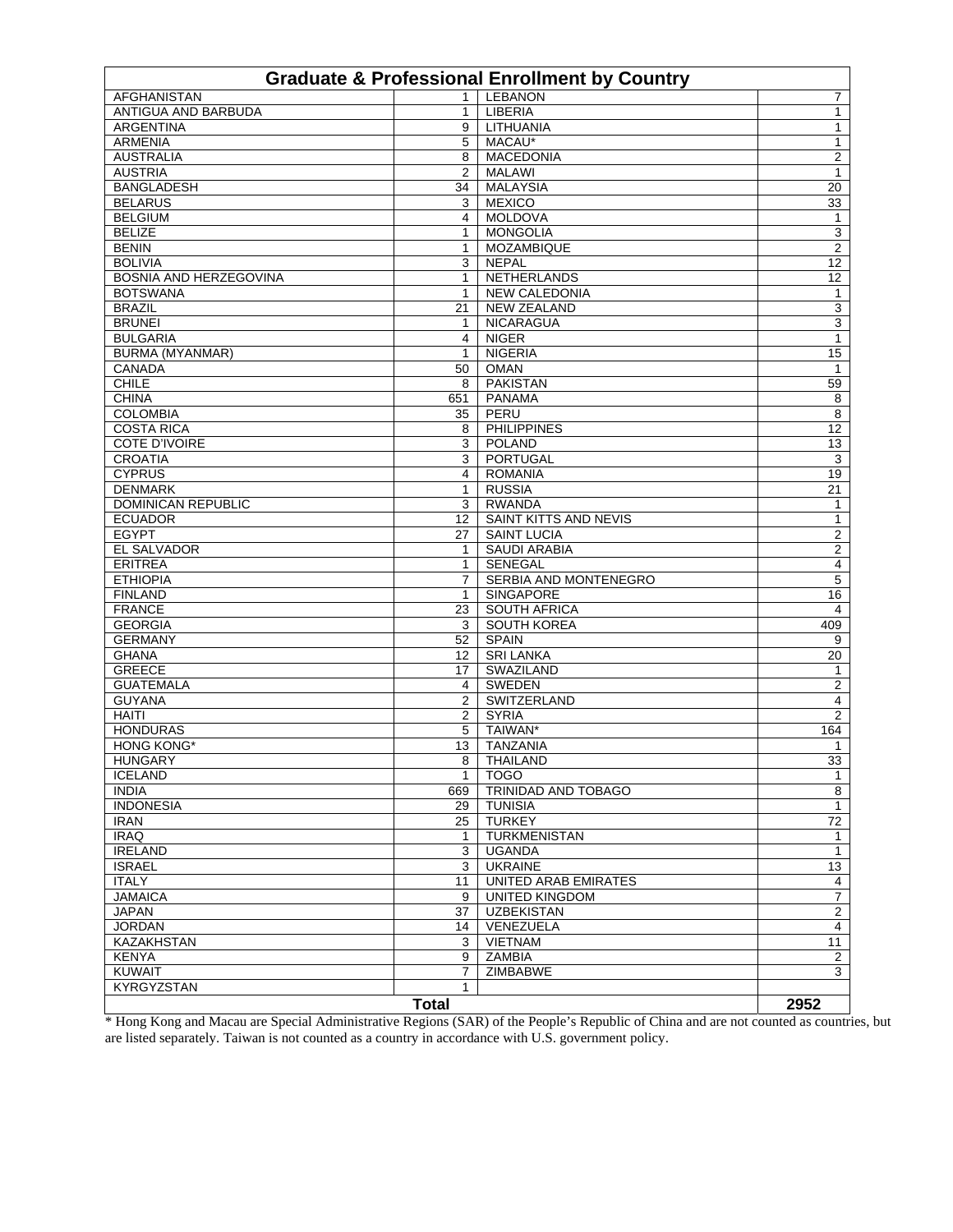#### New International Student Enrollment by Country

| <b>New International Student Enrollment by Country</b> |                 |                              |                |  |
|--------------------------------------------------------|-----------------|------------------------------|----------------|--|
| <b>ARGENTINA</b>                                       | $\mathbf{1}$    | <b>MALAWI</b>                | $\mathbf{1}$   |  |
| <b>ARMENIA</b>                                         | $\mathbf{1}$    | <b>MALAYSIA</b>              | 41             |  |
| <b>AUSTRALIA</b>                                       | 26              | <b>MAURITIUS</b>             | 1              |  |
| <b>BAHAMAS</b>                                         | $\mathbf{1}$    | <b>MEXICO</b>                | 18             |  |
| <b>BANGLADESH</b>                                      | 10 <sup>°</sup> | <b>MOLDOVA</b>               | $\mathbf{1}$   |  |
| <b>BELGIUM</b>                                         | 4               | <b>NEPAL</b>                 | 4              |  |
| <b>BOLIVIA</b>                                         | 2               | <b>NETHERLANDS</b>           | $\overline{7}$ |  |
| <b>BOSNIA AND HERZEGOVINA</b>                          | 2               | <b>NEW ZEALAND</b>           | $\overline{2}$ |  |
| <b>BRAZIL</b>                                          | $\overline{7}$  | <b>NICARAGUA</b>             | $\mathbf{1}$   |  |
| <b>BULGARIA</b>                                        | 3               | <b>NIGERIA</b>               | $\overline{7}$ |  |
| <b>CANADA</b>                                          | 17              | <b>NORWAY</b>                | $\mathbf{1}$   |  |
| <b>CHILE</b>                                           | $\overline{2}$  | <b>OMAN</b>                  | $\mathbf{1}$   |  |
| <b>CHINA</b>                                           | 205             | <b>PAKISTAN</b>              | 22             |  |
| <b>COLOMBIA</b>                                        | 13              | <b>PANAMA</b>                | 3              |  |
| <b>COSTA RICA</b>                                      | 3               | PERU                         | $\overline{7}$ |  |
| <b>COTE D'IVOIRE</b>                                   | $\mathbf{1}$    | <b>PHILIPPINES</b>           | $\overline{5}$ |  |
| <b>CROATIA</b>                                         | $\overline{2}$  | <b>ROMANIA</b>               | $\mathbf{1}$   |  |
| <b>DENMARK</b>                                         | 3               | <b>RUSSIA</b>                | 4              |  |
| <b>ECUADOR</b>                                         | $\mathbf{1}$    | <b>RWANDA</b>                | $\mathbf{1}$   |  |
| <b>EGYPT</b>                                           | 9               | <b>SAINT KITTS AND NEVIS</b> | $\mathbf{1}$   |  |
| <b>EL SALVADOR</b>                                     | 2               | <b>SAUDI ARABIA</b>          | $\mathbf{1}$   |  |
| <b>ETHIOPIA</b>                                        | $\mathbf{1}$    | SERBIA AND MONTENEGRO        | 3              |  |
| <b>FRANCE</b>                                          | 16              | <b>SINGAPORE</b>             | 8              |  |
| <b>GEORGIA</b>                                         | $\mathbf{1}$    | <b>SOUTH AFRICA</b>          | $\overline{3}$ |  |
| <b>GERMANY</b>                                         | 31              | <b>SOUTH KOREA</b>           | 221            |  |
| <b>GHANA</b>                                           | 5               | <b>SPAIN</b>                 | 4              |  |
| <b>GREECE</b>                                          | $\mathbf{1}$    | <b>SRI LANKA</b>             | $\overline{4}$ |  |
| <b>GRENADA</b>                                         | $\mathbf{1}$    | <b>SWEDEN</b>                | $\overline{5}$ |  |
| <b>HONDURAS</b>                                        | 3               | SWITZERLAND                  | $\overline{2}$ |  |
| <b>HONG KONG*</b>                                      | 15              | <b>SYRIA</b>                 | 2              |  |
| <b>INDIA</b>                                           | 298             | TAIWAN*                      | 60             |  |
| <b>INDONESIA</b>                                       | 43              | <b>THAILAND</b>              | 15             |  |
| <b>IRAN</b>                                            | $\overline{7}$  | <b>TRINIDAD AND TOBAGO</b>   | $\mathbf{1}$   |  |
| <b>IRELAND</b>                                         | 6               | <b>TUNISIA</b>               | $\mathbf{1}$   |  |
| <b>ISRAEL</b>                                          | $\mathbf{1}$    | <b>TURKEY</b>                | 30             |  |
| <b>ITALY</b>                                           | $\overline{2}$  | <b>TURKMENISTAN</b>          | $\mathbf{1}$   |  |
| <b>JAMAICA</b>                                         | $\overline{2}$  | <b>UGANDA</b>                | $\mathbf{1}$   |  |
| <b>JAPAN</b>                                           | 8               | <b>UKRAINE</b>               | 3              |  |
| <b>JORDAN</b>                                          | 6               | UNITED ARAB EMIRATES         | 4              |  |
| <b>KAZAKHSTAN</b>                                      | $\mathbf{1}$    | <b>UNITED KINGDOM</b>        | 11             |  |
| <b>KENYA</b>                                           | $\mathbf{2}$    | <b>UZBEKISTAN</b>            | $\overline{2}$ |  |
| <b>KUWAIT</b>                                          | 2               | VENEZUELA                    | 3              |  |
| <b>LEBANON</b>                                         | 3               | <b>VIETNAM</b>               | $\overline{2}$ |  |
| LITHUANIA                                              | $\mathbf{1}$    | <b>ZIMBABWE</b>              | $\overline{2}$ |  |
| <b>Total</b>                                           |                 |                              |                |  |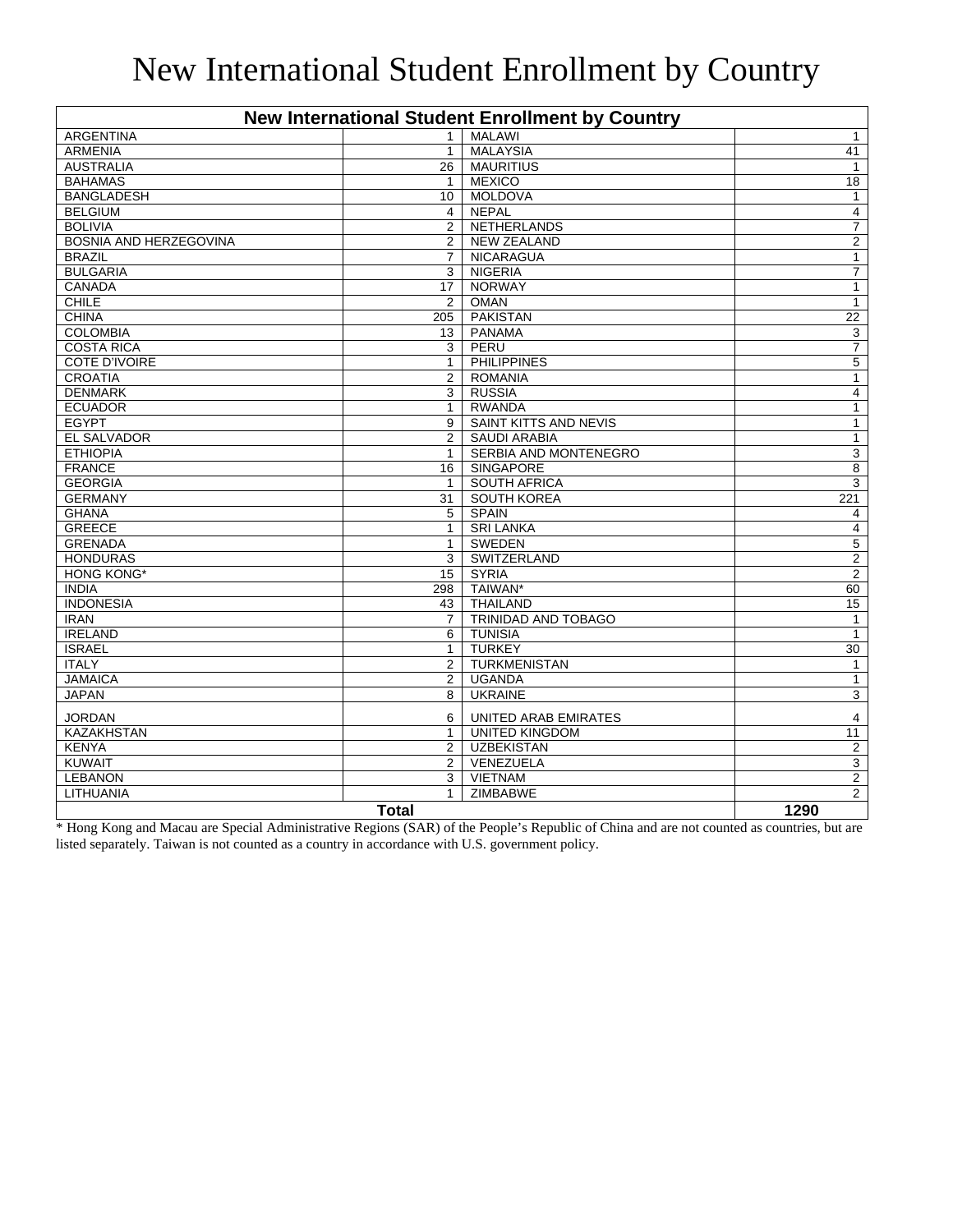## Enrollment by Curricula

|                              | <b>UNDERGRADUATE</b> | <b>GRADUATE</b> | <b>PROFESSIONAL</b> | Total |
|------------------------------|----------------------|-----------------|---------------------|-------|
| <b>AGRICULTURE</b>           | 89                   | 199             |                     | 288   |
| <b>CONSUMER AND FAMILY</b>   |                      |                 |                     |       |
| <b>SCIENCES</b>              | 59                   | 91              |                     | 150   |
| <b>EDUCATION</b>             | 5                    | 70              |                     | 75    |
| <b>ENGINEERING</b>           | 918                  | 1223            |                     | 2141  |
| <b>INTERDISCIPLINARY</b>     |                      |                 |                     |       |
| <b>BIOCHEMISTRY</b>          |                      | 93              |                     | 93    |
| <b>LIBERAL ARTS</b>          | 151                  | 238             |                     | 389   |
| <b>MANAGEMENT</b>            | 401                  | 332             |                     | 733   |
| <b>NON-DEGREE</b>            | 65                   | -               |                     | 65    |
| <b>PHARMACY, NURSING AND</b> |                      |                 |                     |       |
| <b>HEALTH SCIENCES</b>       | 33                   | 61              | 28                  | 122   |
| <b>SCIENCE</b>               | 226                  | 529             |                     | 755   |
| <b>TECHNOLOGY</b>            | 80                   | 44              |                     | 124   |
| <b>VETERINARY MEDICINE</b>   | 15                   | 42              | 2                   | 59    |
| Total                        | 2042                 | 2922            | 30                  | 4994  |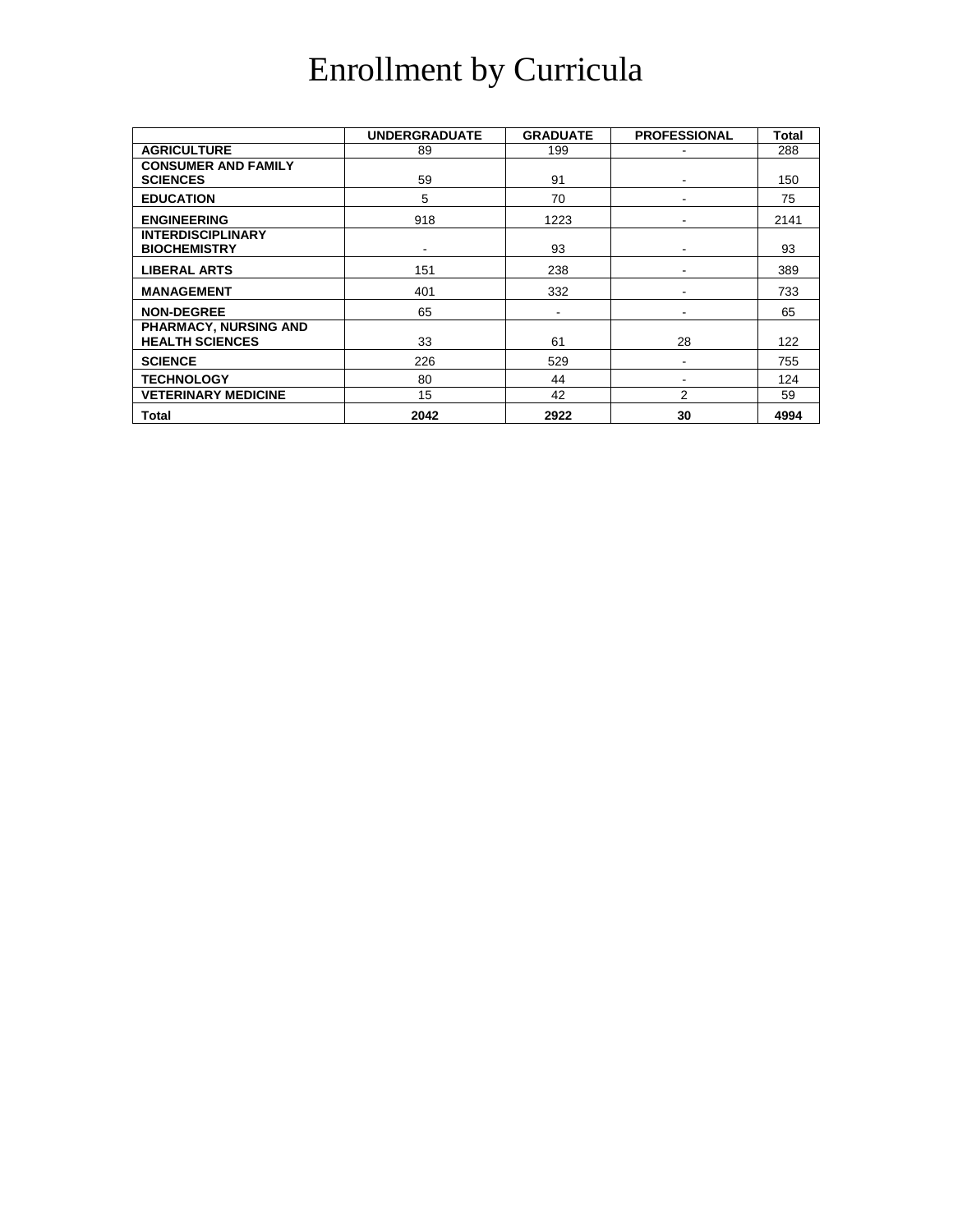#### Enrollment by Curricula

#### **Total Undergraduate Enrollment by Curricula**



#### **Total Graduate & Professional Enrollment by Curricula**

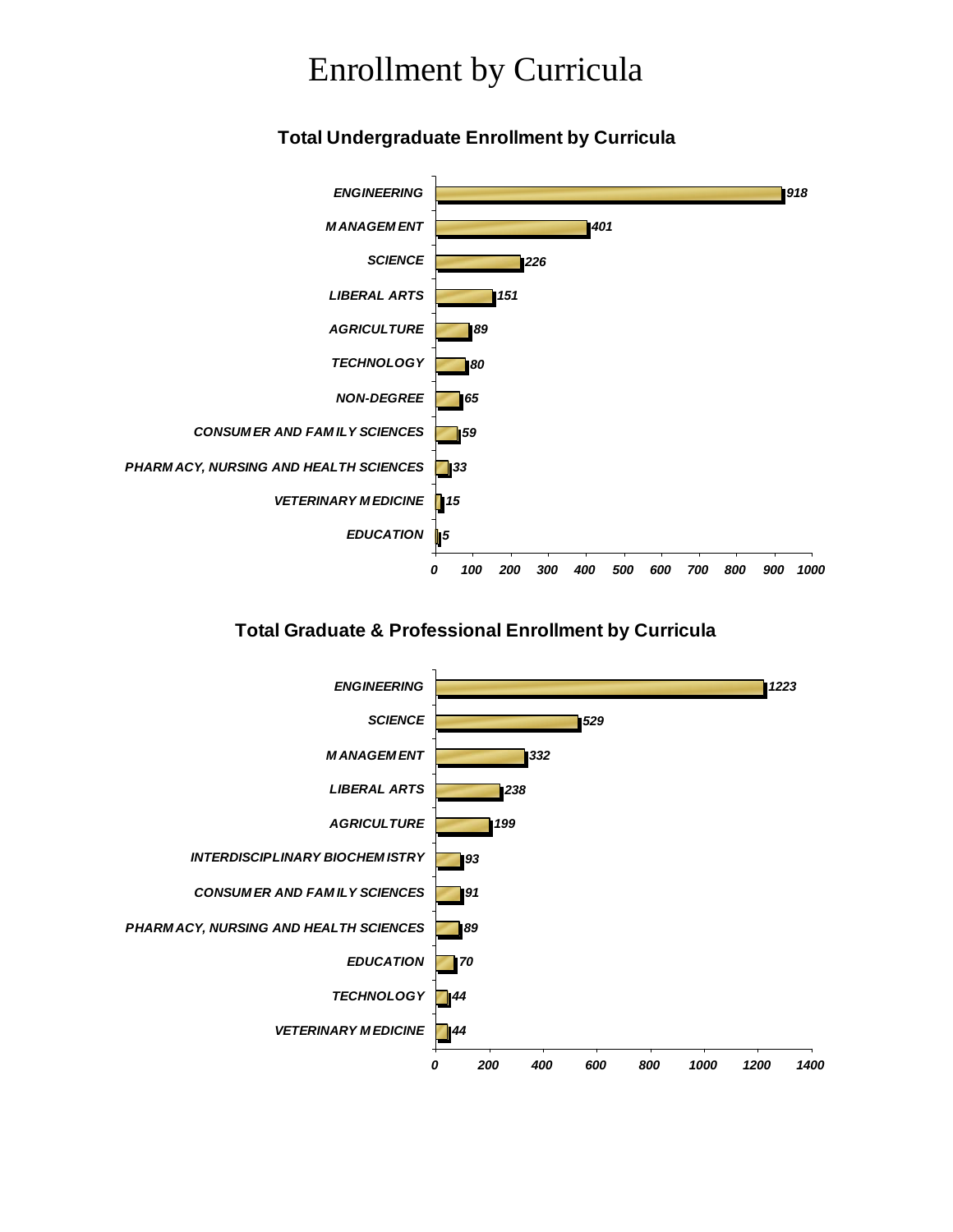## New International Student Enrollment by Curricula

| <b>School</b>                                          | Undergraduate | <b>Graduate</b> | Professional | Total |
|--------------------------------------------------------|---------------|-----------------|--------------|-------|
| <b>AGRICULTURE</b>                                     | 39            | 31              |              | 70    |
| <b>CONSUMER AND FAMILY</b><br><b>SCIENCES</b>          | 17            | 16              | ۰            | 33    |
| <b>EDUCATION</b>                                       | 3             | 12              |              | 15    |
| <b>ENGINEERING</b>                                     | 278           | 276             |              | 554   |
| <b>INTERDISCIPLINARY</b><br><b>BIOCHEMISTRY</b>        |               | 23              |              | 23    |
| <b>LIBERAL ARTS</b>                                    | 52            | 43              |              | 95    |
| <b>MANAGEMENT</b>                                      | 93            | 142             |              | 235   |
| <b>NON-DEGREE</b>                                      | 22            |                 |              | 22    |
| <b>PHARMACY, NURSING</b><br><b>AND HEALTH SCIENCES</b> | 10            | 9               | 11           | 30    |
| <b>SCIENCE</b>                                         | 87            | 80              |              | 167   |
| <b>TECHNOLOGY</b>                                      | 21            | 16              |              | 37    |
| <b>VETERINARY MEDICINE</b>                             | 5             | 4               |              | 9     |
| <b>Total</b>                                           | 627           | 652             | 11           | 1290  |

**New International Student Enrollment by Curricula**

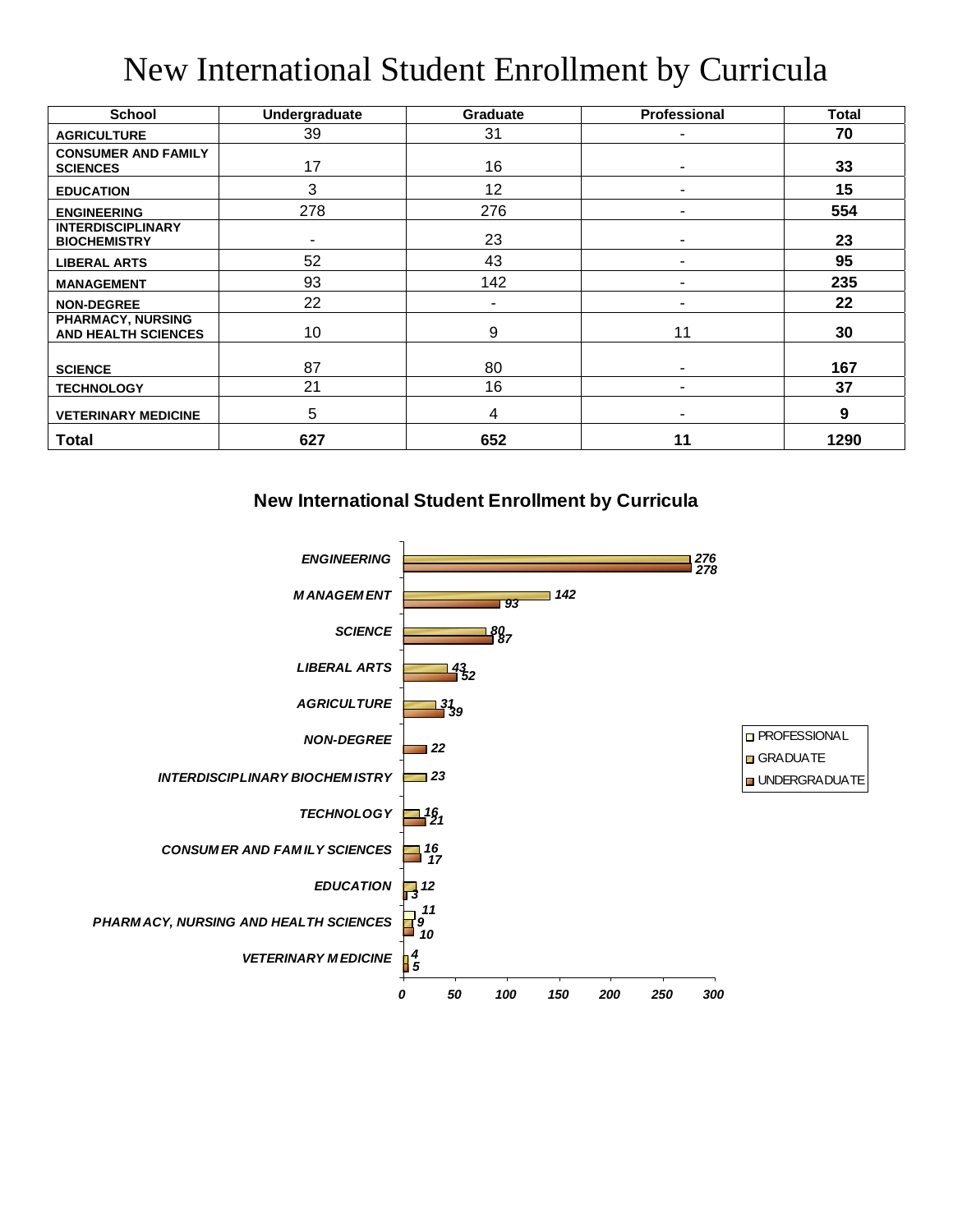|                                                 | <b>UNDERGRADUATE</b> | <b>GRADUATE</b> | <b>PROFESSIONAL</b> | Total |
|-------------------------------------------------|----------------------|-----------------|---------------------|-------|
| <b>AGRICULTURE</b>                              | 89                   | 199             |                     | 288   |
| <b>CONSUMER AND FAMILY</b><br><b>SCIENCES</b>   | 59                   | 91              |                     | 150   |
| <b>EDUCATION</b>                                | 5                    | 70              |                     | 75    |
| <b>ENGINEERING</b>                              | 918                  | 1223            |                     | 2141  |
| <b>INTERDISCIPLINARY</b><br><b>BIOCHEMISTRY</b> |                      | 93              |                     | 93    |
| <b>LIBERAL ARTS</b>                             | 151                  | 238             |                     | 389   |
| <b>MANAGEMENT</b>                               | 401                  | 332             |                     | 733   |
| <b>NON-DEGREE</b>                               | 65                   |                 |                     | 65    |
| PHARMACY, NURSING AND<br><b>HEALTH SCIENCES</b> | 33                   | 61              | 28                  | 122   |
| <b>SCIENCE</b>                                  | 226                  | 529             |                     | 755   |
| <b>TECHNOLOGY</b>                               | 80                   | 44              |                     | 124   |
|                                                 |                      |                 |                     |       |
| <b>VETERINARY MEDICINE</b>                      | 15                   | 42              | $\overline{2}$      | 59    |
| <b>TOTAL</b>                                    | 2042                 | 2922            | 30                  | 4994  |

#### Total Enrollment by School

**Enrollment by School**

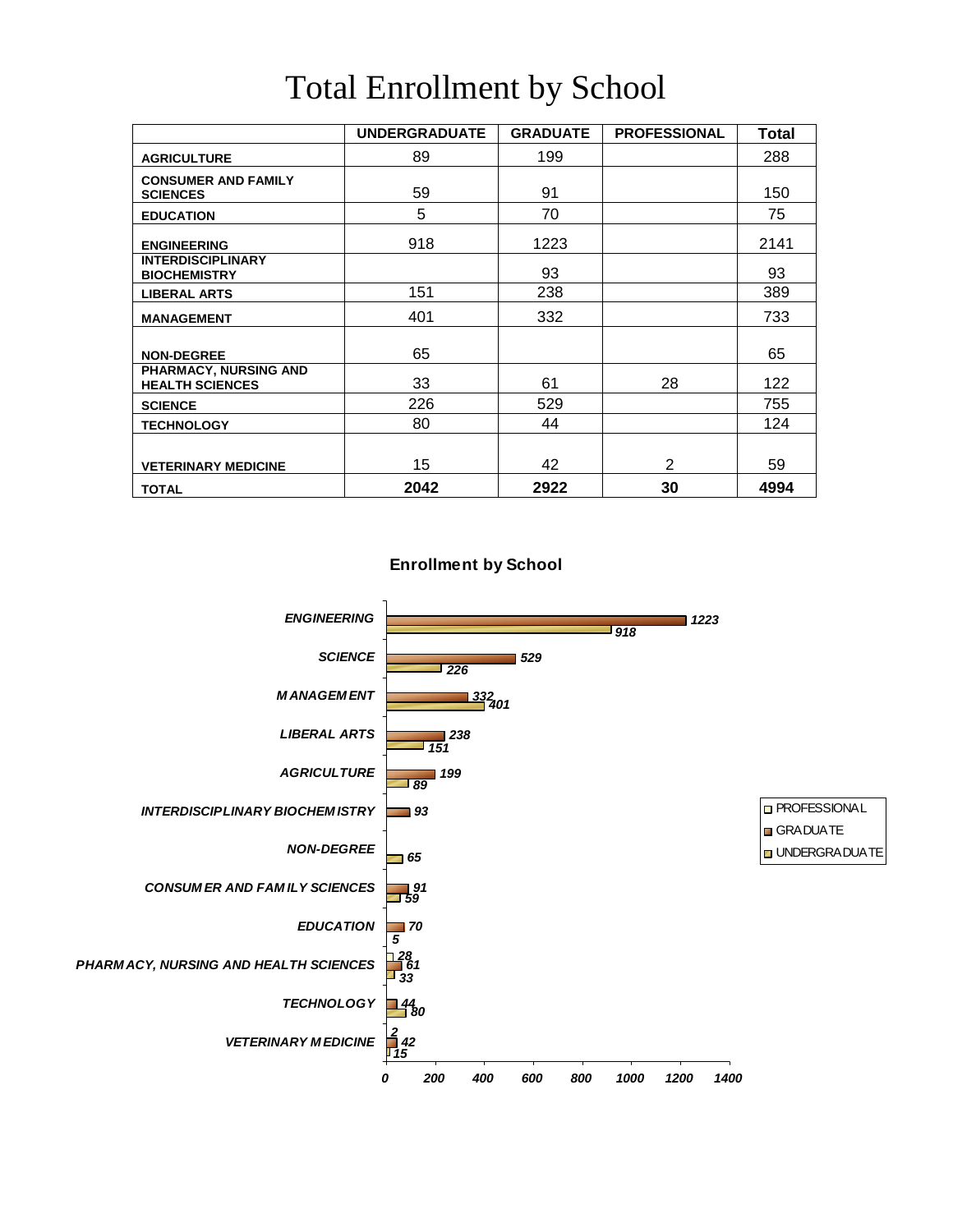

| <b>AGRICULTURE</b>   |                |                 |              |                         |  |
|----------------------|----------------|-----------------|--------------|-------------------------|--|
|                      | Undergraduate  | <b>Graduate</b> | Professional | <b>Total</b>            |  |
| <b>AUSTRALIA</b>     | 3              |                 |              | 3                       |  |
| <b>BANGLADESH</b>    |                | $\overline{c}$  |              | $\overline{2}$          |  |
| <b>BENIN</b>         |                | $\mathbf{1}$    |              | $\mathbf{1}$            |  |
| <b>BRAZIL</b>        |                | 3               |              | 3                       |  |
| <b>CANADA</b>        |                | 11              |              | $\overline{11}$         |  |
| <b>CHINA</b>         | 20             | 46              |              | 66                      |  |
| <b>COLOMBIA</b>      | $\mathbf{1}$   | 6               |              | 7                       |  |
| <b>COSTA RICA</b>    |                | $\mathbf{1}$    |              | $\mathbf{1}$            |  |
| <b>COTE D'IVOIRE</b> |                | $\mathbf{1}$    |              | $\mathbf{1}$            |  |
| <b>ECUADOR</b>       | $\mathbf{1}$   | $\overline{2}$  |              | 3                       |  |
| <b>EGYPT</b>         |                | 3               |              | 3                       |  |
| <b>EL SALVADOR</b>   | $\mathbf{1}$   |                 |              | $\mathbf{1}$            |  |
| <b>ERITREA</b>       |                | $\mathbf{1}$    |              | $\mathbf{1}$            |  |
| <b>ETHIOPIA</b>      |                | 3               |              | 3                       |  |
| <b>FRANCE</b>        |                | 4               |              | 4                       |  |
| <b>GEORGIA</b>       |                | $\mathbf{1}$    |              | $\mathbf{1}$            |  |
| <b>GERMANY</b>       | $\mathbf{1}$   | 4               |              | 5                       |  |
| <b>GHANA</b>         |                | $\overline{2}$  |              | $\overline{c}$          |  |
| <b>GUATEMALA</b>     | $\mathbf{1}$   | 3               |              | $\overline{4}$          |  |
| <b>HAITI</b>         |                | $\mathbf{1}$    |              | $\mathbf{1}$            |  |
| <b>HONDURAS</b>      |                | $\overline{2}$  |              | $\overline{c}$          |  |
| <b>HONG KONG</b>     | $\mathbf{1}$   |                 |              | $\mathbf{1}$            |  |
| <b>INDIA</b>         | 3              | 27              |              | 30                      |  |
| <b>INDONESIA</b>     | 22             | 1               |              | 23                      |  |
| <b>IRAN</b>          |                | $\overline{2}$  |              | $\overline{2}$          |  |
| <b>IRELAND</b>       | 3              | $\mathbf{1}$    |              | $\overline{4}$          |  |
| <b>ITALY</b>         | $\mathbf{1}$   | $\mathbf{1}$    |              | $\overline{\mathbf{c}}$ |  |
| <b>JAMAICA</b>       |                | $\mathbf{1}$    |              | $\mathbf{1}$            |  |
| <b>JAPAN</b>         |                | 3               |              | $\overline{3}$          |  |
| <b>JORDAN</b>        | $\mathbf{1}$   | $\mathbf{1}$    |              | $\overline{c}$          |  |
| <b>KAZAKHSTAN</b>    | $\overline{2}$ |                 |              | $\overline{2}$          |  |
| <b>KENYA</b>         |                | $\overline{2}$  |              | $\overline{2}$          |  |
| <b>MALAWI</b>        | $\mathbf{1}$   |                 |              | $\mathbf{1}$            |  |
| <b>MALAYSIA</b>      | $\mathbf{1}$   |                 |              | $\mathbf{1}$            |  |
| <b>MONGOLIA</b>      |                | $\mathbf{1}$    |              | $\mathbf{1}$            |  |
| <b>MOZAMBIQUE</b>    |                | $\overline{c}$  |              | $\overline{2}$          |  |
| <b>NEPAL</b>         | $\mathbf{1}$   | 4               |              | 5                       |  |
| <b>NETHERLANDS</b>   | $\mathbf{1}$   |                 |              | $\overline{1}$          |  |
| <b>NICARAGUA</b>     | $\mathbf{1}$   | $\overline{2}$  |              | 3                       |  |
| <b>NIGER</b>         |                | 1               |              | $\mathbf{1}$            |  |
| <b>NIGERIA</b>       |                | 3               |              | $\overline{3}$          |  |
| <b>PAKISTAN</b>      |                | $\overline{2}$  |              | $\overline{\mathbf{c}}$ |  |
| PANAMA               |                | 1               |              | 1                       |  |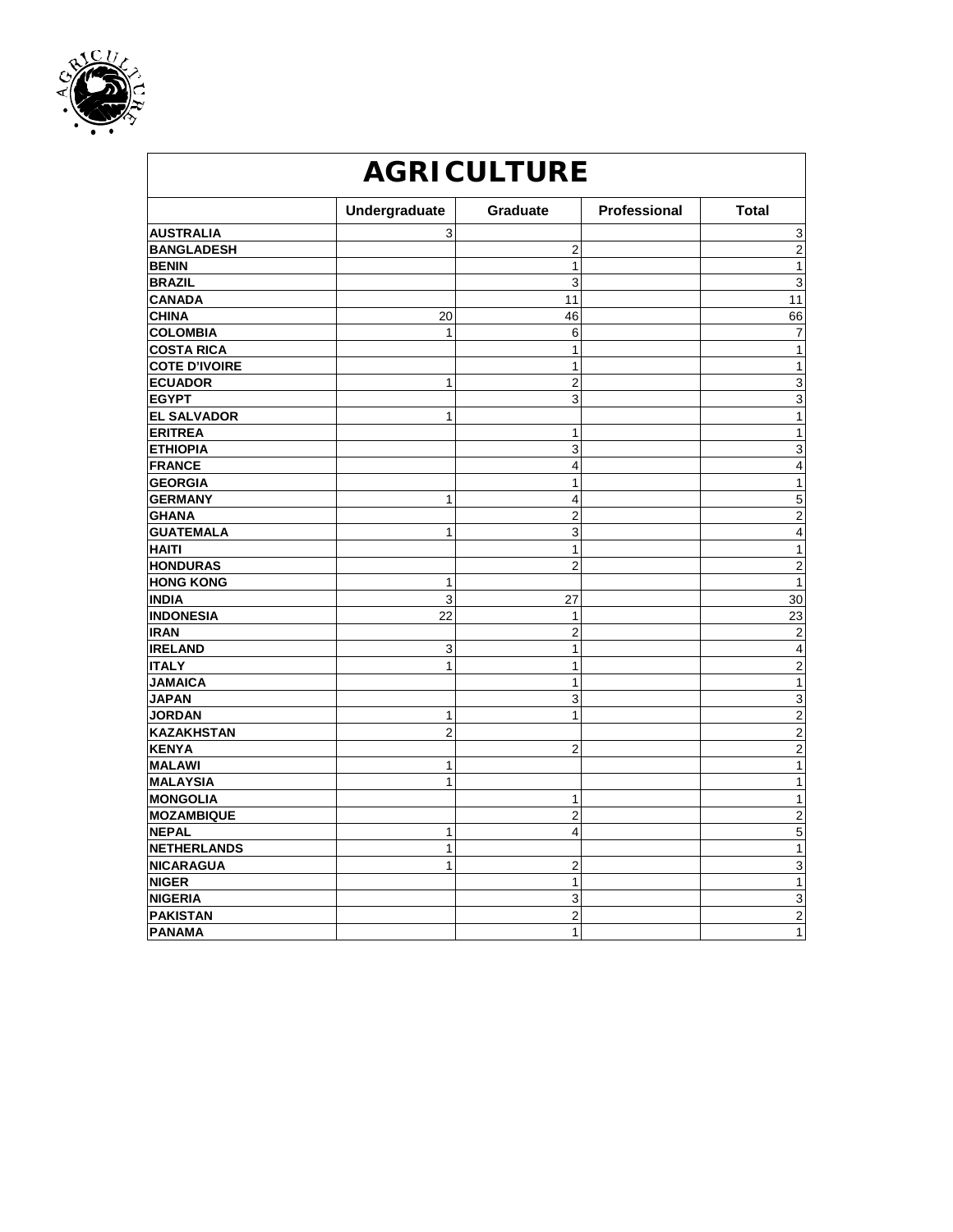

| <b>AGRICULTURE, CONTINUED</b> |               |                 |                     |              |  |
|-------------------------------|---------------|-----------------|---------------------|--------------|--|
|                               | Undergraduate | <b>Graduate</b> | <b>Professional</b> | <b>Total</b> |  |
| <b>PERU</b>                   |               |                 |                     |              |  |
| <b>PHILIPPINES</b>            |               | 2               |                     | 2            |  |
| <b>ROMANIA</b>                |               | 5               |                     | 5            |  |
| <b>SENEGAL</b>                |               |                 |                     |              |  |
| <b>SINGAPORE</b>              |               |                 |                     |              |  |
| <b>SOUTH KOREA</b>            | 10            | 16              |                     | 26           |  |
| <b>SWEDEN</b>                 |               | 2               |                     | 6            |  |
| <b>TAIWAN</b>                 | 3             |                 |                     |              |  |
| <b>TANZANIA</b>               |               |                 |                     |              |  |
| <b>THAILAND</b>               | 2             | 5               |                     |              |  |
| <b>TRINIDAD AND TOBAGO</b>    |               | 2               |                     | 2            |  |
| <b>TURKEY</b>                 |               | 3               |                     |              |  |
| <b>UKRAINE</b>                |               |                 |                     |              |  |
| <b>UNITED KINGDOM</b>         | 2             |                 |                     |              |  |
| <b>VENEZUELA</b>              |               |                 |                     |              |  |
| <b>ZAMBIA</b>                 |               |                 |                     |              |  |
| <b>ZIMBABWE</b>               |               |                 |                     |              |  |
| Total                         | 89            | 199             |                     | 288          |  |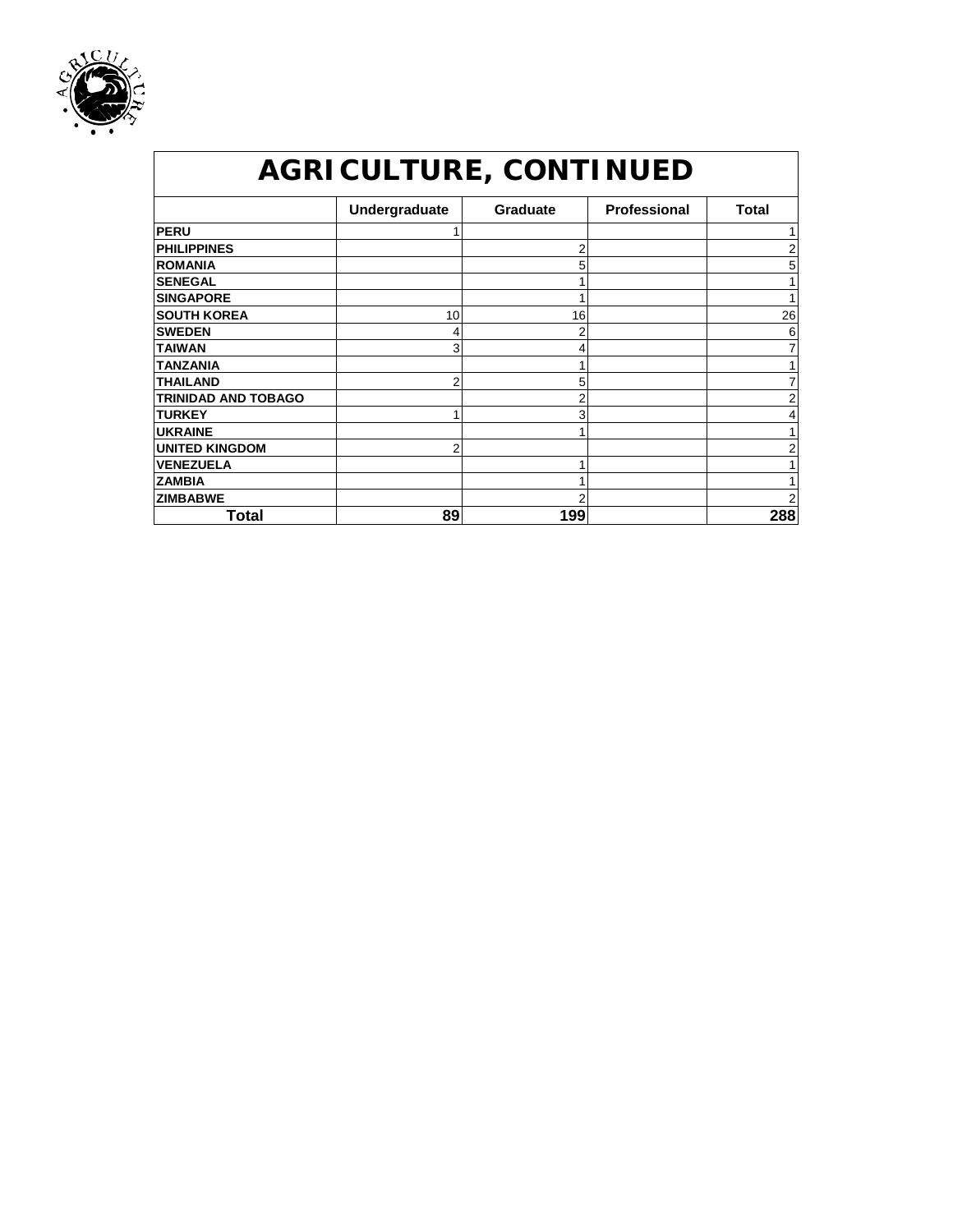

|                              | Undergraduate  | Graduate     | Professional | <b>Total</b>   |
|------------------------------|----------------|--------------|--------------|----------------|
| <b>BOLIVIA</b>               | 1              |              |              | 1              |
| <b>BRAZIL</b>                | $\mathbf{1}$   |              |              | 1              |
| <b>CANADA</b>                |                | 1            |              | 1              |
| <b>CHINA</b>                 | 4              | 26           |              | 30             |
| <b>COLOMBIA</b>              |                | $\mathbf{1}$ |              | 1              |
| <b>CYPRUS</b>                |                | 1            |              | 1              |
| <b>EL SALVADOR</b>           | 1              |              |              | 1              |
| <b>GUATEMALA</b>             | $\mathbf{1}$   |              |              | 1              |
| <b>HONG KONG</b>             | 4              |              |              | 4              |
| <b>INDIA</b>                 | $\overline{c}$ | 5            |              | $\overline{7}$ |
| <b>INDONESIA</b>             | 3              | $\mathbf{1}$ |              | 4              |
| <b>IRELAND</b>               | 3              | $\mathbf{1}$ |              | 4              |
| <b>JAMAICA</b>               |                | 1            |              | 1              |
| <b>KUWAIT</b>                | 1              |              |              | 1              |
| <b>LEBANON</b>               | 1              |              |              | 1              |
| <b>MALAYSIA</b>              | $\mathbf{1}$   |              |              | 1              |
| <b>MEXICO</b>                |                | 2            |              | $\overline{c}$ |
| <b>NIGERIA</b>               |                | 1            |              | 1              |
| <b>NORWAY</b>                | 1              |              |              | 1              |
| <b>OMAN</b>                  |                | 1            |              | 1              |
| <b>PHILIPPINES</b>           |                | 1            |              | 1              |
| <b>POLAND</b>                |                | 1            |              | 1              |
| <b>RUSSIA</b>                | 2              | 1            |              | 3              |
| <b>SERBIA AND MONTENEGRO</b> | $\mathbf{1}$   |              |              | 1              |
| <b>SINGAPORE</b>             | 3              |              |              | 3              |
| <b>SOUTH KOREA</b>           | 21             | 30           |              | 51             |
| <b>SPAIN</b>                 | 1              |              |              | 1              |
| <b>SRI LANKA</b>             |                | 1            |              | 1              |
| <b>TAIWAN</b>                | 3              | 12           |              | 15             |
| <b>THAILAND</b>              | $\overline{2}$ |              |              | 2              |
| <b>TOGO</b>                  |                | 1            |              | 1              |
| <b>TURKEY</b>                |                | 2            |              | $\overline{2}$ |
| <b>UKRAINE</b>               |                | 1            |              | 1              |
| <b>UNITED KINGDOM</b>        | 1              |              |              | 1              |
| <b>VENEZUELA</b>             | 1              |              |              |                |
| <b>Total</b>                 | 59             | 91           |              | 150            |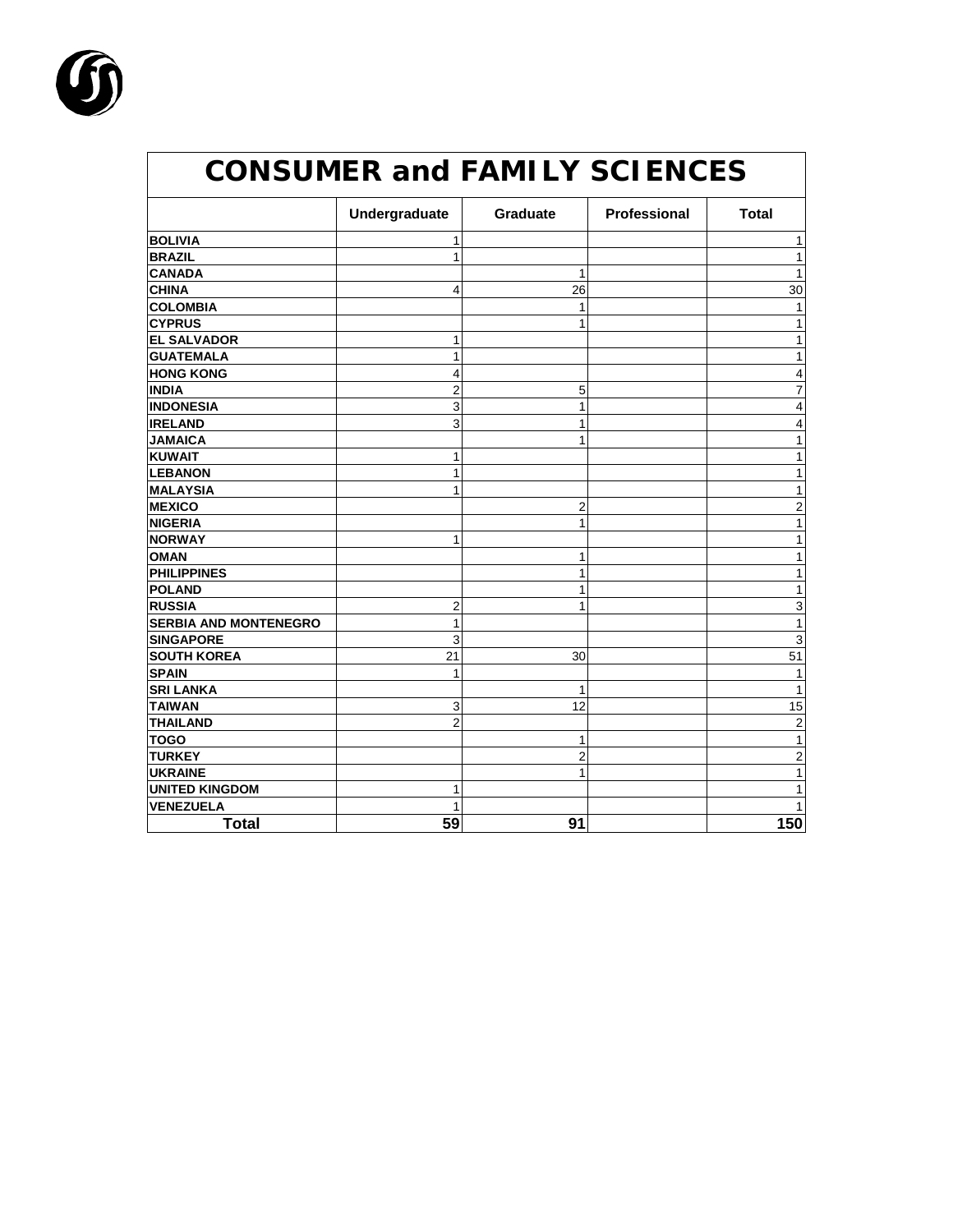

| <b>EDUCATION</b>          |                 |                |                     |                         |  |
|---------------------------|-----------------|----------------|---------------------|-------------------------|--|
|                           | Undergraduate   | Graduate       | <b>Professional</b> | <b>Total</b>            |  |
| <b>AUSTRALIA</b>          | 3               |                |                     | 3                       |  |
| <b>BRAZIL</b>             |                 |                |                     | 1                       |  |
| <b>CANADA</b>             |                 |                |                     | 1                       |  |
| <b>CHINA</b>              |                 | 17             |                     | 17                      |  |
| <b>DOMINICAN REPUBLIC</b> |                 |                |                     | 1                       |  |
| <b>HONDURAS</b>           |                 | $\overline{2}$ |                     | 2                       |  |
| <b>HONG KONG</b>          |                 |                |                     | 1                       |  |
| <b>INDIA</b>              |                 | 3              |                     | 3                       |  |
| <b>ISRAEL</b>             |                 |                |                     | 1                       |  |
| <b>JAMAICA</b>            |                 |                |                     | 1                       |  |
| <b>JAPAN</b>              |                 | 2              |                     | 2                       |  |
| <b>KUWAIT</b>             |                 |                |                     | 1                       |  |
| <b>LITHUANIA</b>          |                 |                |                     | 1                       |  |
| <b>MEXICO</b>             |                 | 2              |                     | $\overline{\mathbf{c}}$ |  |
| <b>MONGOLIA</b>           |                 |                |                     | 1                       |  |
| <b>PAKISTAN</b>           |                 |                |                     | 1                       |  |
| <b>RUSSIA</b>             |                 | 3              |                     | 3                       |  |
| <b>SOUTH KOREA</b>        | 2               | 19             |                     | 21                      |  |
| <b>TAIWAN</b>             |                 | 8              |                     | 8                       |  |
| <b>TURKEY</b>             |                 | 2              |                     | 2                       |  |
| <b>UKRAINE</b>            |                 |                |                     | 1                       |  |
| <b>VENEZUELA</b>          |                 |                |                     | 1                       |  |
| <b>Total</b>              | $5\phantom{.0}$ | 70             |                     | 75                      |  |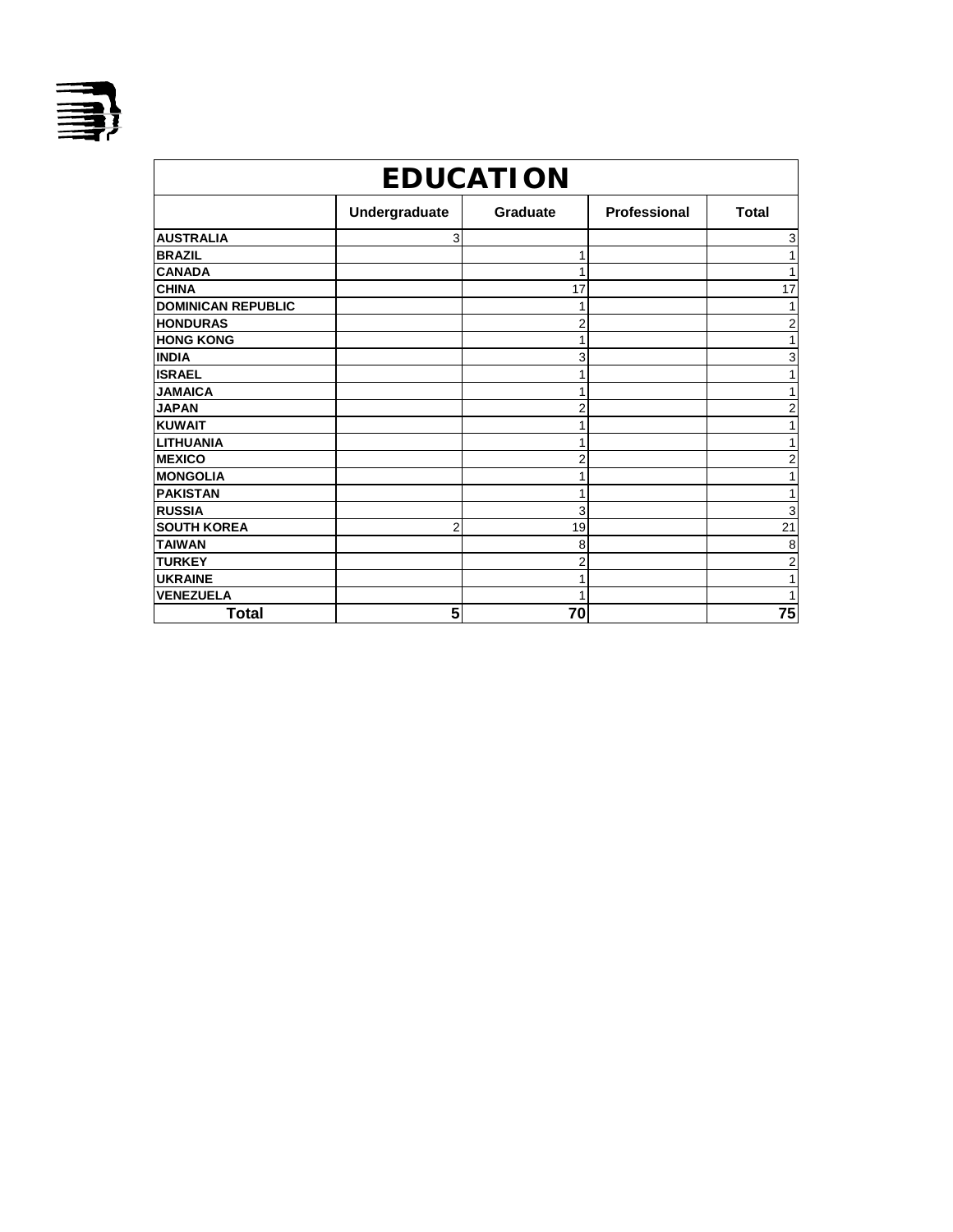

| <b>ENGINEERING</b>            |                         |                  |              |                  |  |
|-------------------------------|-------------------------|------------------|--------------|------------------|--|
|                               | Undergraduate           | Graduate         | Professional | <b>Total</b>     |  |
| <b>AFGHANISTAN</b>            |                         | 1                |              | 1                |  |
| <b>ARGENTINA</b>              |                         | $\overline{2}$   |              | $\overline{2}$   |  |
| <b>AUSTRALIA</b>              | 13                      | 5                |              | 18               |  |
| <b>AUSTRIA</b>                |                         | 1                |              | 1                |  |
| <b>BAHRAIN</b>                | 1                       |                  |              | $\mathbf{1}$     |  |
| <b>BANGLADESH</b>             | 5                       | 19               |              | 24               |  |
| <b>BELGIUM</b>                | $\overline{2}$          | 1                |              | 3                |  |
| <b>BOLIVIA</b>                | 3                       | 1                |              | 4                |  |
| <b>BOSNIA AND HERZEGOVINA</b> |                         | 1                |              | 1                |  |
| <b>BOTSWANA</b>               |                         | 1                |              | 1                |  |
| <b>BRAZIL</b>                 | 3                       | $\overline{2}$   |              | 5                |  |
| <b>BRUNEI</b>                 |                         | 1                |              | $\mathbf{1}$     |  |
| <b>BURMA (MYANMAR)</b>        | 2                       | $\mathbf{1}$     |              | 3                |  |
| <b>CANADA</b>                 | 9                       | 22               |              | 31               |  |
| <b>CHILE</b>                  | 1                       | $\overline{4}$   |              | 5                |  |
| <b>CHINA</b>                  | 34                      | 209              |              | 243              |  |
| <b>COLOMBIA</b>               | 10                      | 11               |              | 21               |  |
| <b>COSTA RICA</b>             | 3                       | 1                |              | 4                |  |
| <b>COTE D'IVOIRE</b>          |                         | 2                |              | 2                |  |
| <b>CYPRUS</b>                 |                         | 1                |              | $\mathbf{1}$     |  |
| <b>DOMINICAN REPUBLIC</b>     | 1                       | $\overline{2}$   |              | 3                |  |
| <b>ECUADOR</b>                | 4                       | 4                |              | 8                |  |
| <b>EGYPT</b>                  | 2                       | 5                |              | 7                |  |
| <b>EL SALVADOR</b>            | $\overline{2}$          |                  |              | $\overline{2}$   |  |
| <b>ETHIOPIA</b>               |                         | $\overline{2}$   |              | $\overline{c}$   |  |
| <b>FRANCE</b>                 | 7                       | 3                |              | 10               |  |
| <b>GERMANY</b>                | 9                       | 11               |              | 20               |  |
| <b>GHANA</b>                  | $\overline{\mathbf{c}}$ | 1                |              | 3                |  |
| <b>GREECE</b>                 | 1                       | 10               |              | 11               |  |
| <b>GUYANA</b>                 |                         | 1                |              | 1                |  |
| <b>HAITI</b>                  | 1                       |                  |              | 1                |  |
| <b>HONDURAS</b>               | 5                       |                  |              | 5                |  |
| <b>HONG KONG</b>              | 11                      | 4                |              | 15               |  |
| <b>ICELAND</b>                |                         | 1                |              | 1                |  |
| <b>INDIA</b>                  | 322                     | 385              |              | 707              |  |
| <b>INDONESIA</b>              | 79                      | 19               |              | 98               |  |
| <b>IRAN</b>                   | 1                       | 14               |              | 15               |  |
| <b>ISRAEL</b>                 | 1                       | 1                |              | $\overline{2}$   |  |
| <b>ITALY</b>                  |                         | $\overline{2}$   |              | $\mathbf 2$      |  |
| <b>JAMAICA</b>                | 1                       | $\boldsymbol{2}$ |              | $\mathsf 3$      |  |
| <b>JAPAN</b>                  | 7                       | 6                |              | 13               |  |
| <b>JORDAN</b>                 | 5                       | 8                |              | 13               |  |
| <b>KAZAKHSTAN</b>             | 2                       | $\overline{c}$   |              | 4                |  |
| <b>KENYA</b>                  | 6                       | 1                |              | $\boldsymbol{7}$ |  |
| <b>KUWAIT</b>                 | 6                       | 3                |              | $\boldsymbol{9}$ |  |
| <b>LEBANON</b>                | 4                       | 4                |              | 8                |  |
| <b>MALAYSIA</b>               | 57                      | 15               |              | 72               |  |
| <b>MAURITIUS</b>              | 1                       |                  |              | $\mathbf{1}$     |  |
| <b>MEXICO</b>                 | 15                      | 19               |              | 34               |  |
| <b>NEPAL</b>                  | 1                       | $\mathbf{1}$     |              | $\sqrt{2}$       |  |
| <b>NETHERLANDS</b>            | 1                       |                  |              | $\mathbf{1}$     |  |
| <b>NEW ZEALAND</b>            | $\overline{2}$          |                  |              | $\overline{2}$   |  |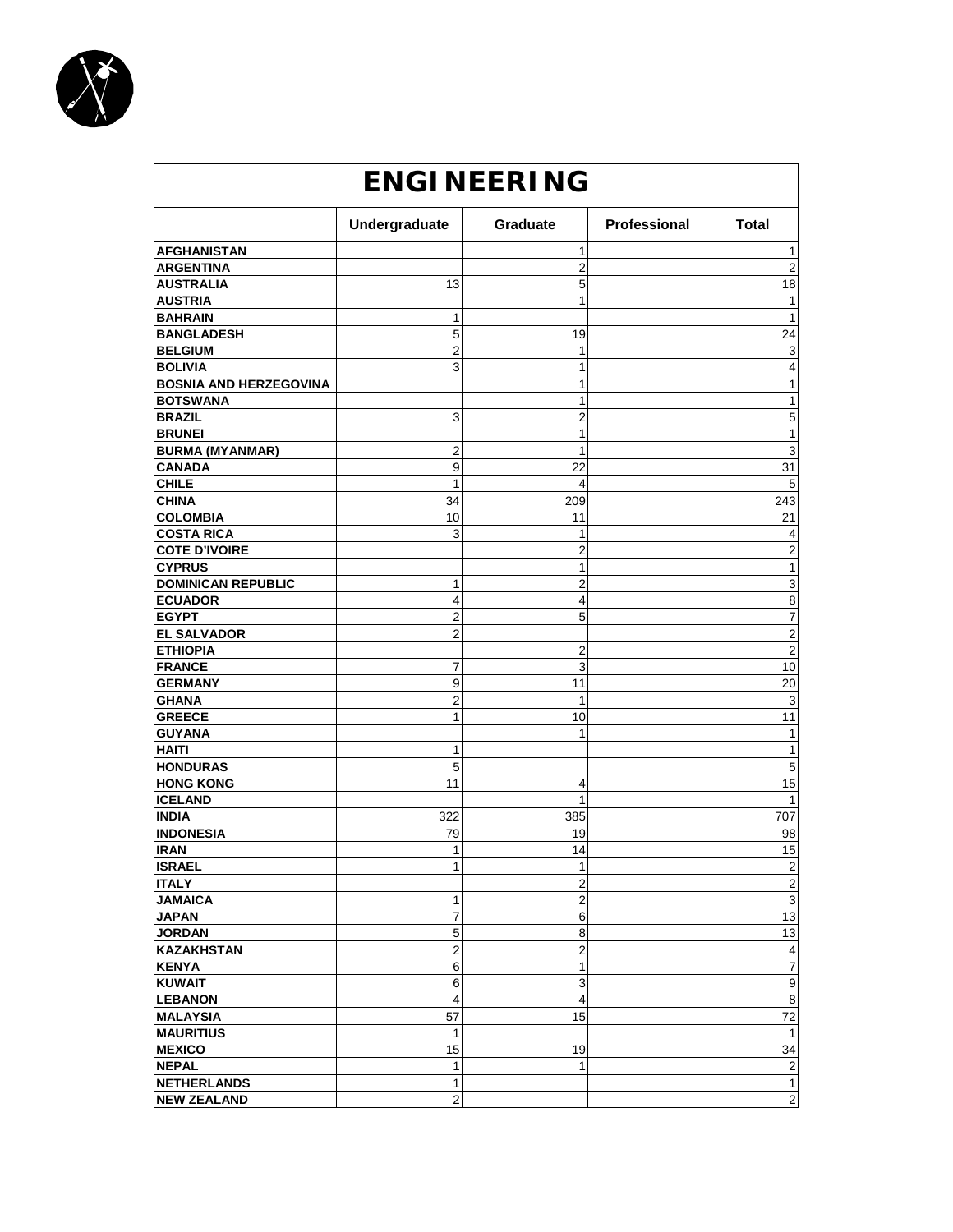

| ENGINEERING, CONTINUED      |                |                 |              |                |
|-----------------------------|----------------|-----------------|--------------|----------------|
|                             | Undergraduate  | <b>Graduate</b> | Professional | <b>Total</b>   |
| <b>NICARAGUA</b>            | 4              | 1               |              | 5              |
| <b>NIGERIA</b>              | 4              | 7               |              | 11             |
| <b>NORWAY</b>               | 1              |                 |              | 1              |
| <b>OMAN</b>                 | $\overline{2}$ |                 |              | $\overline{2}$ |
| <b>PAKISTAN</b>             | 23             | 41              |              | 64             |
| <b>PANAMA</b>               | 8              | 6               |              | 14             |
| <b>PERU</b>                 | 4              | $\overline{2}$  |              | 6              |
| <b>PHILIPPINES</b>          |                | 3               |              | 3              |
| <b>POLAND</b>               |                | $\overline{7}$  |              | $\overline{7}$ |
| <b>ROMANIA</b>              | 1              |                 |              | 1              |
| <b>RUSSIA</b>               |                | $\overline{2}$  |              | $\overline{c}$ |
| <b>SAINT LUCIA</b>          |                | 1               |              | 1              |
| <b>SAUDI ARABIA</b>         | 10             |                 |              | 10             |
| <b>SENEGAL</b>              |                | 2               |              | $\overline{2}$ |
| <b>SINGAPORE</b>            | 16             | 8               |              | 24             |
| <b>SOUTH AFRICA</b>         | $\overline{2}$ | $\overline{2}$  |              | $\overline{4}$ |
| <b>SOUTH KOREA</b>          | 118            | 187             |              | 305            |
| <b>SPAIN</b>                | 3              | 5               |              | 8              |
| <b>SRI LANKA</b>            | 3              | 5               |              | 8              |
| <b>SURINAME</b>             | 1              |                 |              | 1              |
| <b>SWITZERLAND</b>          | $\overline{2}$ | 2               |              | 4              |
| <b>TAIWAN</b>               | 20             | 78              |              | 98             |
| <b>THAILAND</b>             | 12             | 12              |              | 24             |
| <b>TRINIDAD AND TOBAGO</b>  |                | $\overline{2}$  |              | $\overline{c}$ |
| <b>TUNISIA</b>              |                | 1               |              | $\mathbf{1}$   |
| <b>TURKEY</b>               | 18             | 26              |              | 44             |
| <b>UGANDA</b>               |                | 1               |              | 1              |
| <b>UNITED ARAB EMIRATES</b> | 11             | 1               |              | 12             |
| <b>UNITED KINGDOM</b>       | 5              |                 |              | 5              |
| <b>UZBEKISTAN</b>           |                | 1               |              | 1              |
| <b>VENEZUELA</b>            | 5              | 1               |              | 6              |
| <b>VIETNAM</b>              | 1              | 7               |              | 8              |
| <b>ZAMBIA</b>               | $\overline{2}$ |                 |              | $\overline{c}$ |
| <b>Total</b>                | 918            | 1223            |              | 2141           |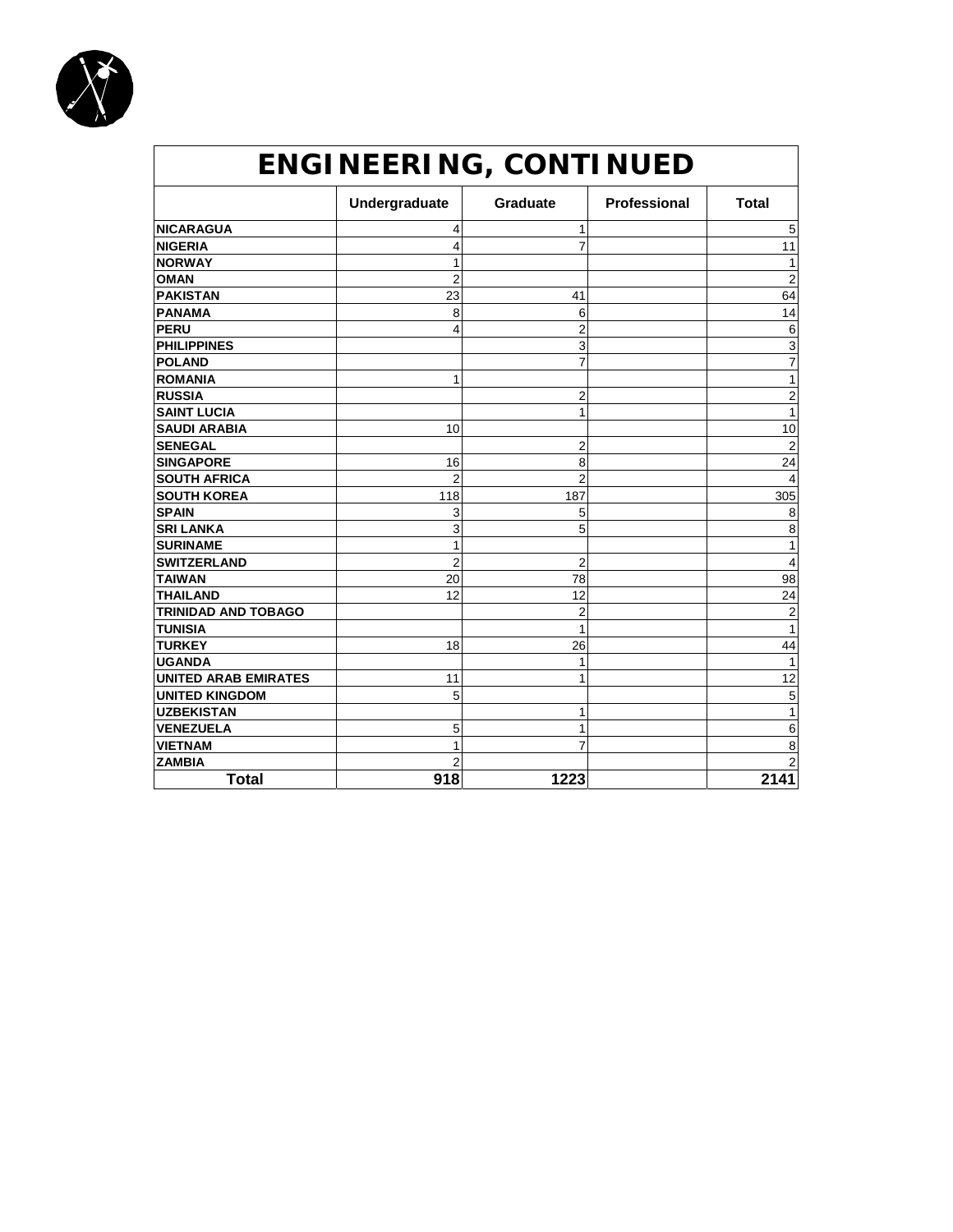

#### *INTERDISCIPLINARY BIOCHEMISTRY* Undergraduate | Graduate | Professional | Total **BANGLADESH** 2 2 **BRAZIL** 2 2 **CANADA** 1 1 **CHINA** 27 27 **CROATIA** 1 1 **EGYPT** 1 1 **GERMANY** 1<br> **1** 1<br> **1** 1 **INDIA** 20 20 **INDONESIA** 1 1 **JAPAN** 2 2 **MALAYSIA** 2 2 **NEPAL** 1 1

| <b>HONDURAS</b>            |    |    |
|----------------------------|----|----|
| <b>INDIA</b>               | 20 | 20 |
| <b>INDONESIA</b>           |    |    |
| <b>JAPAN</b>               | ◠  |    |
| <b>MALAYSIA</b>            |    |    |
| <b>NEPAL</b>               |    |    |
| <b>PHILIPPINES</b>         |    |    |
| <b>RWANDA</b>              |    |    |
| <b>SINGAPORE</b>           |    |    |
| <b>SOUTH KOREA</b>         | 12 | 12 |
| <b>SWITZERLAND</b>         |    |    |
| <b>TAIWAN</b>              |    | 11 |
| <b>THAILAND</b>            |    |    |
| <b>TRINIDAD AND TOBAGO</b> |    |    |
| <b>TURKEY</b>              |    |    |

**Total 93 93**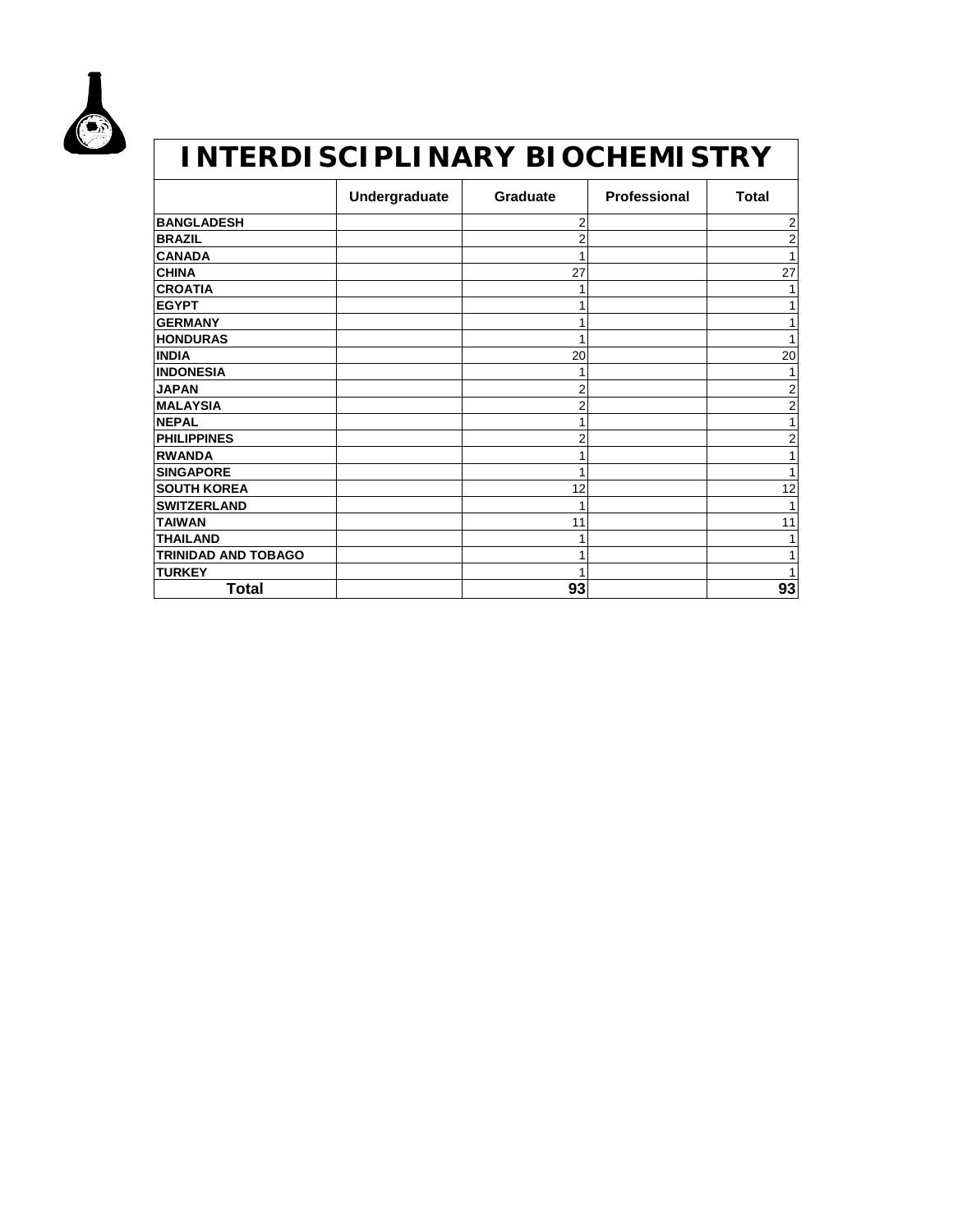

| <b>LIBERAL ARTS</b>           |                |                |              |                         |
|-------------------------------|----------------|----------------|--------------|-------------------------|
|                               | Undergraduate  | Graduate       | Professional | <b>Total</b>            |
| <b>ANTIGUA AND BARBUDA</b>    |                | 1              |              | 1                       |
| <b>ARGENTINA</b>              |                | 4              |              | 4                       |
| <b>AUSTRALIA</b>              | 4              |                |              | 4                       |
| <b>BAHRAIN</b>                | 1              |                |              | 1                       |
| <b>BANGLADESH</b>             |                | 2              |              | $\overline{2}$          |
| <b>BELARUS</b>                |                | 1              |              | 1                       |
| <b>BOLIVIA</b>                | 2              |                |              | 2                       |
| <b>BOSNIA AND HERZEGOVINA</b> | 1              |                |              | 1                       |
| <b>BRAZIL</b>                 |                | 8              |              | 8                       |
| <b>CANADA</b>                 | 11             | 7              |              | 18                      |
| <b>CHILE</b>                  |                | 3              |              | 3                       |
| <b>CHINA</b>                  | 14             | 43             |              | 57                      |
| <b>COLOMBIA</b>               |                | 9              |              | 9                       |
| <b>COSTA RICA</b>             | 1              | 1              |              | $\overline{c}$          |
| <b>ECUADOR</b>                | 1              |                |              | 1                       |
| <b>EL SALVADOR</b>            |                | 1              |              | 1                       |
| <b>ETHIOPIA</b>               |                | 1              |              | 1                       |
| <b>FINLAND</b>                |                | 1              |              | 1                       |
| <b>FRANCE</b>                 | 3              | 7              |              | 10                      |
| <b>GERMANY</b>                |                | 6              |              | 6                       |
| <b>GHANA</b>                  |                | 3              |              | 3                       |
| <b>GREECE</b>                 |                | 1              |              | 1                       |
| <b>GUATEMALA</b>              | 3              |                |              | $\mathsf 3$             |
| <b>HAITI</b>                  |                | 1              |              | 1                       |
| <b>HONDURAS</b>               | 1              |                |              | 1                       |
| <b>HONG KONG</b>              | $\overline{c}$ | 1              |              | 3                       |
| <b>INDIA</b>                  | 15             | 26             |              | 41                      |
| <b>INDONESIA</b>              | $\overline{2}$ | 1              |              | 3                       |
| <b>IRAN</b>                   | 1              |                |              | 1                       |
| <b>IRELAND</b>                |                | 1              |              | 1                       |
| <b>ITALY</b>                  | 1              | 1              |              | $\overline{2}$          |
| <b>JAPAN</b>                  | 4              | 14             |              | 18                      |
| <b>JORDAN</b>                 |                | 1              |              | $\mathbf{1}$            |
| <b>KENYA</b>                  | 1              | 1              |              | $\overline{c}$          |
| <b>KUWAIT</b>                 |                | 2              |              | $\boldsymbol{2}$        |
| <b>KYRGYZSTAN</b>             |                | 1              |              | 1                       |
| <b>LEBANON</b>                |                | $\overline{a}$ |              | $\overline{2}$          |
| <b>MACEDONIA</b>              |                | 1              |              | $\mathbf{1}$            |
| <b>MALAYSIA</b>               | 1              |                |              | 1                       |
| <b>MEXICO</b>                 |                | 1              |              | $\mathbf{1}$            |
| <b>NEPAL</b>                  | 1              | 1              |              | $\boldsymbol{2}$        |
| <b>NETHERLANDS</b>            | $\overline{2}$ |                |              | $\overline{c}$          |
| <b>NEW ZEALAND</b>            |                | 1              |              | $\mathbf{1}$            |
| <b>NIGERIA</b>                | 1              | 1              |              | $\mathbf 2$             |
| <b>PAKISTAN</b>               | $\mathbf{3}$   | 1              |              | $\overline{\mathbf{4}}$ |
| <b>PANAMA</b>                 | $\overline{a}$ |                |              | $\mathbf{2}$            |
|                               |                |                |              |                         |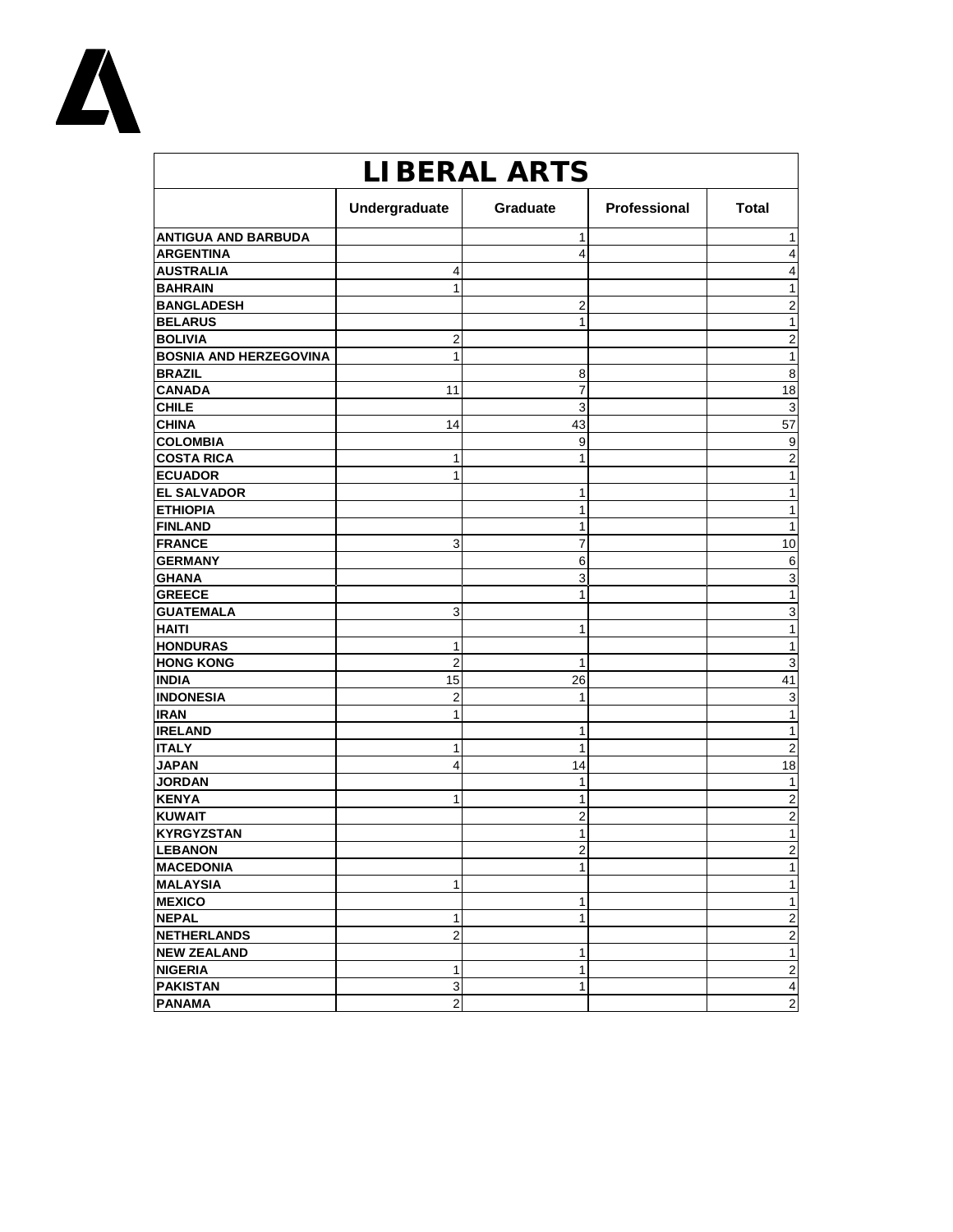

| LIBERAL ARTS, CONTINUED      |               |                 |                     |              |
|------------------------------|---------------|-----------------|---------------------|--------------|
|                              | Undergraduate | <b>Graduate</b> | <b>Professional</b> | <b>Total</b> |
| <b>PORTUGAL</b>              |               | 3               |                     | 3            |
| <b>ROMANIA</b>               |               | 6               |                     | 6            |
| <b>RUSSIA</b>                |               | 5               |                     | 6            |
| <b>SAINT LUCIA</b>           |               |                 |                     |              |
| <b>SENEGAL</b>               |               |                 |                     |              |
| <b>SERBIA AND MONTENEGRO</b> |               | 2               |                     | 2            |
| <b>SINGAPORE</b>             | 3             | 4               |                     |              |
| <b>SOUTH KOREA</b>           | 49            | 30              |                     | 79           |
| <b>SPAIN</b>                 | 2             | 3               |                     | 5            |
| <b>SRI LANKA</b>             |               |                 |                     |              |
| <b>TAIWAN</b>                |               | 8               |                     | 15           |
| <b>THAILAND</b>              | 6             |                 |                     | 6            |
| <b>TRINIDAD AND TOBAGO</b>   |               |                 |                     |              |
| <b>TURKEY</b>                |               |                 |                     |              |
| <b>TURKMENISTAN</b>          |               |                 |                     |              |
| <b>UKRAINE</b>               |               | 3               |                     |              |
| <b>UNITED ARAB EMIRATES</b>  |               | 2               |                     | 2            |
| <b>UNITED KINGDOM</b>        | 3             |                 |                     |              |
| <b>VENEZUELA</b>             |               |                 |                     |              |
| <b>ZIMBABWE</b>              |               |                 |                     |              |
| Total                        | 151           | 238             |                     | 389          |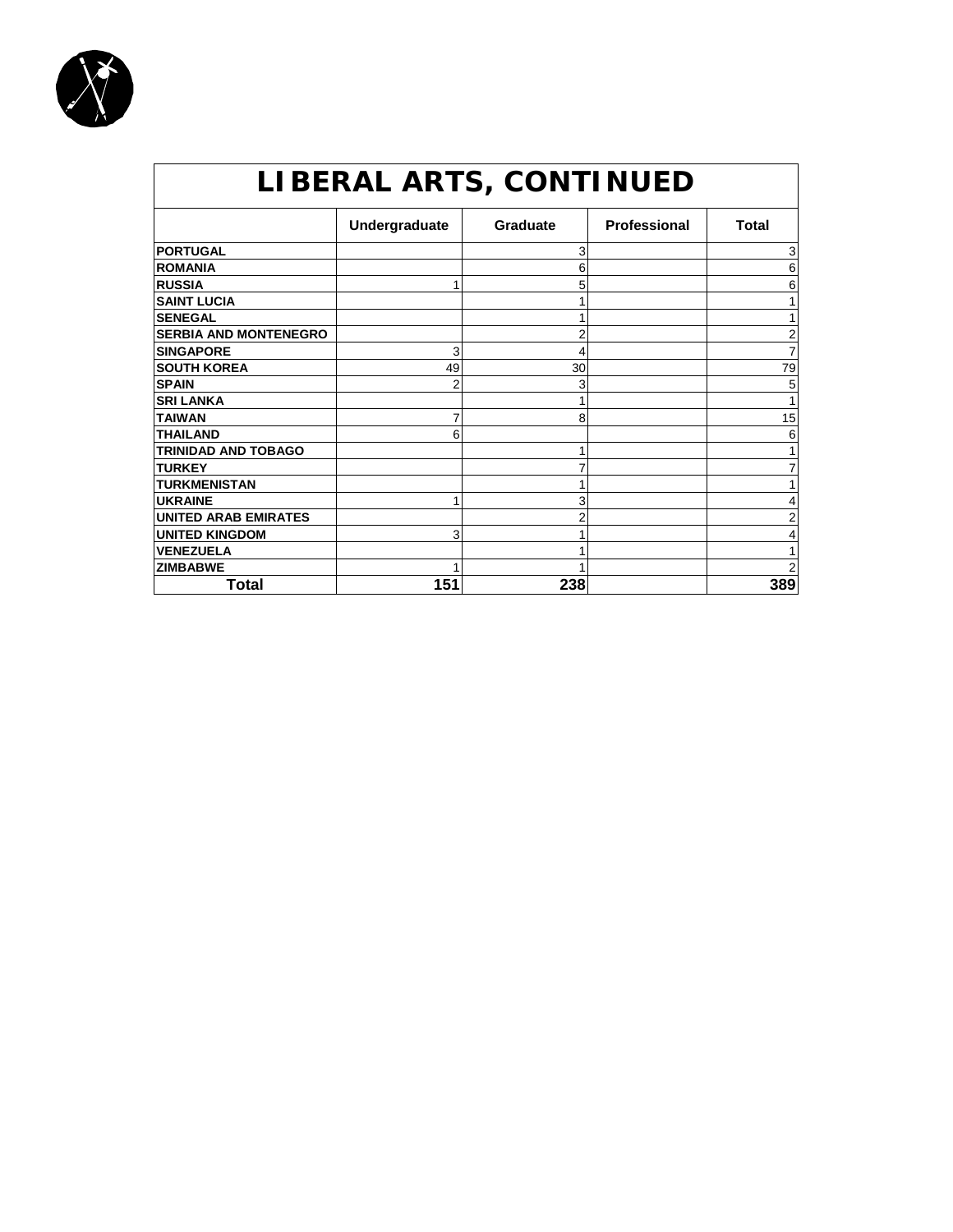| <b>MANAGEMENT</b>         |                         |                |              |                  |
|---------------------------|-------------------------|----------------|--------------|------------------|
|                           | Undergraduate           | Graduate       | Professional | <b>Total</b>     |
| <b>ARMENIA</b>            |                         | 2              |              | $\overline{2}$   |
| <b>AUSTRALIA</b>          | 4                       | 1              |              | 5                |
| <b>AUSTRIA</b>            | 1                       |                |              | 1                |
| <b>BAHRAIN</b>            | 1                       |                |              | 1                |
| <b>BANGLADESH</b>         | 1                       | 2              |              | 3                |
| <b>BELGIUM</b>            |                         | 1              |              | $\mathbf{1}$     |
| <b>BOLIVIA</b>            | 3                       | 1              |              | 4                |
| <b>BRAZIL</b>             | $\overline{4}$          | 3              |              | 7                |
| <b>BULGARIA</b>           |                         | 3              |              | 3                |
| <b>CANADA</b>             | 10                      | 1              |              | 11               |
| <b>CHINA</b>              | 26                      | 36             |              | 62               |
| <b>COLOMBIA</b>           | 7                       | 3              |              | 10               |
| <b>COSTA RICA</b>         | $\overline{2}$          |                |              | $\overline{2}$   |
| <b>CROATIA</b>            |                         | 1              |              | 1                |
| <b>CYPRUS</b>             |                         | 1              |              | $\mathbf{1}$     |
| <b>DENMARK</b>            | 3                       |                |              | 3                |
| <b>DOMINICAN REPUBLIC</b> | $\overline{c}$          |                |              | $\overline{2}$   |
| <b>ECUADOR</b>            | 4                       |                |              | 4                |
| <b>EL SALVADOR</b>        | 5                       |                |              | 5                |
| <b>ETHIOPIA</b>           | 1                       |                |              | $\mathbf{1}$     |
| <b>FRANCE</b>             |                         | 3              |              | 3                |
| <b>GERMANY</b>            | 1                       | 27             |              | 28               |
| <b>GHANA</b>              |                         | 2              |              | $\sqrt{2}$       |
| <b>GREECE</b>             |                         | 1              |              | $\mathbf{1}$     |
| <b>GUATEMALA</b>          | 8                       |                |              | 8                |
| <b>HONDURAS</b>           | $\mathbf{1}$            |                |              | $\mathbf{1}$     |
| <b>HONG KONG</b>          | 5                       | 1              |              | 6                |
| <b>HUNGARY</b>            |                         | 7              |              | $\overline{7}$   |
| <b>INDIA</b>              | 89                      | 78             |              | 167              |
| <b>INDONESIA</b>          | 34                      | $\overline{2}$ |              | 36               |
| <b>IRAN</b>               |                         | 1              |              | 1                |
| <b>IRELAND</b>            | 1                       |                |              | $\mathbf{1}$     |
| <b>ISRAEL</b>             | 1                       |                |              | 1                |
| <b>ITALY</b>              |                         | 3              |              | 3                |
| <b>JAMAICA</b>            |                         | 1              |              | $\mathbf{1}$     |
| <b>JAPAN</b>              | 4                       | 5              |              | $\boldsymbol{9}$ |
| <b>JORDAN</b>             | $\overline{\mathbf{c}}$ |                |              | $\boldsymbol{2}$ |
| <b>KUWAIT</b>             | 6                       | 1              |              | 7                |
| <b>LITHUANIA</b>          | 1                       |                |              | 1                |
| <b>MALAYSIA</b>           | 4                       |                |              | 4                |
| <b>MEXICO</b>             | $\overline{7}$          | 4              |              | 11               |
| <b>MOLDOVA</b>            |                         | 1              |              | $\mathbf{1}$     |
| <b>MOROCCO</b>            | 1                       |                |              | $\mathbf{1}$     |
| <b>NEPAL</b>              | 1                       |                |              | $\mathbf{1}$     |
| <b>NETHERLANDS</b>        | $\overline{\mathbf{4}}$ | 11             |              | 15               |
| <b>NEW CALEDONIA</b>      |                         | $\mathbf{1}$   |              | $\mathbf{1}$     |
| <b>NICARAGUA</b>          | $\overline{\mathbf{c}}$ |                |              | $2\vert$         |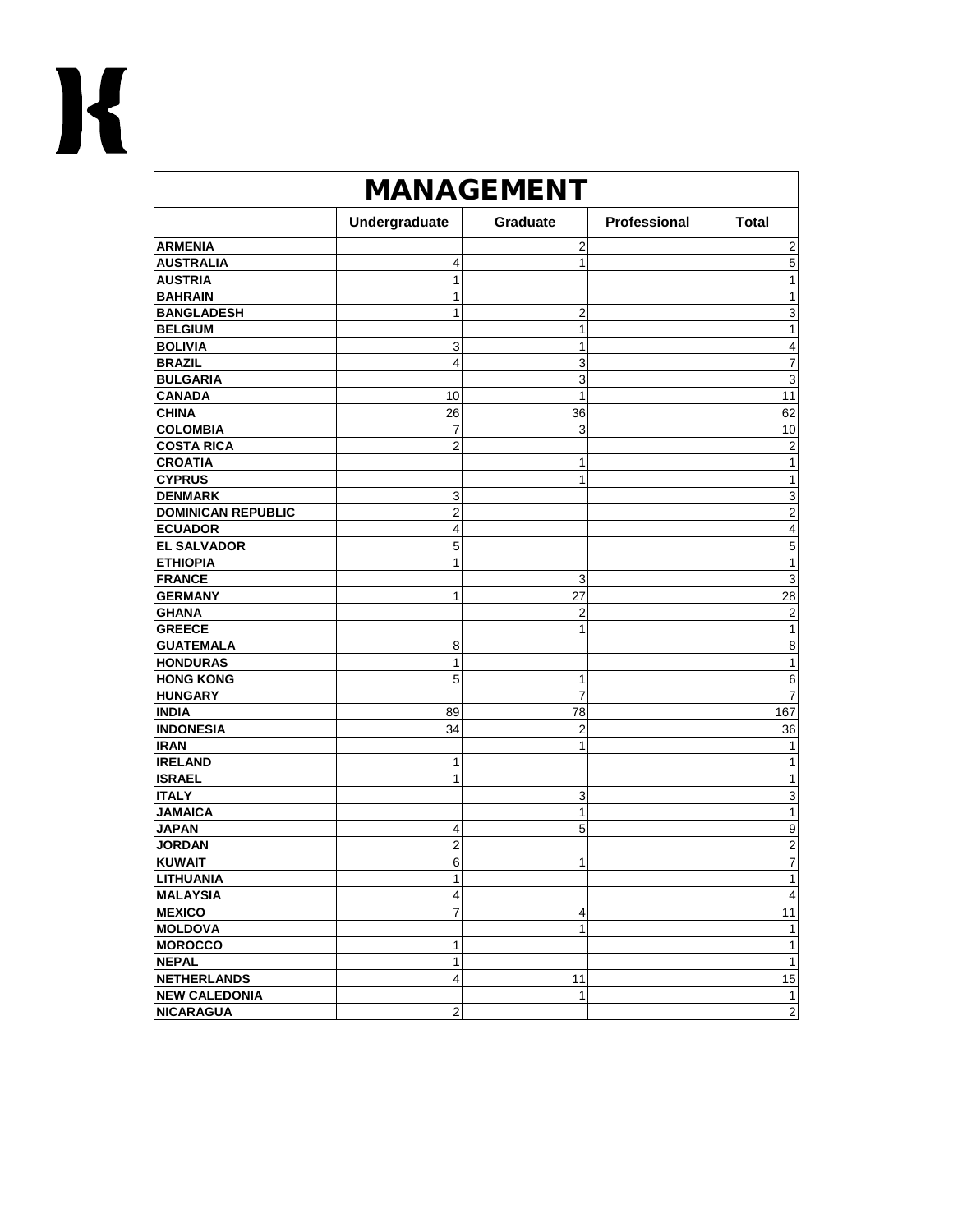| <b>MANAGEMENT, CONTINUED</b> |                |                 |              |                |
|------------------------------|----------------|-----------------|--------------|----------------|
|                              | Undergraduate  | <b>Graduate</b> | Professional | <b>Total</b>   |
| <b>PAKISTAN</b>              | 7              | 8               |              | 15             |
| <b>PANAMA</b>                | 3              | 1               |              | 4              |
| <b>PERU</b>                  |                | 4               |              | 5              |
| <b>PHILIPPINES</b>           |                | 1               |              | $\overline{c}$ |
| <b>ROMANIA</b>               |                | 2               |              | $\overline{2}$ |
| <b>RUSSIA</b>                | 3              | 3               |              | 6              |
| <b>SAUDI ARABIA</b>          | 1              | 1               |              | $\overline{2}$ |
| <b>SOUTH KOREA</b>           | 93             | 59              |              | 152            |
| <b>SPAIN</b>                 | 3              |                 |              | 3              |
| <b>SRI LANKA</b>             | $\overline{2}$ |                 |              | $\overline{2}$ |
| <b>SWEDEN</b>                | 1              |                 |              | 1              |
| <b>SWITZERLAND</b>           | 1              |                 |              |                |
| <b>SYRIA</b>                 |                | 1               |              | 1              |
| <b>TAIWAN</b>                | 21             | 24              |              | 45             |
| <b>THAILAND</b>              | 3              | 3               |              | 6              |
| <b>TUNISIA</b>               | 1              |                 |              | 1              |
| <b>TURKEY</b>                | 4              | 13              |              | 17             |
| <b>UKRAINE</b>               |                | 3               |              | 3              |
| <b>UNITED ARAB EMIRATES</b>  | 1              |                 |              | 1              |
| <b>UNITED KINGDOM</b>        | 7              | 3               |              | 10             |
| <b>UZBEKISTAN</b>            |                | 1               |              |                |
| <b>VENEZUELA</b>             |                |                 |              |                |
| <b>VIETNAM</b>               |                | 1               |              |                |
| <b>ZIMBABWE</b>              |                |                 |              |                |
| <b>Total</b>                 | 401            | 332             |              | 733            |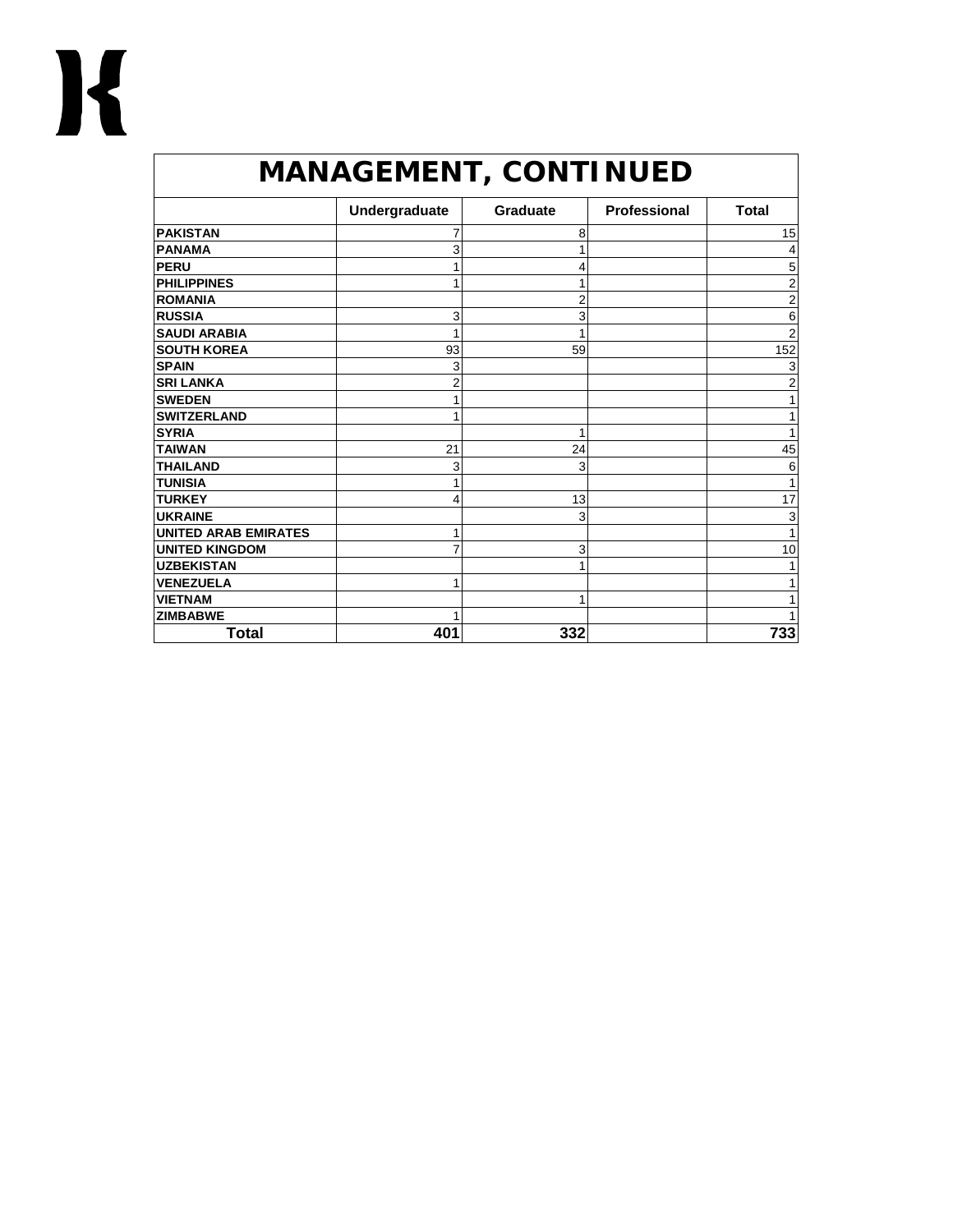

| <b>NON-DEGREE</b>           |               |                 |              |              |  |
|-----------------------------|---------------|-----------------|--------------|--------------|--|
|                             | Undergraduate | <b>Graduate</b> | Professional | <b>Total</b> |  |
| <b>BANGLADESH</b>           | 1             |                 |              |              |  |
| <b>CANADA</b>               | 1             |                 |              |              |  |
| <b>CHILE</b>                | 1             |                 |              |              |  |
| <b>CHINA</b>                | 4             |                 |              | 4            |  |
| <b>DOMINICAN REPUBLIC</b>   | 1             |                 |              |              |  |
| <b>HONDURAS</b>             | 1             |                 |              |              |  |
| <b>INDIA</b>                | 8             |                 |              | 8            |  |
| <b>INDONESIA</b>            | 3             |                 |              | 3            |  |
| <b>PHILIPPINES</b>          | 1             |                 |              |              |  |
| <b>POLAND</b>               | 1             |                 |              | 1            |  |
| <b>RUSSIA</b>               | 1             |                 |              |              |  |
| <b>SOUTH KOREA</b>          | 33            |                 |              | 33           |  |
| <b>TAIWAN</b>               | 4             |                 |              | 4            |  |
| <b>THAILAND</b>             | 1             |                 |              | 1            |  |
| <b>TURKEY</b>               | 3             |                 |              | 3            |  |
| <b>UNITED ARAB EMIRATES</b> | 1             |                 |              | 1            |  |
| <b>Total</b>                | 65            |                 |              | 65           |  |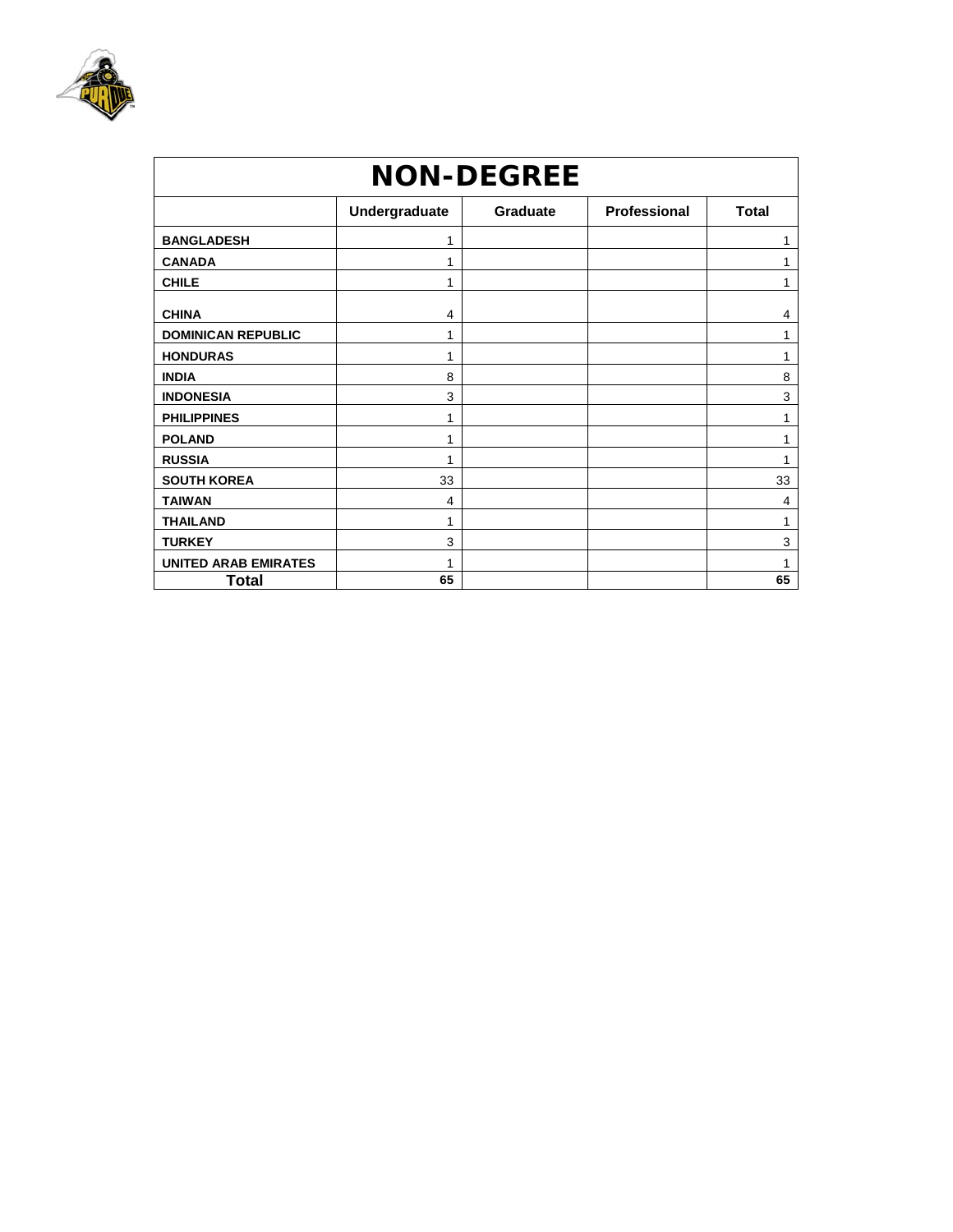

#### *PHARMACY, NURSING, AND HEALTH SCIENCES*

|                             | Undergraduate  | Graduate       | Professional   | <b>Total</b>            |
|-----------------------------|----------------|----------------|----------------|-------------------------|
| <b>ARGENTINA</b>            |                | 1              |                | 1                       |
| <b>AUSTRALIA</b>            | 1              |                |                | 1                       |
| <b>BANGLADESH</b>           |                |                | 3              | 3                       |
| <b>BELARUS</b>              |                | 1              |                | $\mathbf{1}$            |
| <b>BELIZE</b>               | 1              |                |                | $\mathbf{1}$            |
| <b>CANADA</b>               | 1              | 1              |                | $\overline{2}$          |
| <b>CHINA</b>                | $\overline{2}$ | 21             |                | 23                      |
| <b>COLOMBIA</b>             |                |                | 1              | 1                       |
| <b>ECUADOR</b>              |                | 1              |                | 1                       |
| <b>EGYPT</b>                |                | 3              | 4              | $\overline{7}$          |
| <b>GHANA</b>                |                |                | $\overline{c}$ | $\overline{2}$          |
| <b>HONG KONG</b>            | 1              |                | 1              | $\mathbf 2$             |
| <b>INDIA</b>                | $\overline{4}$ | 14             | 5              | 23                      |
| <b>INDONESIA</b>            | $\overline{2}$ | $\overline{c}$ |                | $\overline{\mathbf{4}}$ |
| <b>IRAN</b>                 |                | 1              | 3              | 4                       |
| <b>IRAQ</b>                 |                |                | 1              | 1                       |
| <b>JAMAICA</b>              |                | 1              |                | 1                       |
| <b>JAPAN</b>                |                | 1              |                | 1                       |
| <b>KENYA</b>                | 1              | 1              | 1              | 3                       |
| <b>LEBANON</b>              | 1              |                |                | 1                       |
| <b>MALAYSIA</b>             | 1              |                |                | 1                       |
| <b>NEPAL</b>                |                | 1              |                | 1                       |
| <b>NIGERIA</b>              | $\overline{2}$ | 1              | 1              | 4                       |
| <b>RUSSIA</b>               |                | 1              |                | 1                       |
| <b>SAUDI ARABIA</b>         | 1              |                | 1              | $\overline{2}$          |
| <b>SOUTH KOREA</b>          | 14             | 3              | 4              | 21                      |
| <b>TAIWAN</b>               | 1              | $\overline{2}$ |                | 3                       |
| <b>THAILAND</b>             |                | $\overline{4}$ |                | $\overline{\mathbf{4}}$ |
| <b>TRINIDAD AND TOBAGO</b>  |                | 1              |                | 1                       |
| <b>UNITED ARAB EMIRATES</b> |                |                | 1              | 1                       |
| <b>Total</b>                | 33             | 61             | 28             | 122                     |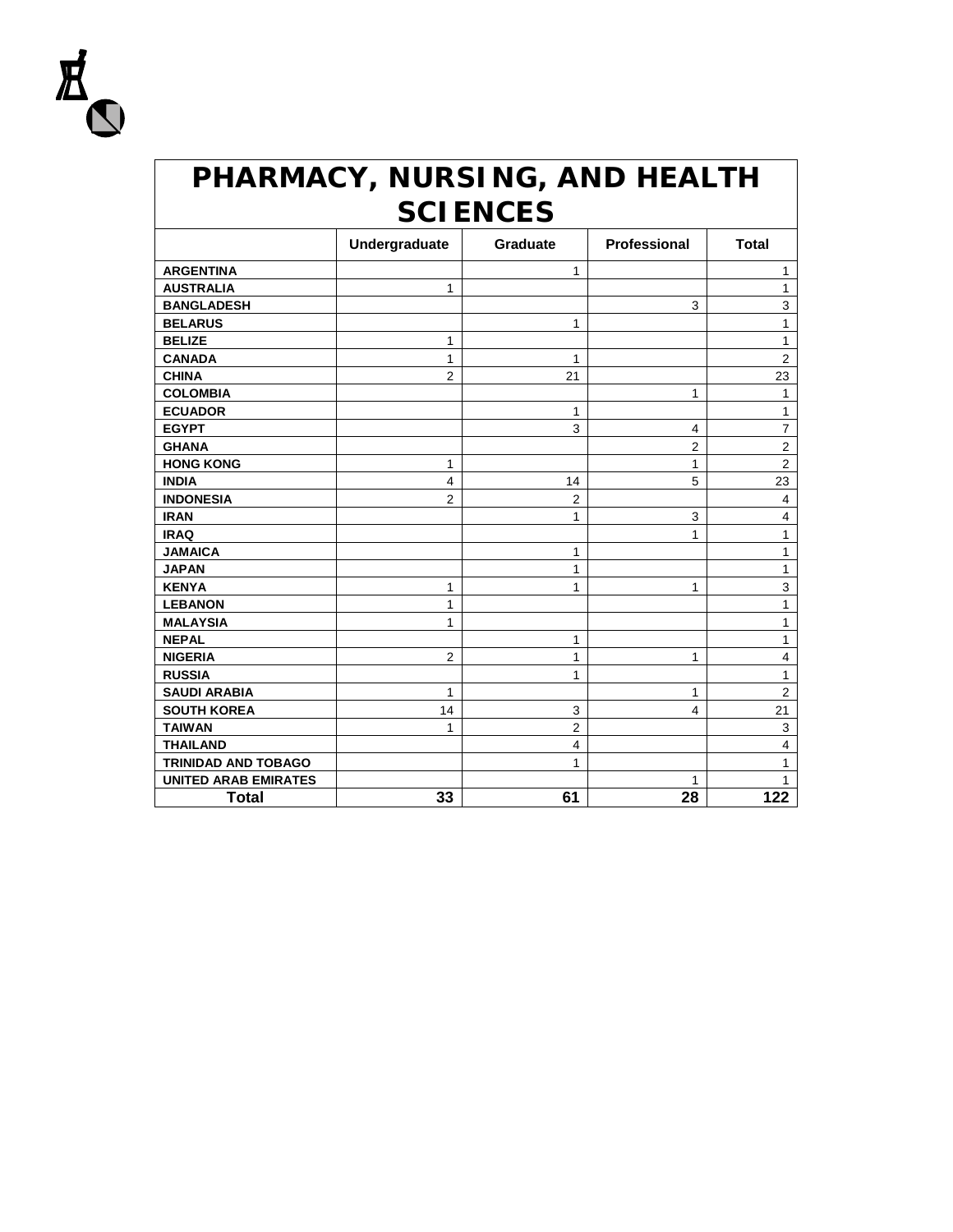

| <b>SCIENCE</b>     |                |                         |              |                         |
|--------------------|----------------|-------------------------|--------------|-------------------------|
|                    | Undergraduate  | Graduate                | Professional | <b>Total</b>            |
| <b>ARMENIA</b>     |                | 3                       |              | $\overline{3}$          |
| <b>AUSTRALIA</b>   | 3              |                         |              | $\overline{3}$          |
| <b>BAHRAIN</b>     | 1              |                         |              | $\mathbf{1}$            |
| <b>BANGLADESH</b>  |                | 4                       |              | $\overline{4}$          |
| <b>BELARUS</b>     |                | 1                       |              | 1                       |
| <b>BELGIUM</b>     |                | $\overline{2}$          |              | $\overline{2}$          |
| <b>BELIZE</b>      |                | 1                       |              | $\overline{1}$          |
| <b>BOLIVIA</b>     | 1              | $\mathbf{1}$            |              | $\overline{2}$          |
| <b>BRAZIL</b>      | 1              | $\overline{2}$          |              | $\overline{3}$          |
| <b>BULGARIA</b>    |                | 1                       |              | 1                       |
| <b>CANADA</b>      | 1              | 3                       |              | 4                       |
| <b>CHINA</b>       | 20             | 212                     |              | 232                     |
| <b>COLOMBIA</b>    | 1              | 3                       |              | 4                       |
| <b>COSTA RICA</b>  |                | 5                       |              | $\overline{5}$          |
| <b>CROATIA</b>     |                | $\mathbf{1}$            |              | 1                       |
| <b>CYPRUS</b>      |                | $\mathbf{1}$            |              | $\mathbf{1}$            |
| <b>DENMARK</b>     |                | 1                       |              | 1                       |
| <b>ECUADOR</b>     |                | 3                       |              | $\overline{3}$          |
| <b>EGYPT</b>       |                | 10                      |              | 10                      |
| <b>EL SALVADOR</b> | 1              |                         |              | 1                       |
| <b>ETHIOPIA</b>    |                | 1                       |              | 1                       |
| <b>FRANCE</b>      |                | $\overline{\mathbf{4}}$ |              | $\overline{4}$          |
| <b>GEORGIA</b>     |                | $\overline{2}$          |              | $\overline{2}$          |
| <b>GERMANY</b>     | $\overline{2}$ | $\overline{2}$          |              | $\overline{\mathbf{4}}$ |
| <b>GHANA</b>       |                | $\overline{2}$          |              | $\overline{2}$          |
| <b>GREECE</b>      |                | $\overline{5}$          |              | 5                       |
| <b>GUATEMALA</b>   |                | 1                       |              | $\mathbf{1}$            |
| <b>GUYANA</b>      |                | 1                       |              | $\mathbf{1}$            |
| <b>HONG KONG</b>   | $\overline{4}$ | $\overline{5}$          |              | $\overline{9}$          |
| <b>HUNGARY</b>     |                | 1                       |              | 1                       |
| <b>INDIA</b>       | 51             | 81                      |              | 132                     |
| <b>INDONESIA</b>   | 17             | $\overline{2}$          |              | 19                      |
| <b>IRAN</b>        |                | $\overline{\mathbf{4}}$ |              | 4                       |
| <b>ITALY</b>       |                | $\overline{3}$          |              | 3                       |
| <b>JAMAICA</b>     | $\mathbf{1}$   | $\mathbf{1}$            |              | $\overline{2}$          |
| <b>JAPAN</b>       | 3              | $\overline{3}$          |              | $6\overline{6}$         |
| <b>JORDAN</b>      |                | $\mathbf{1}$            |              | $\overline{1}$          |
| <b>KAZAKHSTAN</b>  | 1              | 1                       |              | $\overline{2}$          |
| <b>KENYA</b>       |                | 3                       |              | $\overline{3}$          |
| <b>KUWAIT</b>      | 1              |                         |              | $\overline{1}$          |
| <b>LEBANON</b>     |                | 1                       |              | $\mathbf{1}$            |
| <b>LIBERIA</b>     |                | 1                       |              | 1                       |
| <b>MACAU</b>       |                | 1                       |              | $\mathbf{1}$            |
| <b>MACEDONIA</b>   |                | 1                       |              | 1                       |
| <b>MALAWI</b>      |                | 1                       |              | $\mathbf{1}$            |
| <b>MALAYSIA</b>    | 21             | $\mathbf{1}$            |              | 22                      |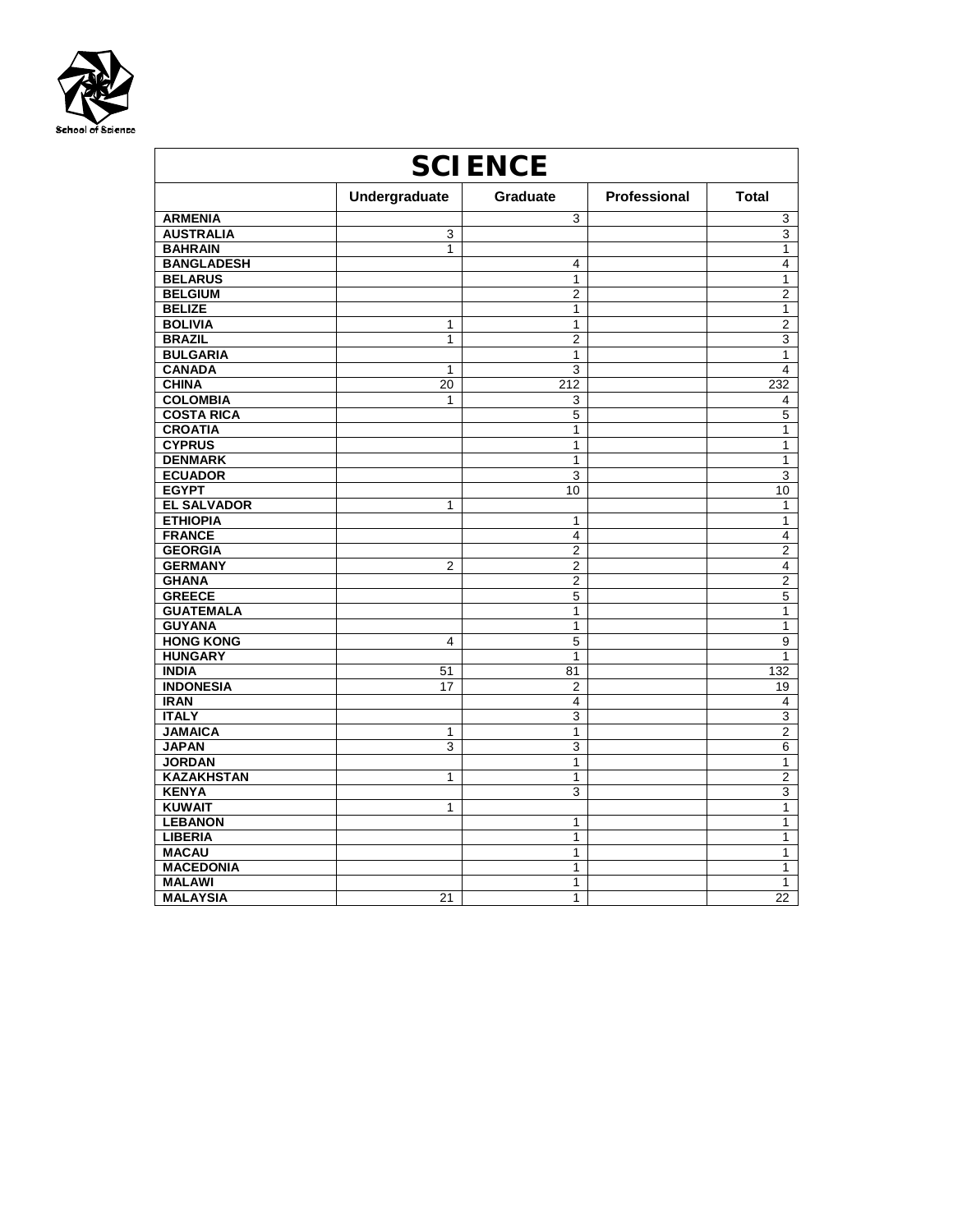

| <b>SCIENCE, CONTINUED</b>    |                |                         |              |                |
|------------------------------|----------------|-------------------------|--------------|----------------|
|                              | Undergraduate  | Graduate                | Professional | <b>Total</b>   |
| <b>MEXICO</b>                | 2              | 4                       |              | 6              |
| <b>NEPAL</b>                 | 1              |                         |              | 1              |
| <b>NETHERLANDS</b>           |                | 3                       |              | 3              |
| <b>NEW ZEALAND</b>           |                | $\overline{2}$          |              | $\overline{2}$ |
| <b>NIGERIA</b>               |                | 6                       |              | 6              |
| <b>PAKISTAN</b>              |                | 12                      |              | 12             |
| <b>PANAMA</b>                | 2              | 9                       |              | 11             |
| <b>PERU</b>                  | $\overline{2}$ |                         |              | 2              |
| <b>PHILIPPINES</b>           |                | 1                       |              | 1              |
| <b>POLAND</b>                | 1              | $\overline{2}$          |              | 3              |
| <b>ROMANIA</b>               | 1              | 3                       |              | 4              |
| <b>RUSSIA</b>                | 45             | 59                      |              | 104            |
| <b>SAINT KITTS AND NEVIS</b> | 1              | 3                       |              | 4              |
| <b>SAUDI ARABIA</b>          | $\overline{2}$ | 11                      |              | 13             |
| <b>SINGAPORE</b>             |                | 1                       |              | 1              |
| <b>SOUTH AFRICA</b>          |                | 1                       |              | 1              |
| <b>SOUTH KOREA</b>           | 10             | 14                      |              | 24             |
| <b>SPAIN</b>                 | 2              | $\overline{2}$          |              | 4              |
| <b>SRI LANKA</b>             |                | $\overline{\mathbf{4}}$ |              | 4              |
| <b>SWAZILAND</b>             | 5              | 18                      |              | 23             |
| <b>SYRIA</b>                 |                | 4                       |              | 4              |
| <b>TAIWAN</b>                | 5              | 6                       |              | 11             |
| <b>THAILAND</b>              | 1              | 1                       |              | 2              |
| <b>TRINIDAD AND TOBAGO</b>   |                | 2                       |              | 2              |
| <b>TURKEY</b>                |                | 1                       |              | 1              |
| <b>UKRAINE</b>               |                | 4                       |              | 4              |
| <b>UNITED KINGDOM</b>        | 5              | 1                       |              | 6              |
| <b>VENEZUELA</b>             | 1              |                         |              | 1              |
| <b>VIETNAM</b>               |                | 3                       |              | 3              |
| <b>ZAMBIA</b>                |                | 1                       |              | 1              |
| <b>ZIMBABWE</b>              | 1              |                         |              | 1              |
| Total                        | 226            | 529                     |              | 755            |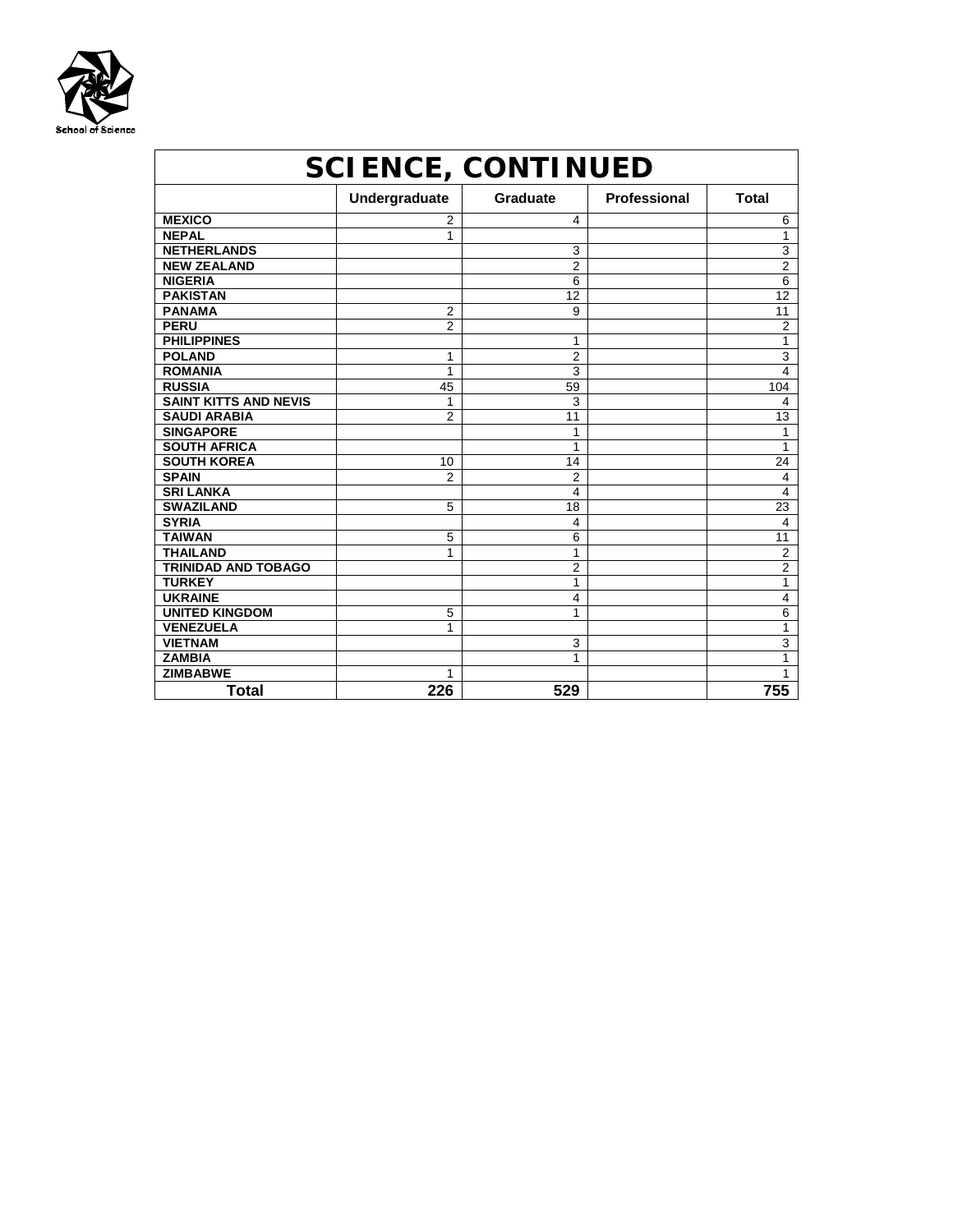

| <b>TECHNOLOGY</b>            |                |                 |              |                |
|------------------------------|----------------|-----------------|--------------|----------------|
|                              | Undergraduate  | <b>Graduate</b> | Professional | <b>Total</b>   |
| <b>AUSTRALIA</b>             | 2              |                 |              | $\overline{c}$ |
| <b>BAHAMAS, THE</b>          | 1              |                 |              | 1              |
| <b>BAHRAIN</b>               | 1              |                 |              | 1              |
| <b>CANADA</b>                | 3              | $\overline{c}$  |              | $\overline{5}$ |
| <b>CHILE</b>                 |                | 1               |              | 1              |
| <b>CHINA</b>                 | 3              | 6               |              | 9              |
| <b>COLOMBIA</b>              | 1              | 1               |              | $\overline{2}$ |
| <b>ECUADOR</b>               | 2              | $\overline{2}$  |              | 4              |
| <b>FRANCE</b>                | 1              |                 |              | 1              |
| <b>GERMANY</b>               | 1              |                 |              | 1              |
| <b>GHANA</b>                 | 1              |                 |              | 1              |
| <b>HONG KONG</b>             | 1              |                 |              | 1              |
| <b>INDIA</b>                 | 19             | 16              |              | 35             |
| <b>INDONESIA</b>             | 6              |                 |              | 6              |
| <b>JAMAICA</b>               |                | 1               |              | $\mathbf{1}$   |
| <b>JAPAN</b>                 | 4              |                 |              | $\overline{4}$ |
| <b>JORDAN</b>                | 1              | $\overline{2}$  |              | 3              |
| <b>KAZAKHSTAN</b>            | 1              |                 |              | $\mathbf{1}$   |
| <b>KENYA</b>                 | 1              |                 |              | $\mathbf{1}$   |
| <b>MALAYSIA</b>              | 4              | 1               |              | $\overline{5}$ |
| <b>MEXICO</b>                | $\overline{2}$ |                 |              | $\overline{2}$ |
| <b>MONGOLIA</b>              |                | 1               |              | $\mathbf{1}$   |
| <b>NEW ZEALAND</b>           | 1              |                 |              | 1              |
| <b>NIGERIA</b>               |                | 1               |              | $\overline{1}$ |
| <b>PAKISTAN</b>              |                | 1               |              | 1              |
| <b>PHILIPPINES</b>           | 1              |                 |              | 1              |
| <b>POLAND</b>                |                | 1               |              | $\mathbf{1}$   |
| <b>RUSSIA</b>                | 1              |                 |              | $\mathbf{1}$   |
| <b>SAUDI ARABIA</b>          | 1              |                 |              | $\mathbf{1}$   |
| <b>SERBIA AND MONTENEGRO</b> |                | 3               |              | $\overline{3}$ |
| <b>SOUTH KOREA</b>           | 9              | 1               |              | 10             |
| <b>SRI LANKA</b>             | 1              | 1               |              | $\overline{2}$ |
| <b>SWITZERLAND</b>           | $\overline{2}$ |                 |              | $\overline{2}$ |
| <b>TAIWAN</b>                | 6              | 1               |              | $\overline{7}$ |
| <b>THAILAND</b>              | 2              | 1               |              | $\overline{3}$ |
| <b>UNITED ARAB EMIRATES</b>  | 1              |                 |              | $\mathbf{1}$   |
| <b>UNITED KINGDOM</b>        |                | 1               |              | 1              |
| <b>Total</b>                 | 80             | 44              |              | 124            |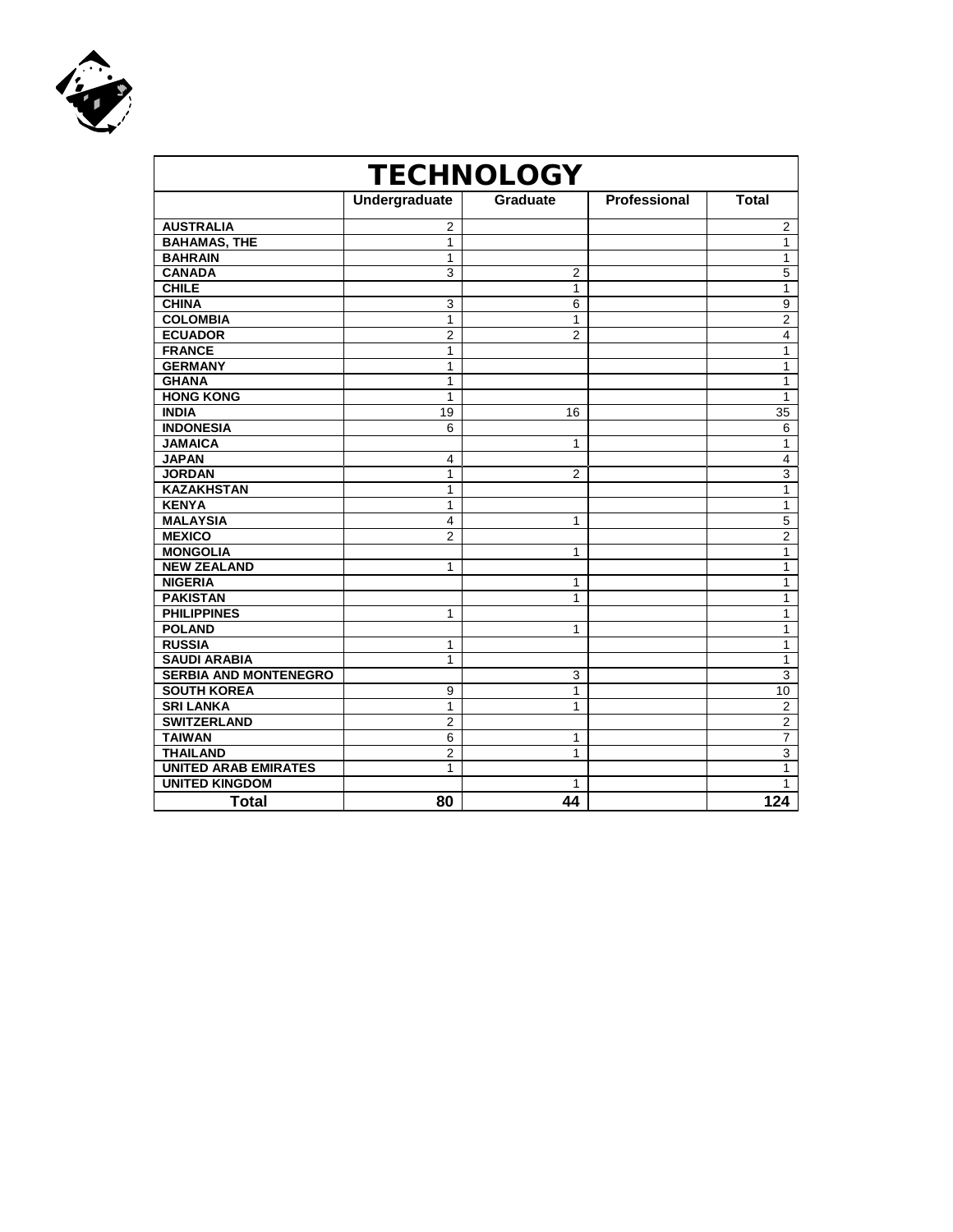

| <b>VETERINARY MEDICINE</b> |                |                 |                     |                |
|----------------------------|----------------|-----------------|---------------------|----------------|
|                            | Undergraduate  | <b>Graduate</b> | <b>Professional</b> | <b>Total</b>   |
| <b>ARGENTINA</b>           |                | 2               |                     | $\overline{2}$ |
| <b>AUSTRALIA</b>           |                | $\overline{2}$  |                     | $\overline{2}$ |
| <b>AUSTRIA</b>             |                | 1               |                     | 1              |
| <b>CANADA</b>              | 7              |                 |                     | 7              |
| <b>CHINA</b>               |                | 8               |                     | 8              |
| <b>COLOMBIA</b>            | 1              |                 |                     | 1              |
| <b>ECUADOR</b>             | 1              |                 |                     | 1              |
| <b>EGYPT</b>               |                | 1               |                     | 1              |
| <b>FRANCE</b>              |                | $\overline{2}$  |                     | $\overline{2}$ |
| <b>GERMANY</b>             |                | 1               |                     | 1              |
| <b>GRENADA</b>             | $\overline{2}$ |                 |                     | $\overline{2}$ |
| <b>INDIA</b>               |                | 9               |                     | 9              |
| <b>ISRAEL</b>              | 1              |                 | 1                   | $\overline{2}$ |
| <b>ITALY</b>               |                | 1               |                     | 1              |
| <b>JAPAN</b>               |                | 1               |                     | 1              |
| <b>JORDAN</b>              |                | 1               |                     | 1              |
| <b>MALAYSIA</b>            | 1              | 1               |                     | $\overline{2}$ |
| <b>NEPAL</b>               |                | $\overline{2}$  |                     | $\overline{c}$ |
| <b>NEW ZEALAND</b>         |                | $\overline{2}$  |                     | $\overline{2}$ |
| <b>SINGAPORE</b>           | 2              |                 |                     | $\overline{c}$ |
| <b>SOUTH KOREA</b>         |                | 3               | 1                   | 4              |
| <b>SRI LANKA</b>           |                | 1               |                     | 1              |
| <b>SWITZERLAND</b>         |                | 1               |                     | $\mathbf{1}$   |
| <b>TAIWAN</b>              |                | $\overline{2}$  |                     | $\overline{2}$ |
| <b>UNITED KINGDOM</b>      |                | 1               |                     | 1              |
| Total                      | 15             | 42              | $\mathbf{2}$        | 59             |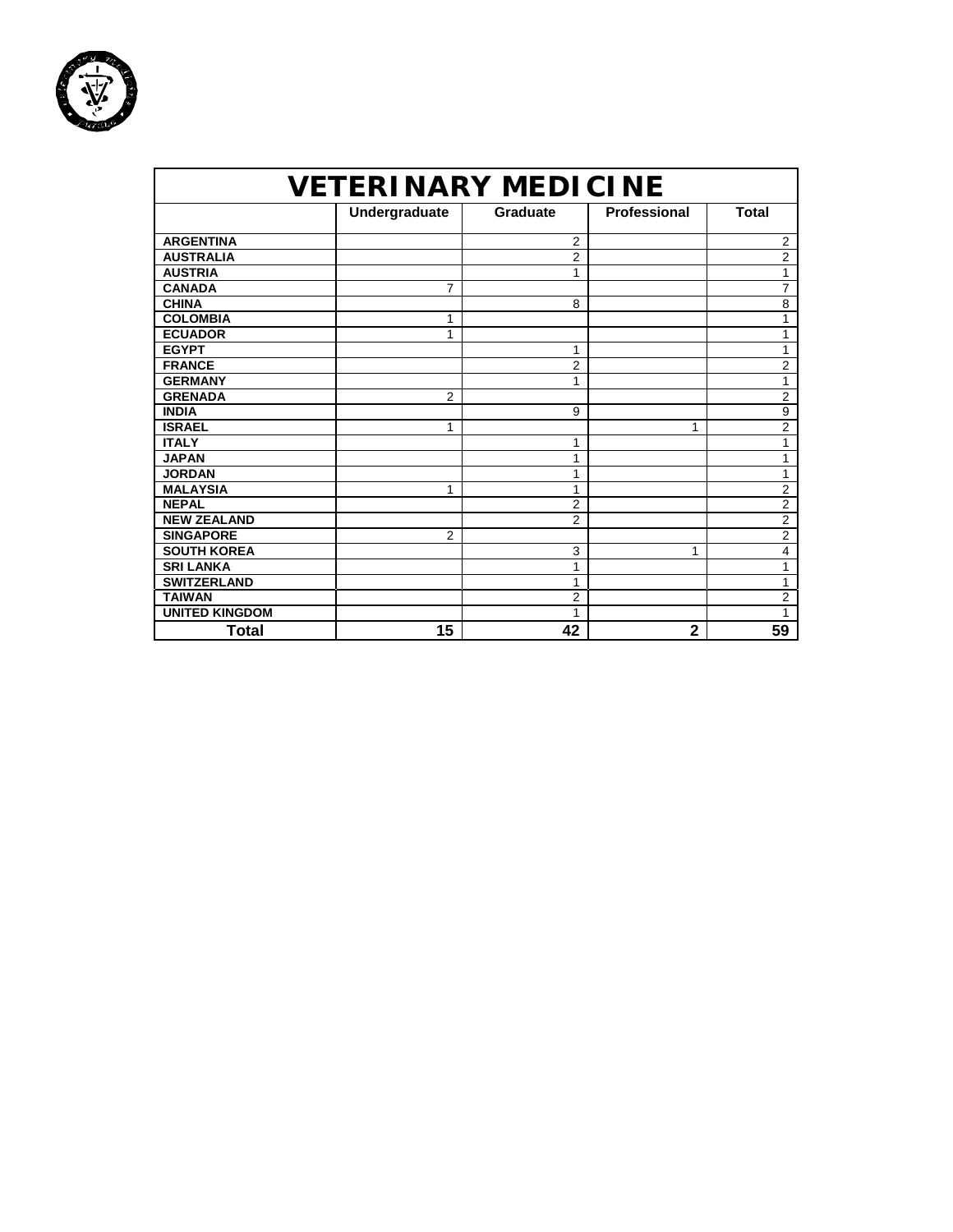## Enrollment by Region

|                            | <b>Undergraduate</b> | <b>Graduate</b> | <b>Professional</b> | <b>Total</b> |
|----------------------------|----------------------|-----------------|---------------------|--------------|
| <b>AFRICA</b>              | 35                   | 92              | 8                   | 135          |
| <b>ASIA</b>                | 1556                 | 2188            | 14                  | 3758         |
| <b>EUROPE</b>              | 139                  | 326             |                     | 465          |
| <b>LATIN AMERICA &amp;</b> | 163                  | 190             |                     | 354          |
| <b>CARIBBEAN</b>           |                      |                 |                     |              |
| <b>MIDDLE EAST</b>         | 69                   | 64              |                     | 140          |
| <b>NORTH AMERICA</b>       | 43                   | 50              |                     | 93           |
| <b>OCEANIA</b>             | 37                   | 12              |                     | 49           |
| TOTAL                      | 2042                 | 2922            | 30                  | 4994         |



|                                | <b>Undergraduate</b> | Graduate       | <b>Professional</b> | <b>Total</b>   |                               | <b>Undergraduate</b> | <b>Graduate</b> | <b>Professional</b> | <b>Total</b> |
|--------------------------------|----------------------|----------------|---------------------|----------------|-------------------------------|----------------------|-----------------|---------------------|--------------|
| <b>BENIN</b>                   |                      | 4              |                     |                | <b>NIGER</b>                  |                      |                 |                     |              |
| <b>BOTSWANA</b>                |                      |                |                     |                | <b>NIGERIA</b>                | 9                    | 14              |                     | 24           |
| <b>COTE</b><br><b>D'IVOIRE</b> |                      | 3              |                     | 3              | <b>RWANDA</b>                 |                      |                 |                     |              |
| <b>EGYPT</b>                   | 2                    | 23             | 4                   | 29             | <b>SENEGAL</b>                |                      | 4               |                     | 4            |
| <b>ERITREA</b>                 |                      |                |                     |                | <b>SOUTH</b><br><b>AFRICA</b> | 2                    | 4               |                     | 6            |
| <b>ETHIOPIA</b>                |                      | $\overline{7}$ |                     | 8              | <b>SWAZILAND</b>              |                      |                 |                     |              |
| <b>GHANA</b>                   | 3                    | 10             | 2                   | 15             | <b>TANZANIA</b>               |                      |                 |                     |              |
| <b>KENYA</b>                   | 9                    | 8              |                     | 18             | <b>TOGO</b>                   |                      |                 |                     |              |
| <b>LIBERIA</b>                 |                      |                |                     |                | <b>TUNISIA</b>                |                      |                 |                     | 2            |
| <b>MALAWI</b>                  |                      |                |                     | $\overline{2}$ | <b>UGANDA</b>                 |                      |                 |                     |              |
| <b>MAURITIUS</b>               |                      |                |                     |                | <b>ZAMBIA</b>                 | 2                    | 2               |                     | 4            |
| <b>MOROCCO</b>                 |                      |                |                     |                | <b>ZIMBABWE</b>               | 3                    | 3               |                     | 6            |
| <b>MOZAMBIQUE</b>              |                      | $\overline{2}$ |                     | 2              |                               |                      |                 |                     |              |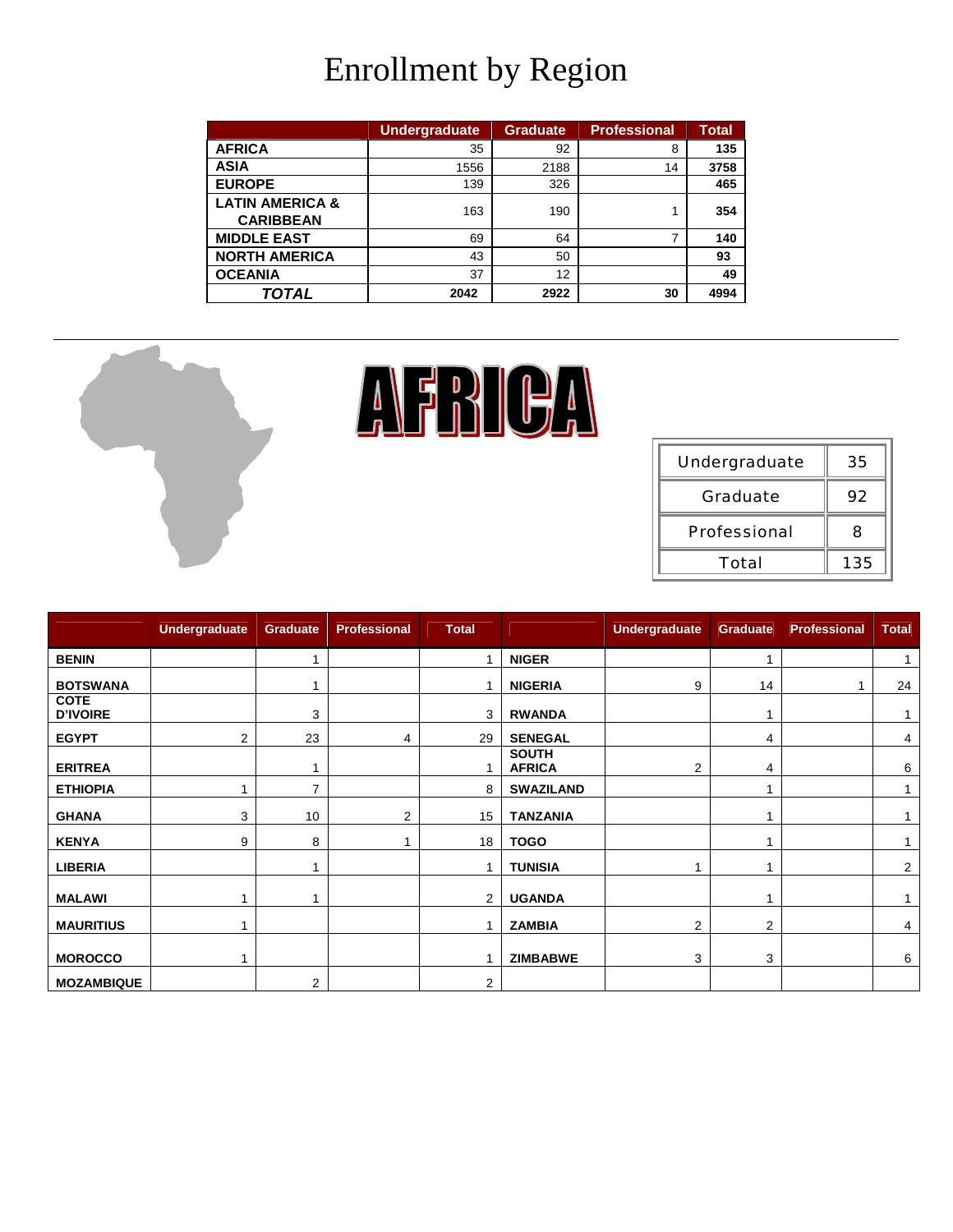



| Undergraduate       | 1556 |
|---------------------|------|
| Graduate            | 2188 |
| <b>Professional</b> | 14   |
| Total               | 3758 |

|                           | <b>Undergraduat</b><br>е | <b>Graduate</b> | <b>Professional</b> | <b>Total</b> |                     | <b>Undergradu</b><br>ate | Graduate | <b>Professional</b> | <b>Total</b>   |
|---------------------------|--------------------------|-----------------|---------------------|--------------|---------------------|--------------------------|----------|---------------------|----------------|
| <b>BANGLADESH</b>         |                          | 31              | 3                   | 41           | <b>MONGOLIA</b>     |                          | 3        |                     | 3              |
| <b>BRUNEI</b>             |                          |                 |                     | -1           | <b>NEPAL</b>        | 4                        | 12       |                     | 16             |
| <b>BURMA</b><br>(MYANMAR) | 2                        |                 |                     | 3            | <b>PAKISTAN</b>     | 34                       | 59       |                     | 93             |
| <b>CHINA</b>              | 127                      | 651             |                     | 778          | <b>PHILIPPINES</b>  | 3                        | 12       |                     | 15             |
| <b>HONG KONG</b>          | 29                       | 12              |                     | 42           | <b>SINGAPORE</b>    | 25                       | 16       |                     | 41             |
| <b>INDIA</b>              | 513                      | 664             | 5                   | 1182         | <b>SOUTH KOREA</b>  | 409                      | 404      | 5                   | 818            |
| <b>INDONESIA</b>          | 168                      | 29              |                     | 197          | <b>SRI LANKA</b>    | 6                        | 20       |                     | 26             |
| <b>JAPAN</b>              | 22                       | 37              |                     | 59           | <b>TAIWAN</b>       | 79                       | 164      |                     | 243            |
| <b>KAZAKHSTAN</b>         | 6                        | 3               |                     | 9            | THAILAND            | 30                       | 33       |                     | 63             |
| <b>KYRGYZSTAN</b>         |                          |                 |                     |              | <b>TURKMENISTAN</b> |                          |          |                     |                |
| <b>MACAO</b>              |                          |                 |                     | 1            | <b>UZBEKISTAN</b>   |                          | 2        |                     | $\overline{2}$ |
| <b>MALAYSIA</b>           | 91                       | 20              |                     | 111          | <b>VIETNAM</b>      |                          | 11       |                     | 12             |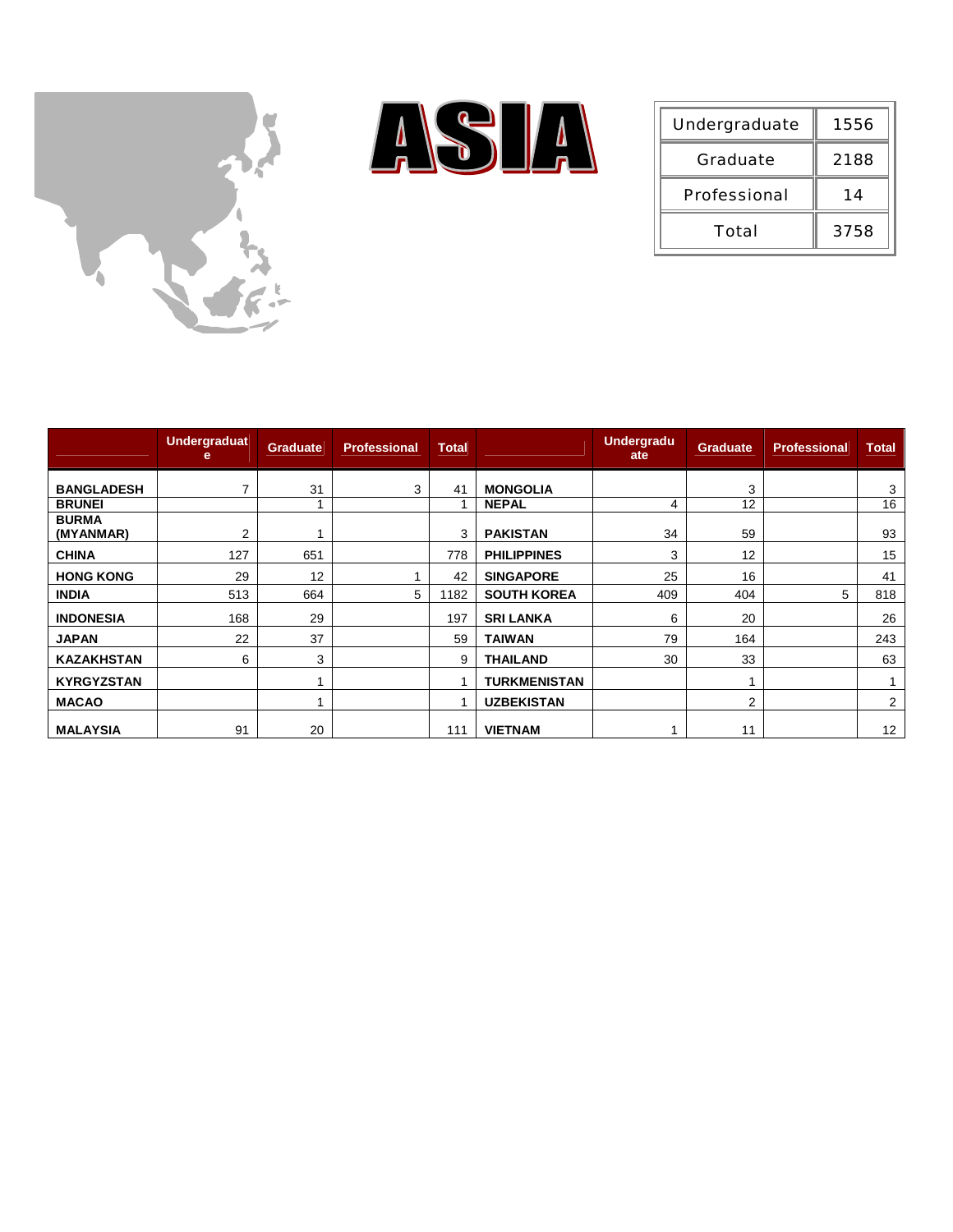



| Undergraduate       | 139 |
|---------------------|-----|
| Graduate            | 326 |
| <b>Professional</b> | n   |
| Total               | 465 |

|                                         | <b>Undergraduate</b> | <b>Graduate</b> | <b>Professional</b> | <b>Total</b> |                                 | <b>Under-</b><br>graduate | <b>Graduate</b> | <b>Professional</b> | <b>Total</b>   |
|-----------------------------------------|----------------------|-----------------|---------------------|--------------|---------------------------------|---------------------------|-----------------|---------------------|----------------|
| <b>ARMENIA</b>                          |                      | 5               |                     | 5            | <b>LITHUANIA</b>                | 1                         | $\mathbf{1}$    |                     | $\mathbf{2}$   |
| <b>AUSTRIA</b>                          | 1                    | 2               |                     | 3            | <b>MACEDONIA</b>                |                           | 2               |                     | $\overline{c}$ |
| <b>BELARUS</b>                          |                      | 3               |                     | 3            | <b>MOLDOVA</b>                  |                           | 1               |                     | $\mathbf{1}$   |
| <b>BELGIUM</b>                          | $\mathbf{2}$         | 4               |                     | 6            | <b>NETHERLANDS</b>              | 10                        | 12              |                     | 22             |
| <b>BOSNIA AND</b><br><b>HERZEGOVINA</b> | $\mathbf{1}$         | 1               |                     | 2            | <b>NORWAY</b>                   | $\overline{2}$            |                 |                     | 2              |
| <b>BULGARIA</b>                         |                      | 4               |                     | 4            | <b>POLAND</b>                   | $\mathbf 1$               | 13              |                     | 14             |
| <b>CROATIA</b>                          |                      | 3               |                     | 3            | <b>PORTUGAL</b>                 |                           | 3               |                     | 3              |
| <b>DENMARK</b>                          | 3                    | 1               |                     | 4            | <b>ROMANIA</b>                  | 1                         | 19              |                     | 20             |
| <b>FINLAND</b>                          |                      | 1               |                     | 1            | <b>RUSSIA</b>                   | 8                         | 21              |                     | 29             |
| <b>FRANCE</b>                           | 11                   | 23              |                     | 34           | <b>SERBIA</b>                   | $\mathbf{1}$              | 5               |                     | 6              |
| <b>GEORGIA</b>                          |                      | 3               |                     | 3            | <b>SPAIN</b>                    | 9                         | 9               |                     | 18             |
| <b>GERMANY</b>                          | 14                   | 52              |                     | 66           | <b>SWEDEN</b>                   | 5                         | $\overline{2}$  |                     | $\overline{7}$ |
| <b>GREECE</b>                           | 1                    | 17              |                     | 18           | <b>SWITZERLAND</b>              | 5                         | 4               |                     | 9              |
| <b>HUNGARY</b>                          |                      | 8               |                     | 8            | <b>TURKEY</b>                   | 30                        | 72              |                     | 102            |
| <b>ICELAND</b>                          |                      | 1               |                     | 1            | <b>UKRAINE</b>                  | 1                         | 13              |                     | 14             |
| <b>IRELAND</b>                          | $\overline{7}$       | 3               |                     | 10           | <b>UNITED</b><br><b>KINGDOM</b> | 23                        | $\overline{7}$  |                     | 30             |
| <b>ITALY</b>                            | 2                    | 11              |                     | 13           |                                 |                           |                 |                     |                |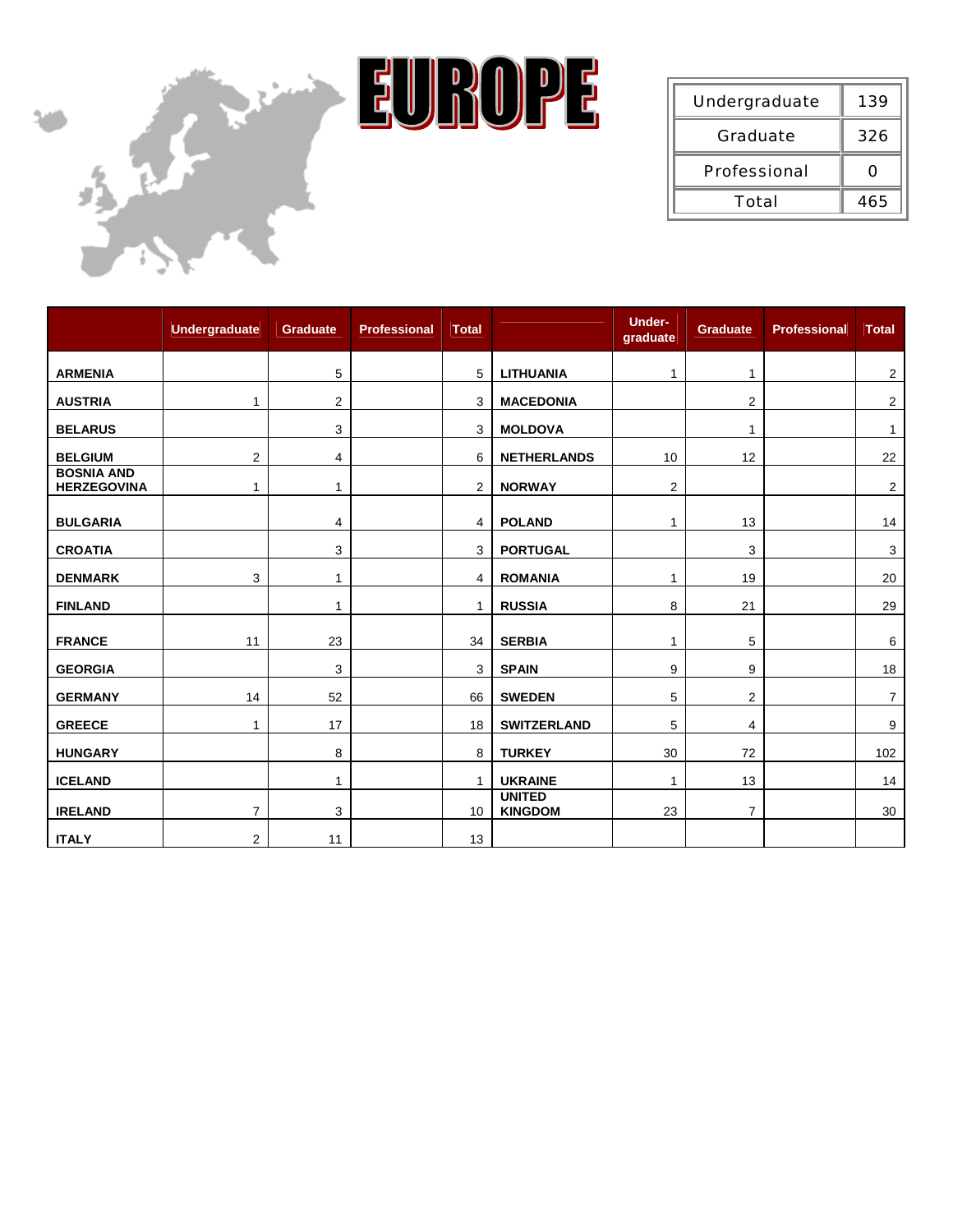## LATIN AMERICA & CARIBBEAN

| Undergraduate       | 163 |
|---------------------|-----|
| Graduate            | 190 |
| <b>Professional</b> |     |
| Total               | 354 |

|                                      | <b>Undergraduate</b> | Graduate | <b>Professional</b> | <b>Total</b>   |                                                | <b>Undergraduate</b> | Graduate | <b>Professional</b> | <b>Total</b>   |
|--------------------------------------|----------------------|----------|---------------------|----------------|------------------------------------------------|----------------------|----------|---------------------|----------------|
| <b>ANTIGUA AND</b><br><b>BARBUDA</b> |                      | 1        |                     |                | <b>GUYANA</b>                                  |                      | 2        |                     | $\overline{2}$ |
| <b>ARGENTINA</b>                     |                      | 9        |                     | 9              | <b>HAITI</b>                                   | 1                    | 2        |                     | 3              |
| <b>BAHAMAS</b>                       | 1                    |          |                     |                | <b>HONDURAS</b>                                | 8                    | 5        |                     | 13             |
| <b>BELIZE</b>                        | 1                    | 1        |                     | $\overline{2}$ | <b>JAMAICA</b>                                 | 2                    | 9        |                     | 11             |
| <b>BOLIVIA</b>                       | 10                   | 3        |                     | 13             | <b>MEXICO</b>                                  | 24                   | 33       |                     | 57             |
| <b>BRAZIL</b>                        | 9                    | 21       |                     | 30             | <b>NICARAGUA</b>                               | $\overline{7}$       | 3        |                     | 10             |
| <b>CHILE</b>                         | 2                    | 8        |                     | 10             | <b>PANAMA</b>                                  | 14                   | 8        |                     | 22             |
| <b>COLOMBIA</b>                      | 21                   | 34       |                     | 56             | <b>PERU</b>                                    | 6                    | 8        |                     | 14             |
| <b>COSTA RICA</b>                    | 6                    | 8        |                     | 14             | <b>SAINT KITTS</b><br><b>AND NEVIS</b>         |                      |          |                     | 1              |
| <b>DOMINICAN</b><br><b>REPUBLIC</b>  | 4                    | 3        |                     | 7              | <b>SAINT LUCIA</b>                             |                      | 2        |                     | $\overline{2}$ |
| <b>ECUADOR</b>                       | 13                   | 12       |                     | 25             | <b>SURINAME</b>                                | 1                    |          |                     | $\mathbf{1}$   |
| <b>EL SALVADOR</b>                   | 10                   | 1        |                     | 11             | <b>TRINIDAD</b><br><b>AND</b><br><b>TOBAGO</b> |                      | 8        |                     | 8              |
| <b>GRENADA</b>                       | $\overline{2}$       |          |                     | $\overline{2}$ | <b>VENEZUELA</b>                               | 8                    | 4        |                     | 12             |
| <b>GUATEMALA</b>                     | 13                   | 4        |                     | 17             |                                                |                      |          |                     |                |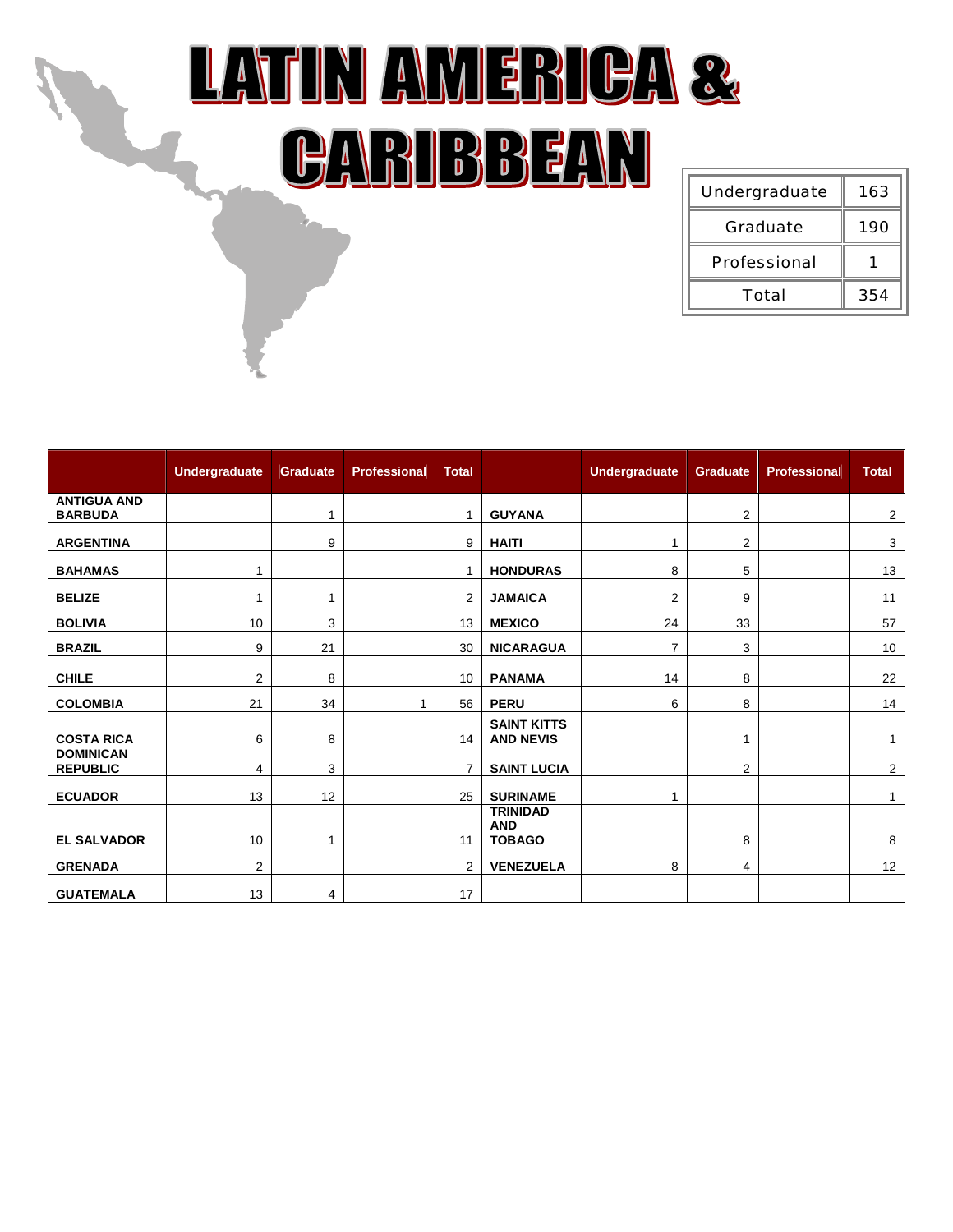

**MIDDLE EAST** 

| Undergraduate       | 69  |
|---------------------|-----|
| Graduate            | 64  |
| <b>Professional</b> |     |
| Total               | 140 |

|                    | Undergraduate | <b>Graduate</b> | <b>Professional</b> | <b>Total</b> |                               | <b>Undergraduate</b> | <b>Graduate</b> | <b>Professional</b> | <b>Total</b>   |
|--------------------|---------------|-----------------|---------------------|--------------|-------------------------------|----------------------|-----------------|---------------------|----------------|
| <b>AFGHANISTAN</b> |               |                 |                     |              | <b>KUWAIT</b>                 | 14                   |                 |                     | 21             |
| <b>BAHRAIN</b>     | 5             |                 |                     | 5            | <b>LEBANON</b>                | 6                    |                 |                     | 13             |
| <b>CYPRUS</b>      |               | 4               |                     | 4            | <b>OMAN</b>                   | $\overline{2}$       |                 |                     | 3              |
| <b>IRAN</b>        | ◠             | 22              | 3                   | 27           | <b>SAUDI</b><br><b>ARABIA</b> | 14                   |                 |                     | 16             |
| <b>IRAQ</b>        |               |                 |                     |              | <b>SYRIA</b>                  |                      | 2               |                     | $\overline{2}$ |
|                    |               |                 |                     |              | <b>UNITED</b><br><b>ARAB</b>  |                      |                 |                     |                |
| <b>ISRAEL</b>      | 3             | $\overline{2}$  |                     | 6            | <b>EMIRATES</b>               | 14                   | 3               |                     | 18             |
| <b>JORDAN</b>      | 9             | 14              |                     | 23           |                               |                      |                 |                     |                |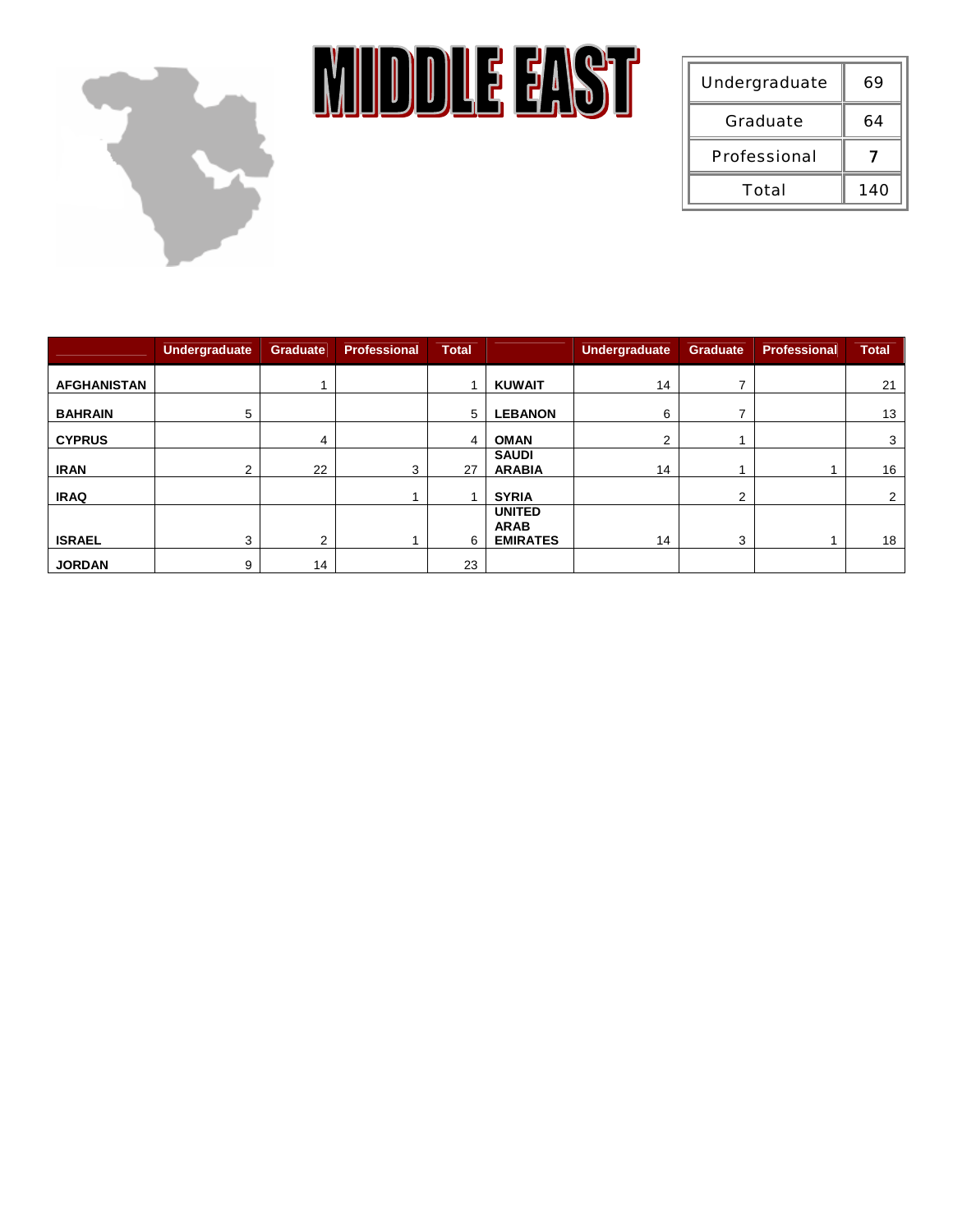

|               | Undergraduate |    | Graduate   Professional | Total |
|---------------|---------------|----|-------------------------|-------|
| <b>CANADA</b> | 43            | 50 |                         | 93    |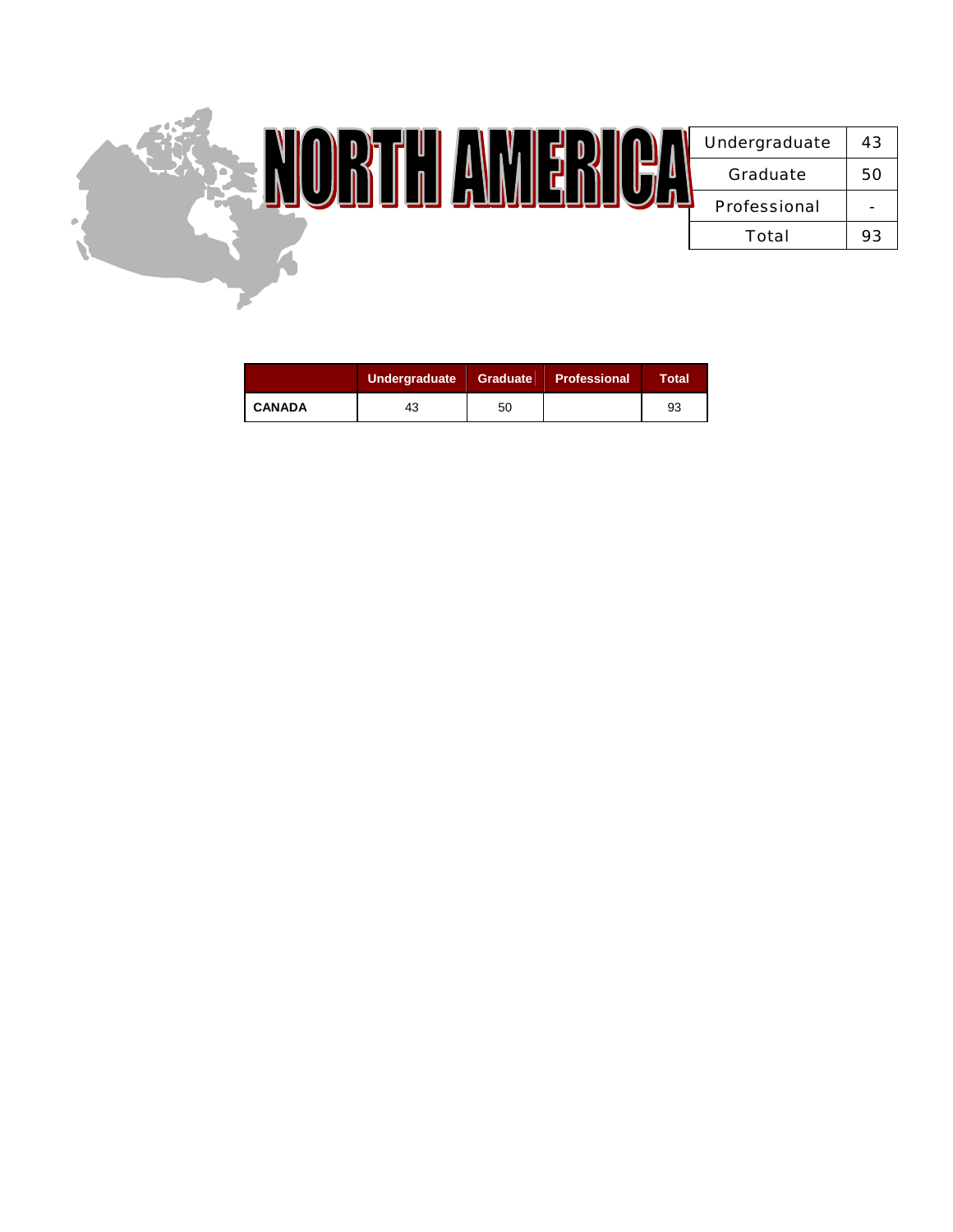

|                      | Undergraduate | <b>Graduate</b> | <b>Professional</b> | <b>Total</b> |
|----------------------|---------------|-----------------|---------------------|--------------|
| <b>AUSTRALIA</b>     | 33            |                 |                     |              |
| <b>NEW CALEDONIA</b> |               |                 |                     |              |
| <b>NEW ZEALAND</b>   |               |                 |                     |              |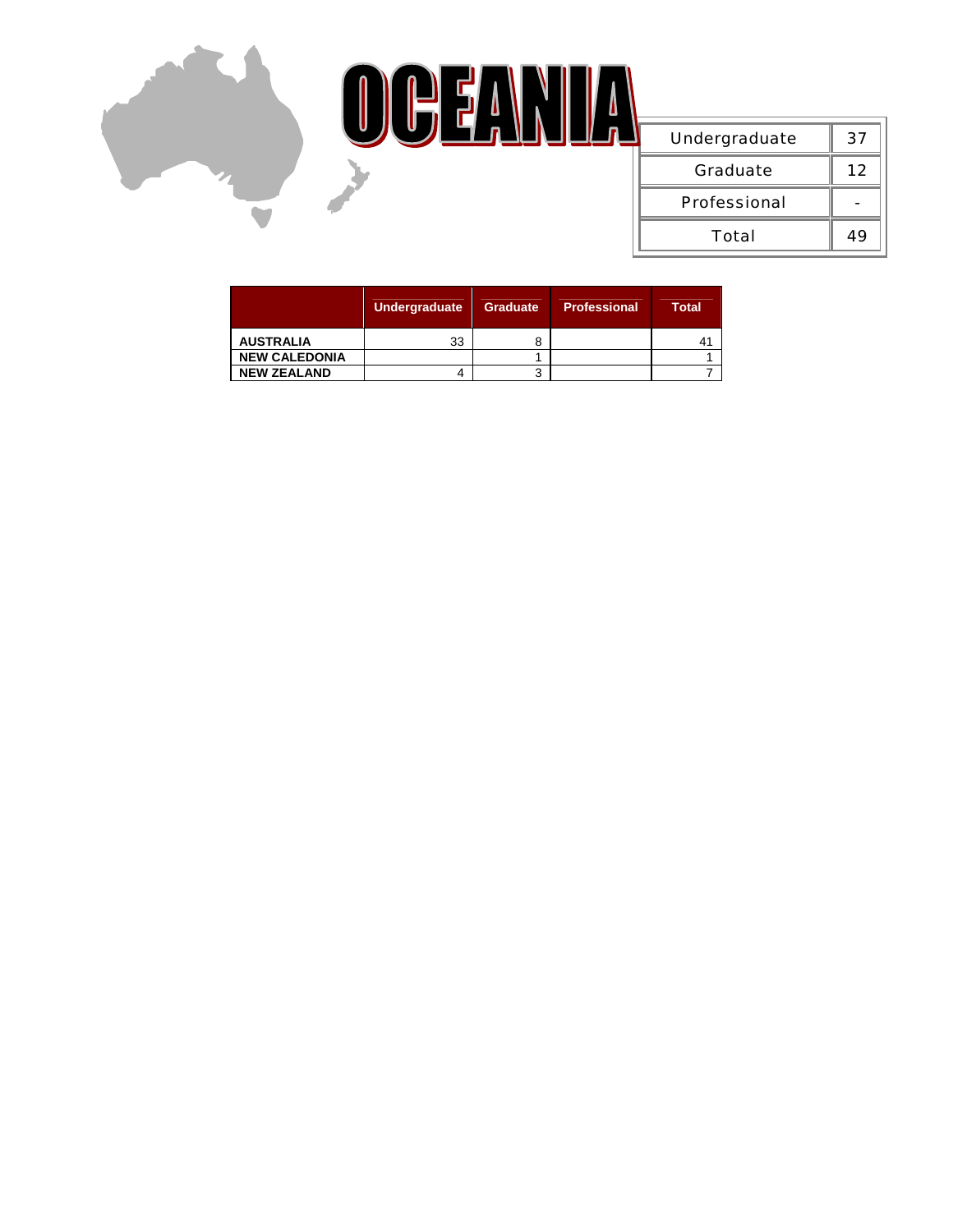## International Faculty and Staff

| <b>Areas</b>                              | <b>Count</b> | <b>Areas</b>                  | Count |
|-------------------------------------------|--------------|-------------------------------|-------|
| Agriculture                               |              | 73 History                    |       |
| Area and Ethnic Studies                   |              | 5ILetters                     |       |
| <b>Biological and Biomedical Sciences</b> |              | 148 Library Science           |       |
| <b>Business and Management</b>            |              | 30 Mathematics                | 48    |
| Communications                            |              | 2 Philosophy and Religion     |       |
| <b>Computer and Information Sciences</b>  |              | 52 Physical Sciences          | 152   |
| Education                                 |              | 8 Psychology                  |       |
| Engineering                               |              | 220 Social Sciences           | 3     |
| <b>Family and Consumer Sciences</b>       |              | 30 Visual and Performing Arts | 5     |
| Foreign Languages and Literature          |              | <b>Other</b>                  | 24    |
| <b>Health Sciences</b>                    | 68           |                               |       |
| Total                                     |              |                               |       |

Note: Areas listed correspond to Institute of International Education (IIE) reporting guidelines.